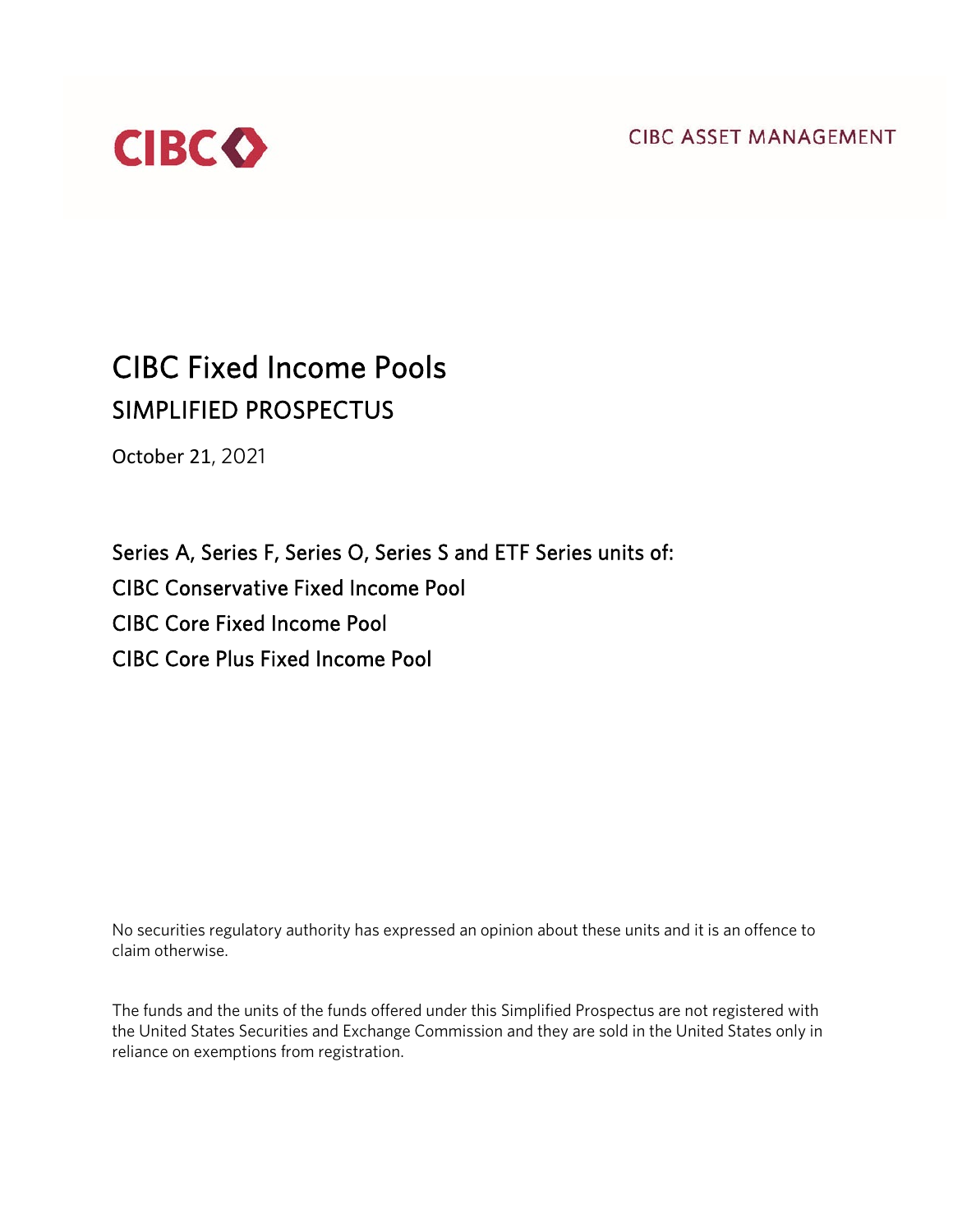# **Table of Contents**

| Specific Information about Each of the Mutual Funds Described in this Document 41 |  |
|-----------------------------------------------------------------------------------|--|
|                                                                                   |  |
|                                                                                   |  |
|                                                                                   |  |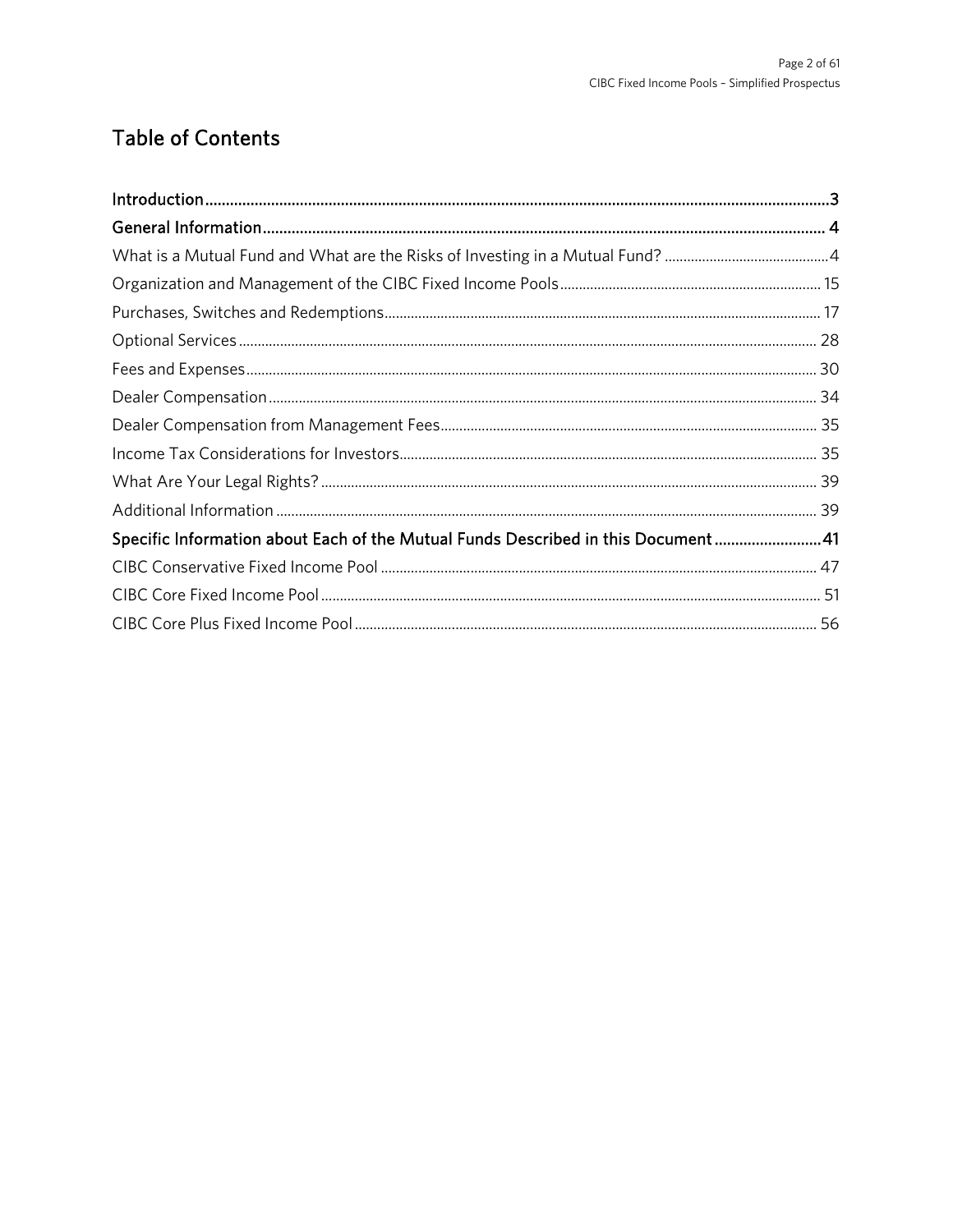# <span id="page-2-0"></span>Introduction

In this document:

- a *Pool* or *Pools* refers to any or all of the mutual funds listed on the front cover;
- a *mutual fund* or *mutual funds* refers to mutual funds in general;
- *Mutual Fund Series* refers to Series A units, Series F units, Series O units and Series S units of a Pool; and
- *ETF Series* refers to the exchange-traded series units of a Pool.

*We*, *us*, *our*, the *Manager*, the *Trustee* and the *Portfolio Advisor* refer to CIBC Asset Management Inc. (referred to as *CAMI*), which is a wholly-owned subsidiary of Canadian Imperial Bank of Commerce (referred to as *CIBC*).

We are also the manager of other mutual funds, including the Renaissance Investments family of funds, Axiom Portfolios, Renaissance Private Pools, and CIBC Multi-Asset Absolute Return Strategy (an alternative investment fund) which, together with the Pools, are referred to collectively as the *CAMI Funds* or, each individually, as a *CAMI Fund*. CAMI is also the Manager of the CIBC Exchange-Traded Funds (referred to as *CIBC ETFs*). All CAMI Funds and CIBC ETFs are mutual funds which are subject to National instrument 81-102 – *Investment Funds* (referred to as *NI 81-102*).

The Pools invest in units of other mutual funds, which may include exchange-traded funds, and which may be managed by us or our affiliates, and are referred to individually as an *Underlying Fund*, and collectively, as *Underlying Funds*.

This document contains selected important information to help you make an informed investment decision and understand your rights as an investor in the Pools.

This document is divided into two parts. The first part (pages 4 to 41) contains general information applicable to all of the Pools. The second part (pages 41 to 60) contains specific information about each of the Pools.

No designated broker or dealer in respect of the ETF Series units, including CIBC World Markets Inc., has reviewed or been involved in the preparation of this document. A registered dealer that has entered into a designated broker agreement with the Manager on behalf of a Pool and has agreed to perform certain duties in relation to the ETF Series units of that Pool is referred to as the *Designated Broker* in this document. A registered dealer (that may or may not be a Designated Broker), including CIBC World Markets Inc., that has entered into a continuous distribution dealer agreement with the Manager, on behalf of the Pools, and that subscribes for and purchases ETF Series units from a Pool is referred to as a dealer in this document.

Additional information about each Pool is available in the Annual Information Form, the most recently filed Fund Facts or ETF Facts, the most recently filed audited annual financial statements and any subsequent interim financial reports filed after those annual financial statements, and the most recently filed annual management report of fund performance (referred to as *MRFP*) and any subsequent interim MRFP filed after that annual MRFP. These documents are incorporated by reference into this document, which means that they legally form part of it as if they were printed in this document.

You can request copies of the above-mentioned documents at no cost:

- from your dealer;
- by calling us toll-free at [1-888-888-3863;](tel:18888883863)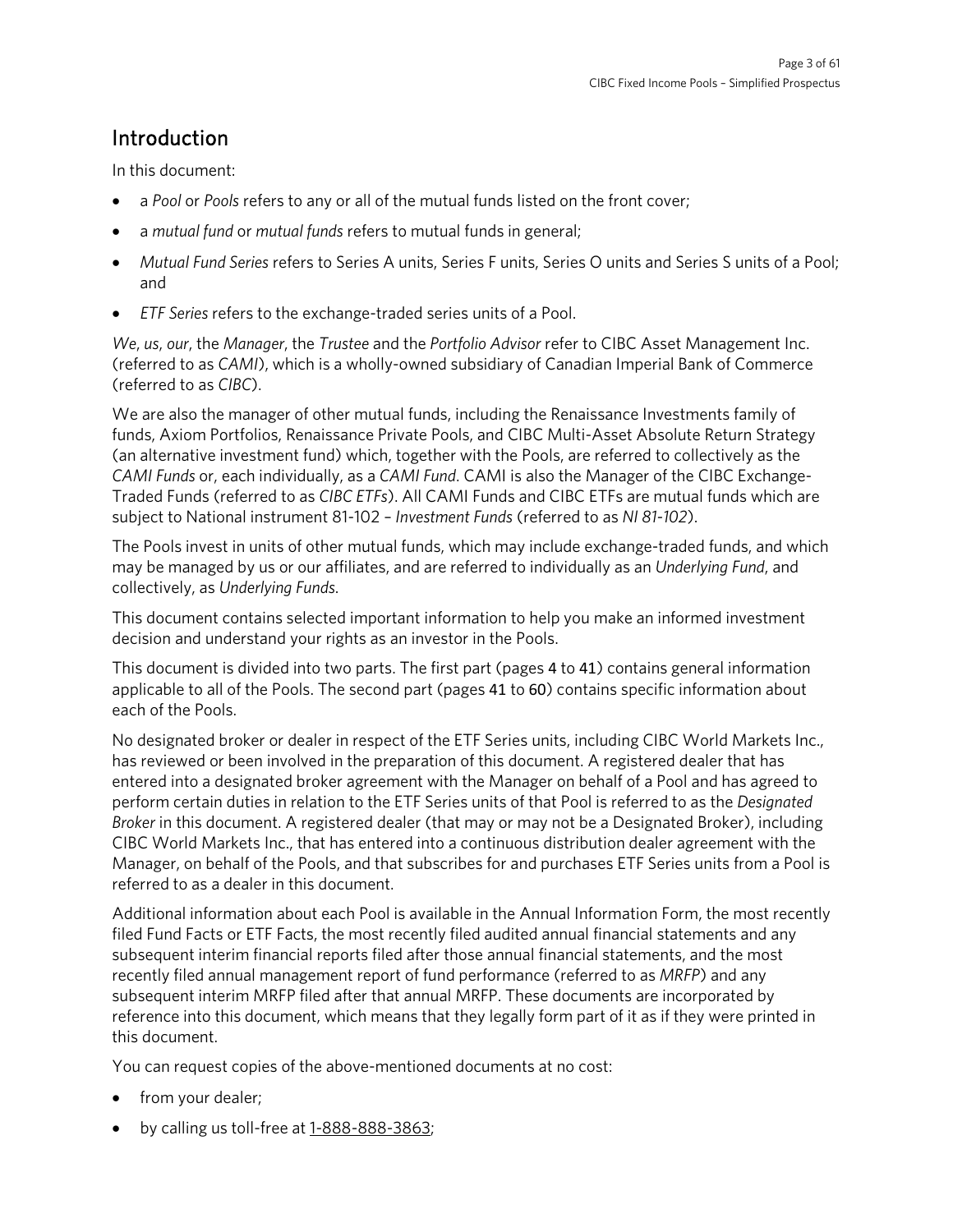- by emailing us a[t info@renaissanceinvestments.ca;](mailto:info@renaissanceinvestments.ca) or
- by visiting our website at [renaissanceinvestments.ca.](https://www.renaissanceinvestments.ca/)

These documents, this Simplified Prospectus, and other information about the Pools are also available a[t sedar.com.](http://www.sedar.com/)

# <span id="page-3-0"></span>General Information

# <span id="page-3-1"></span>What is a Mutual Fund and What are the Risks of Investing in a Mutual Fund?

## What is a Mutual Fund?

A mutual fund is a pool of investments managed by professional money managers. People with similar investment goals contribute money to the mutual fund to become a unitholder of the mutual fund and share in its income, expenses, gains, and losses in proportion to their interests in the mutual fund. The benefits of investing in mutual funds include the following:

- *Convenience:* Various types of portfolios with different investment objectives requiring only a minimum amount of capital investment are available to satisfy the needs of investors.
- *Professional Management:* Experts with the requisite knowledge and resources are engaged to manage the portfolios of the mutual funds.
- *Diversification:* Mutual funds invest in a wide variety of securities and industries and sometimes in different countries. This leads to reduced risk exposure and helps in the effort to achieve capital appreciation.
- *Liquidity:* Investors are generally able to redeem their investments at any time.
- *Administration:* Recordkeeping, custody of assets, reporting to investors, income tax information, and the reinvestment of distributions are among the administrative matters that are handled, or arranged for, by the investment fund manager.

# What is an ETF Series?

The ETF Series are exchange-traded series of units offered by the Pools. ETF Series units of the Pools are issued and sold on a continuous basis. There is no maximum number of ETF Series units that may be issued.

The ETF Series units of the Pools are listed on the Toronto Stock Exchange (referred to as the *TSX*) and investors may buy or sell such ETF Series units on the TSX through registered brokers and dealers in the province or territory where the investor resides. Investors may incur customary brokerage commissions in buying or selling ETF Series units. No fees are paid by investors to us or the Pools in connection with buying or selling of ETF Series units on the TSX.

# The Risks of Investing in Mutual Funds

Mutual funds own different types of investments, depending on their investment objectives. The value of the investments a mutual fund owns will vary from day to day, notably reflecting changes in interest rates, economic conditions, and market and company news. As a result, the value of a mutual fund's units may go up and down, and the value of your investment in a mutual fund may be more or less when you redeem it than when you purchased it.

Your investment in a mutual fund is not guaranteed. Unlike bank accounts or guaranteed investment certificates (referred to as *GICs*), mutual fund units are not covered by the Canada Deposit Insurance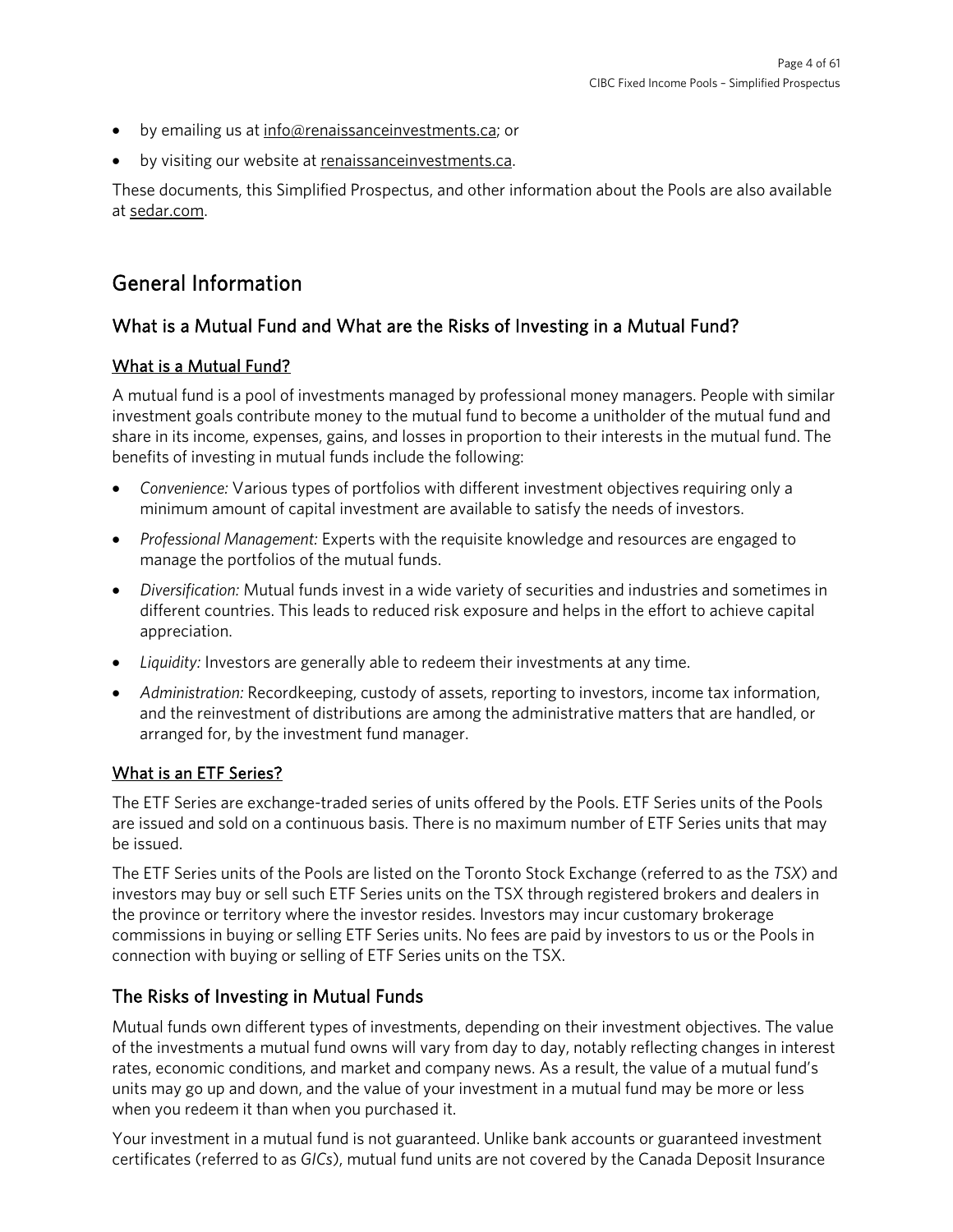Corporation or any other government deposit insurer. Under exceptional circumstances, a mutual fund may suspend redemptions. We describe these circumstances under *Redemptions – When You May Not be Allowed to Redeem Your Units or Exchange ETF Series Units*.

Different investments have different types and levels of risk. Mutual funds also have different types and levels of risk, depending on the nature of the securities they own.

Risk tolerance will differ among individuals. You need to take into account your own comfort level with risk and the amount of risk suitable for your personal circumstances and investment goals. You should decide whether or not to invest in any of the Pools after careful consideration with your advisor as to the suitability of any of the Pools given their investment objectives and the information set out in this Simplified Prospectus. The Manager does not make any recommendation as to the suitability of the Pools for investment for an investor.

## Types of Investment Risks

The Pools invest in Underlying Funds and are therefore indirectly subject to the risks of those Underlying Funds, in proportion to their investments in each Pool. The most common risks that can affect the value of your investment in the Pools are described below. Refer to *What are the Risks of Investing in the Fund?* under *Fund Details* for the principal risks associated with each Pool as at the date of this document.

## Absence of an Active Market for the ETF Series Units and Lack of Operating History

Although ETF Series units of the Pools are listed on the TSX (or another exchange or marketplace), there is no assurance that an active public market for the ETF Series units will develop or be sustained.

### Asset Allocation Risk

Some mutual funds use a "fund-of-fund" structure to allocate their assets among their underlying fund(s). Asset allocation is an investment strategy that aims to optimally apportion a portfolio's assets. A mutual fund is subject to risks related to a portfolio advisor's allocation choices. There is no guarantee that a mutual fund will be able to successfully allocate its assets. Similarly, there is no guarantee against losses that may result from those allocation decisions.

### Asset-Backed and Mortgage-Backed Securities Risk

Asset-backed securities are debt obligations that are based on a pool of underlying assets. These asset pools can be made of any type of receivable such as consumer, student, or business loans, credit card payments, or residential mortgages. Asset-backed securities are primarily serviced by the cash flows of the pool of underlying assets that, by their terms, convert into cash within a finite period. Some asset-backed securities are short-term debt obligations with maturities of one year or less, called asset-backed commercial paper (referred to as *ABCP*). Mortgage-backed securities (referred to as *MBS*) are a type of asset-backed security that is based on a pool of mortgages on commercial or residential real estate.

If there are changes in the market perception of the issuers of these types of securities, or in the creditworthiness of the parties involved, or if the market value of the underlying assets is reduced, the value of the securities may be affected. In addition, there is a risk that there may be a mismatch in timing between the cash flow of the underlying assets backing the securities and the repayment obligation of the security upon maturity.

Concerns about the ABCP market may also cause investors who are risk averse to seek other shortterm, cash-equivalent investments. This means that the issuers will not be able to sell new ABCP upon the maturity of existing ABCP ("roll" their ABCP) as they will have no investors to buy their new issues. This may result in the issuer being unable to pay the interest and principal of the ABCP when due.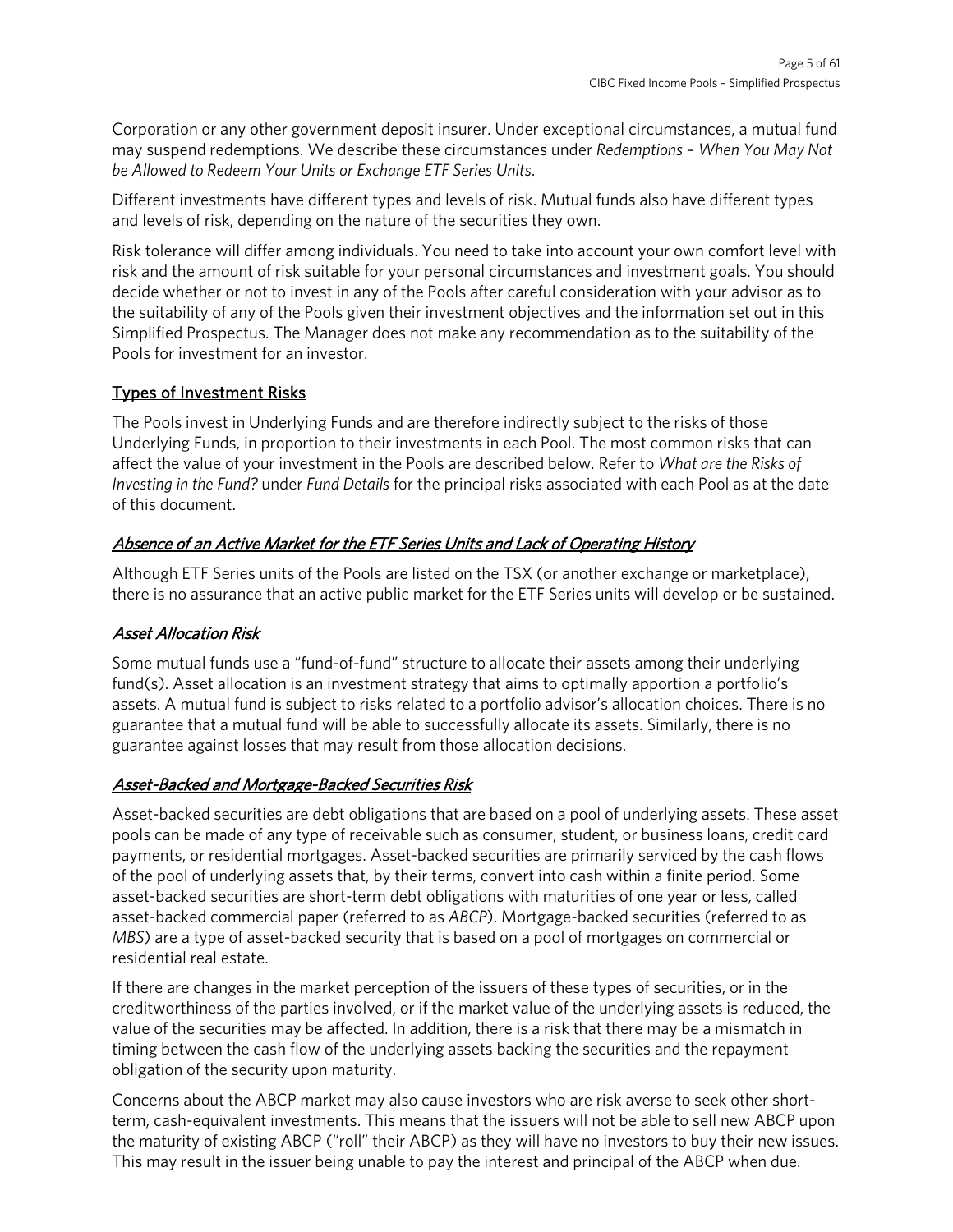In the case of MBS, there is also a risk that there may be a drop in the interest rate charged on the mortgages, a mortgagor may default on its obligation under a mortgage, or there may be a drop in the value of the commercial or residential real estate secured by the mortgage.

## Capital Depreciation Risk

Some mutual funds aim to generate or maximize income while attempting to preserve capital. In certain situations, such as periods of declining markets or changes in interest rates, a mutual fund's net asset value (referred to as *NAV*) could be reduced such that it's unable to preserve capital. In these circumstances, a mutual fund's distributions may include a return of capital, and the total amount of any returns of capital made by a mutual fund in any year may exceed the amount of the net unrealized appreciation in a mutual fund's assets for the year, and any return of capital received by the mutual fund from the underlying investments. This may reduce a mutual fund's NAV and its ability to generate future income.

## **Cease Trading of ETF Series Units**

If the securities included in a Pool's portfolio, as determined from time to time by the Manager or Portfolio Adviser (referred to as *Constituent Securities*), are cease-traded at any time by a Canadian securities regulatory authority responsible for administering the Canadian Securities Legislation in force in such province or territory or other relevant regulator or stock exchange, the Manager may suspend the exchange or redemption of ETF Series units of the applicable Pool until such time as the transfer of the securities is permitted as described under *Redemptions – When You May Not be Allowed to Redeem Your Units or Exchange ETF Series Units*.

## Cease Trading of Securities Risk

A Pool's ETF Series units bear the risk of cease-trading orders against all issuers whose securities are included in the Pool's portfolio attributable to the ETF Series units, not just one. If securities attributable to the ETF Series units held in the Pool are cease-traded by order of a Canadian securities regulatory authority, if normal trading of such securities is suspended on the relevant exchange, or if for any reason it is likely there will be no closing bid price for such securities, the Pools may halt trading in its ETF Series units and suspend the right to redeem ETF Series units for cash as described under *Redemptions – When You May Not be Allowed to Redeem Your Units or Exchange ETF Series Units*, subject to any required prior regulatory approval. If the right to redeem ETF Series units for cash is suspended, the Pools may return redemption requests to holders of ETF Series Units of a Pool who have submitted them. If securities are cease-traded, they may not be delivered on an exchange until such time as the cease-trade order is lifted.

# Concentration Risk

A mutual fund that invests or holds a higher concentration of assets in, or exposure to, a single issuer (including government and government-guaranteed issuers), offers less diversification, which could have an adverse effect on its returns. By concentrating investments on fewer issuers or securities, there may be increased volatility in a mutual fund's unit price and there may be a decrease in its liquidity. Generally, a mutual fund will not invest more than 10% of its NAV in any one issuer unless otherwise permitted by securities legislation.

# Cybersecurity Risk

With the prevalence of technologies such as the Internet to conduct business, mutual funds and managers of mutual funds are susceptible to operational, information security, and related risks. In general, cyber incidents can result from deliberate attacks or unintentional events. Cyber-attacks include, but are not limited to, gaining unauthorized access to digital systems (e.g. through "hacking"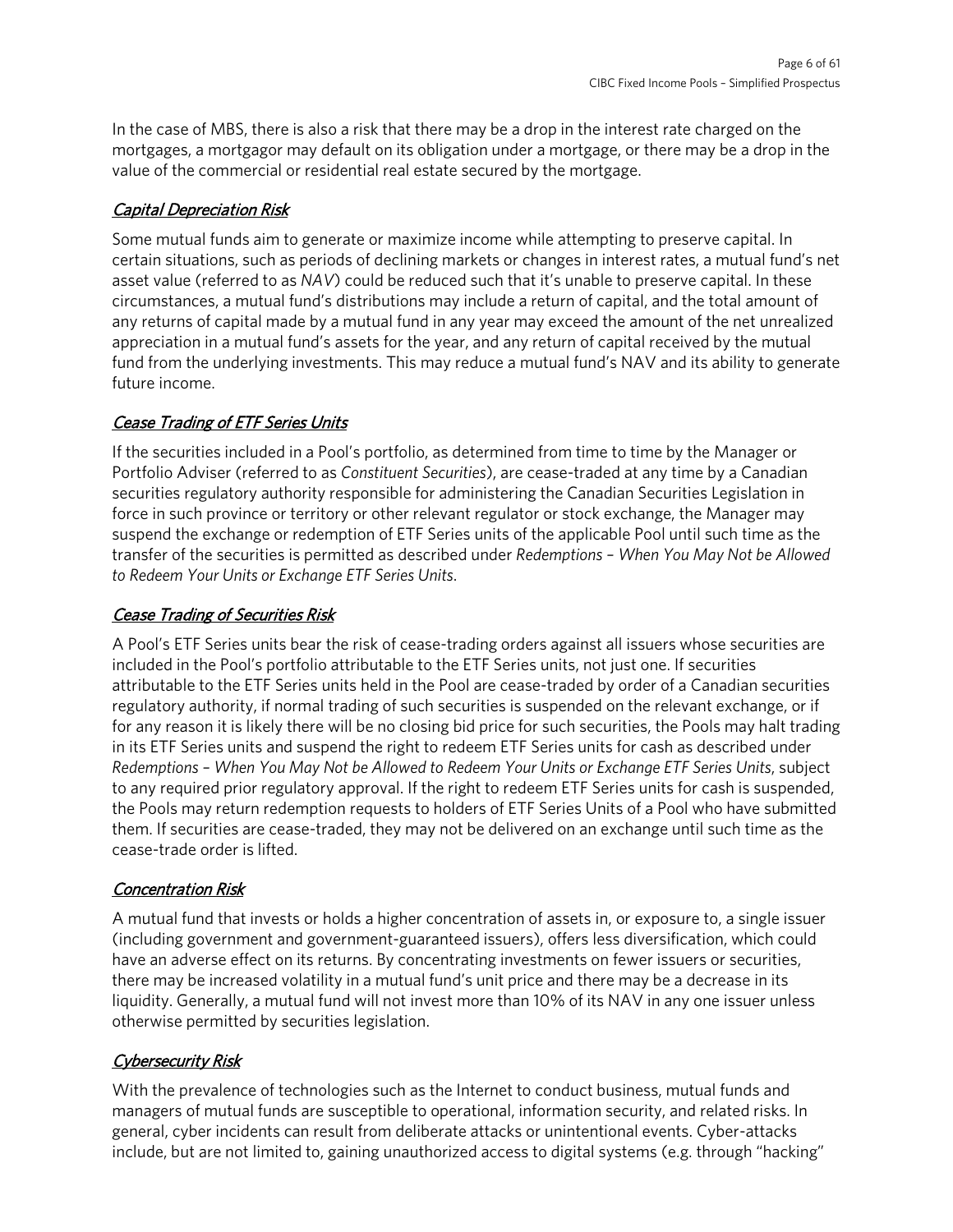or malicious software coding) for purposes of misappropriating assets or sensitive information, corrupting data, or causing operational disruption. Cyber-attacks may also be carried out in a manner that does not require gaining unauthorized access, such as causing denial-of-service attacks on websites (i.e. efforts to make network services unavailable to intended users).

Cyber incidents affecting a mutual fund, its manager, and its service providers (including, but not limited to any custodian and sub-custodians) have the ability to cause disruptions and impact each of their respective business operations, potentially resulting in financial losses, interference with the ability to calculate the mutual fund's NAV, impediments to trading, the inability of unitholders to transact business with the mutual fund, and the inability of the mutual fund to process transactions including redemptions. Similar adverse consequences could result from cyber incidents affecting the issuers of securities in which the mutual fund invests and counterparties with which the mutual fund engages in transactions.

Cybersecurity breaches could cause the mutual fund and/or the manager of the mutual fund to be in violation of applicable privacy and other laws, and to incur regulatory fines, penalties, reputational damage, additional compliance costs associated with the implementation of any corrective measures, and/or financial loss. In addition, substantial costs may be incurred to prevent any cyber incidents in the future.

While the Manager has established business continuity plans in the event of, and risk management systems to prevent, such cyber incidents, inherent limitations exist in such plans and systems including the possibility that certain risks have not been identified. Furthermore, although the Manager has vendor oversight policies and procedures, the Manager cannot control the cybersecurity plans and systems of the Pools' service providers, the issuers of securities in which the Pools invest or any other third parties whose operations may affect the Pools or its unitholders. As a result, the Pools and their unitholders could be negatively affected.

### Deflation Risk

Deflation risk occurs when the general level of prices falls. In the event deflation occurs, the interest payments on real return bonds would shrink and the principal of the real return bonds would be adjusted downward.

### Derivatives Risk

A derivative is a financial instrument whose value is derived from the value of an underlying variable, usually in the form of a security or asset. Derivatives can be traded on exchanges or over-the-counter with other financial institutions, known as counterparties. There are many different kinds of derivatives, but derivatives usually take the form of an agreement between two parties to buy or sell an asset, such as a basket of stocks or a bond, at a future time for an agreed upon price.

Some common types of derivatives mutual funds may use include:

**Futures contracts:** an exchange-traded contract involving the obligation of the seller to deliver, and the buyer to receive, certain assets (or a money payment based on the change in value of certain assets or an index) at a specified time.

**Forward contracts:** a private (i.e. over-the-counter) contract involving the obligation of the seller to deliver, and the buyer to receive, certain assets (or a money payment based on the change in value of certain assets or an index) at a specified time.

**Options:** an exchange-traded or private (i.e. over-the-counter) contract involving the right of a holder to sell (referred to as a *put*) or buy (referred to as a *call*) certain assets (or a money payment based on the change in value of certain assets or an index) from another party at a specified price within a specified time period.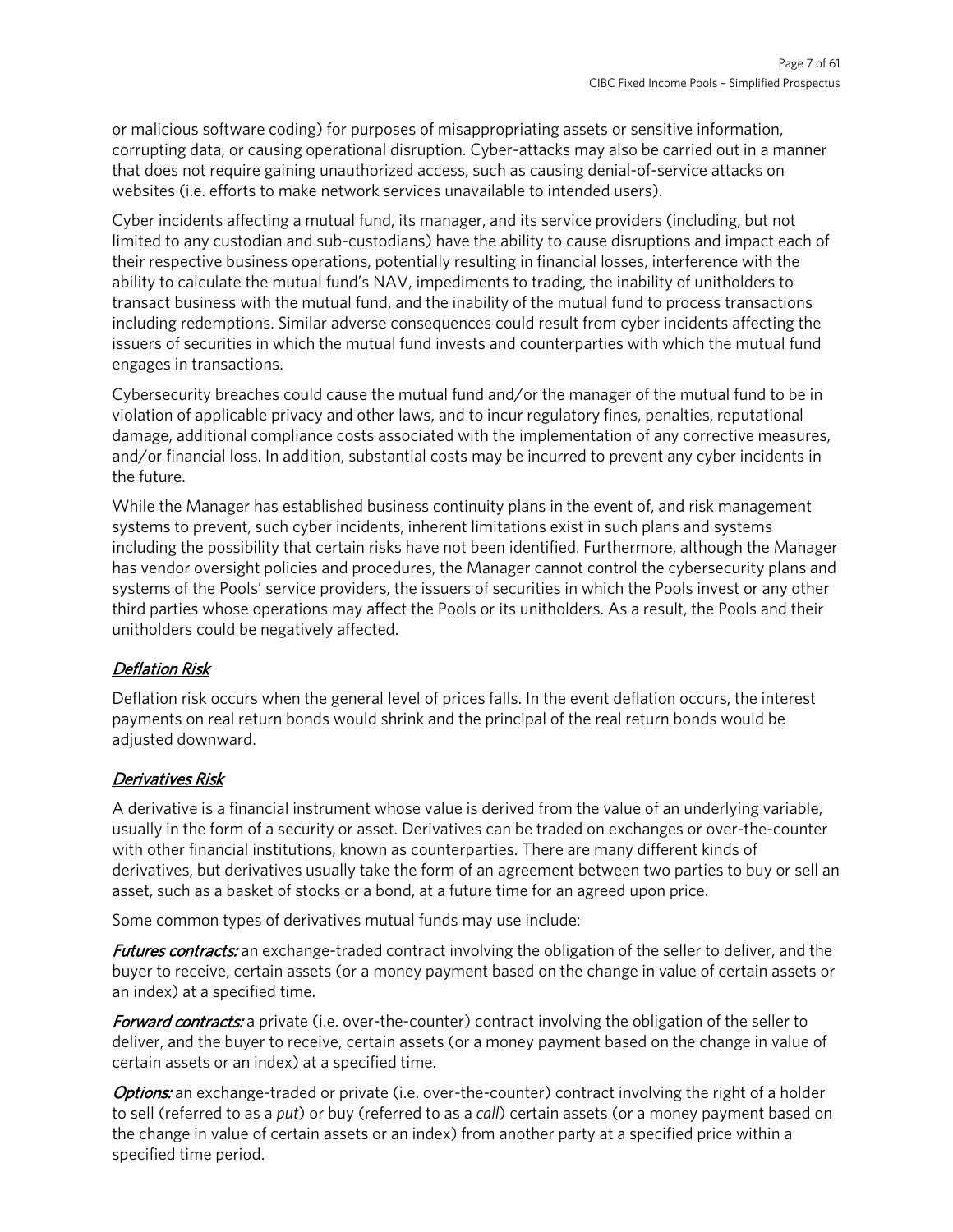Swaps: a private (i.e. over-the-counter) contract between two parties used to exchange periodic payments in the future based on a formula to which the parties have agreed. Swaps are generally equivalent to a series of forward contracts packaged together.

Mutual funds may use derivatives for two purposes: hedging and effective exposure (non-hedging).

### *Hedging*

Hedging means protecting against changes in the level of security prices, currency exchange rates, or interest rates that negatively affect the price of securities held in a mutual fund. There are costs associated with hedging as well as risks, as outlined below.

### *Effective Exposure (Non-Hedging)*

Effective exposure means using derivatives, such as futures, forwards, options, swaps, or similar instruments, instead of investing in the actual underlying investment. A mutual fund might do this because the derivative may be cheaper, it may be sold more quickly and easily, it may have lower transaction and custodial costs, or because it can make the portfolio more diversified. However, effective exposure does not guarantee that a mutual fund will make money.

The use of derivatives carries numerous risks, including:

- there is no guarantee the hedging or non-hedging strategy will be effective and achieve the intended effect;
- derivatives entered for hedging purposes may expose a mutual fund to losses if the derivative does not correlate with the underlying security or asset they were designed to hedge. Hedging may also reduce the opportunity for gains if the value of the hedged investment rises, because the derivative could incur an offsetting loss. Hedging may also be costly or difficult to implement;
- there is no guarantee that a mutual fund will be able to find an acceptable counterparty willing to enter into a derivative contract;
- certain derivatives traded over-the-counter are contracted between a mutual fund and a counterparty. It is possible that the other party in a derivative contract (referred to as the *counterparty*) may not be able to fulfill a promise to buy or sell the derivative, or settle the transaction, which could result in a loss to a mutual fund. Also, many counterparties are financial institutions such as banks and broker-dealers and their creditworthiness (and ability to pay or perform) may be negatively impacted by factors affecting financial institutions generally. In addition, a mutual fund may engage in cleared specified derivatives with certain counterparties that do not have a "designated rating" under NI 81-102, which may increase the risk that such counterparty may fail to perform its obligations, resulting in a loss to a mutual fund;
- when entering into a derivative contract, a mutual fund may be required to provide margin or collateral to the counterparty, which exposes a mutual fund to the credit risk of the counterparty. If the counterparty becomes insolvent, a mutual fund could lose its margin or its collateral or incur expenses to recover;
- the use of futures or other derivatives can amplify a gain, but can also amplify a loss, which can be substantially more than the initial margin of collateral deposited by a mutual fund;
- many derivatives, particularly those that are privately negotiated, are complex and often valued subjectively. Improper valuations can result in increased cash payment requirements to counterparties or a loss of value to a mutual fund;
- derivatives can drop in value just as other investments can drop in value;
- the price of the derivative may change more than the price of the underlying security or asset;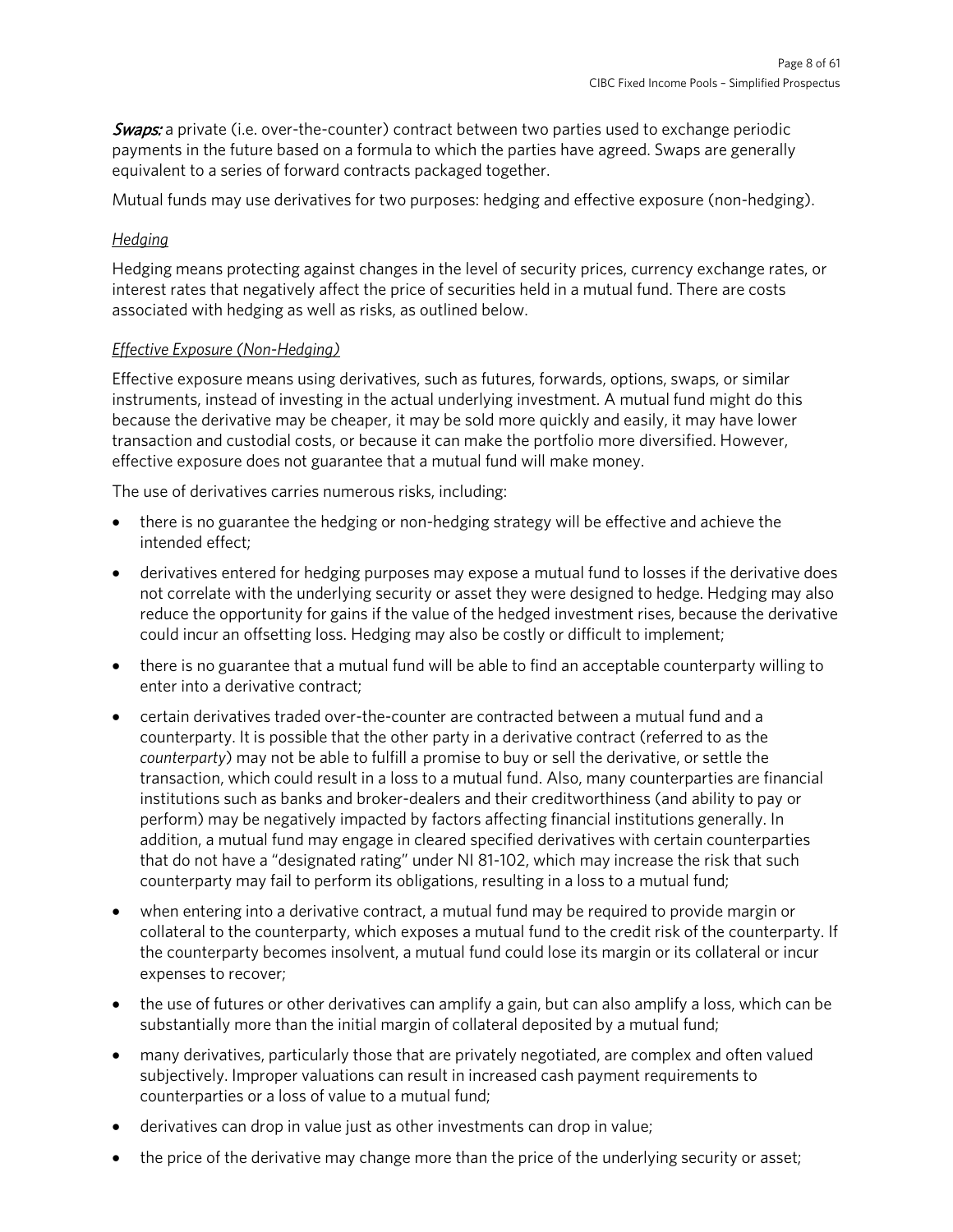- derivative prices can be affected by factors other than the price of the underlying security or asset; for example, some investors may speculate in the derivative, driving the price up or down;
- if trading in a substantial number of stocks in an index is interrupted or stopped, or if the composition of the index changes, it could adversely affect derivatives based on that index;
- it may be difficult to unwind a futures, forward, or option position because the futures or options exchange has imposed a temporary trading limit, or because a government authority has imposed restrictions on certain transactions;
- there is no assurance that a liquid market will always exist when a mutual fund wants to buy or sell. This risk may restrict a mutual fund's ability to realize its profits or limit its losses;
- derivatives traded on certain foreign markets may be harder to price and/or close out than those traded in Canada;
- where the derivatives contract is a commodity futures contract, a mutual fund will endeavor to settle the contract with cash or an offsetting contract. There is no guarantee a mutual fund will be able to do so. This could result in a mutual fund having to make or take delivery of the commodity;
- the regulation of derivatives is a rapidly changing area of law and is subject to modification by government and judicial action. The effect of any future regulatory changes may make it more difficult, or impossible, for a mutual fund to use certain derivatives; and
- the Income Tax Act (referred to as the *Tax Act*), or its interpretation, may change in respect of the tax treatment of derivatives.

Certain types of derivatives (e.g. certain swaps) are required to be cleared through a central counterparty. Central clearing is designed to reduce counterparty credit risk and increase liquidity compared to over-the-counter swaps, but it does not eliminate those risks completely. With cleared swaps, there is also a risk of notional loss by a mutual fund of its initial and variation margin deposits in the event of bankruptcy of the futures commission merchant, an individual or organization that both (i) solicits or accepts offers to buy or sell futures contracts, options on futures, off exchange foreign exchange contracts or swaps and (ii) accepts money or other assets from customers to support such orders with which a mutual fund has a notional open position in a swap contract. With cleared swaps, a mutual fund may not be able to obtain as favourable terms as it would be able to negotiate for a bilateral, uncleared swap. In addition, central counterparties and futures commission merchants generally can require termination of existing cleared swap transactions at any time, and can also require increases in margin above the margin that is required at the initiation of the swap agreement.

The use of derivatives strategies by a Pool or Underlying Fund may also have a tax impact on the Pool. The timing and character of income, gains or losses from these strategies could impair the ability of a portfolio advisor to use derivatives when it wishes to do so.

### Emerging Markets Risk

The risks of foreign investments are usually greater in emerging markets. An emerging market includes any country that is defined as emerging or developing by the World Bank, the International Finance Corporation, or the United Nations, or any country that is included in the MSCI Emerging Markets Index. The risks of investing in an emerging market are greater because such markets tend to be less developed.

Many emerging markets have histories of, and continue to present the risk of, hyper-inflation and currency devaluations versus the dollar, which adversely affect returns to Canadian investors. In addition, the securities markets in many of these countries have far lower trading volumes and less liquidity than those in developed markets. Because these markets are so small, investments in them may suffer sharper and more frequent price changes or long-term price depression due to adverse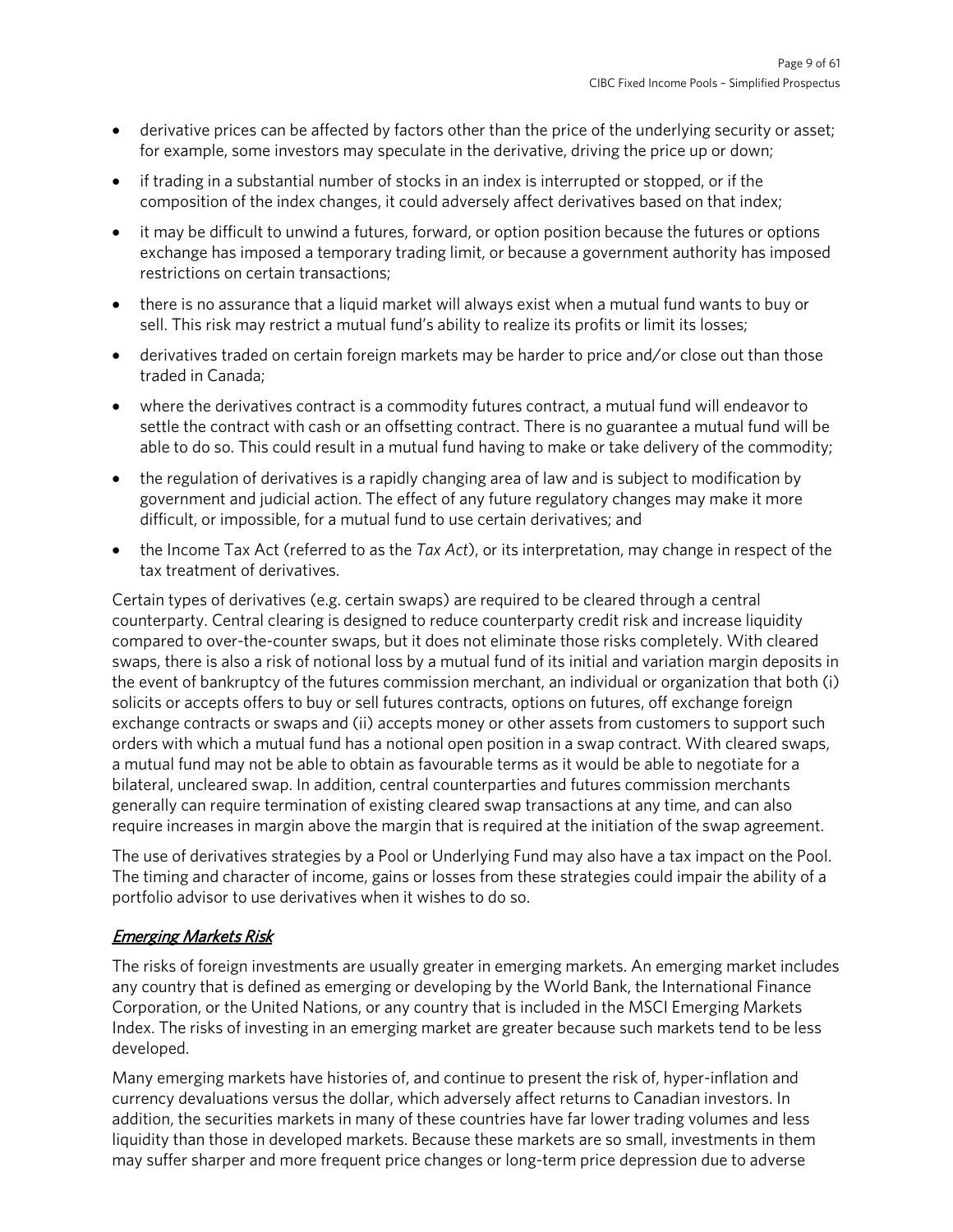publicity, investor perceptions, or the actions of a few large investors. In addition, traditional measures of investment value used in Canada, such as price-to-earnings ratios, may not apply to certain small markets.

A number of emerging markets have histories of instability and upheaval in internal politics that could increase the chances that their governments would take actions that are hostile or detrimental to private enterprise or foreign investment. Certain emerging markets may also face other significant internal or external risks, including the risk of war or civil conflicts. Governments in many emerging market countries participate to a significant degree in their economies and securities markets, which may impair investment and economic growth.

## Exchange-Traded Fund Risk

Some mutual funds may invest in one or more other mutual funds whose securities are listed for trading on an exchange, (referred to as an *exchange-traded fund* or *ETF*), including the CIBC ETFs. The ETF investments may include stocks, bonds, commodities and other financial instruments. Some ETFs listed on a stock exchange in Canada or the U.S. may qualify as index participation units (referred to as *IPUs*), and attempt to replicate the performance of a widely-quoted market index. Not all ETFs are IPUs. ETFs and their underlying investments are subject to the same general types of investment risks as mutual funds, including those that are outlined in this document. An ETF's risks will be dependent on its structure and underlying investments. ETF units may trade below, at, or above their respective NAV per unit. The trading price of ETF units will fluctuate in accordance with changes in the ETF's NAV per unit, as well as the market supply and demand on the respective stock exchanges on which they trade.

### Fixed Income Risk

One risk of investing in fixed income securities, such as bonds, is that the issuer of the security could have its credit risk downgraded or that it could default by failing to make a scheduled interest and/or principal payment when due. This is generally referred to as "credit risk". The degree of credit risk will depend not only on the issuer's financial condition, but also on the terms of the bonds in question. Securities issued by issuers that have a low credit rating are considered to have a higher credit risk than securities issued by issuers with a higher credit rating. A mutual fund may reduce credit risk by investing in senior bonds, those that have a claim prior to junior obligations and equity securities on the issuer's assets in the event of bankruptcy. Credit risk may also be minimized by investing in bonds that have specific assets pledged to the lender during the term of the debt.

Prices of fixed income securities generally increase when interest rates decline and decrease when interest rates rise. This risk is known as "interest rate risk". Prices of longer-term fixed income securities generally fluctuate more in response to interest rate changes than do shorter-term securities.

Mutual funds that invest in convertible securities also carry interest rate risk. These securities provide a fixed income stream, so their value varies inversely with interest rates, just like bond prices. Convertible securities are generally less affected by interest rate fluctuations than bonds because they can be converted into common shares.

### Floating Rate Loan Risk

The following risks are associated with investments in floating rate loans:

### *Illiquidity*

The liquidity of floating rate loans, including the volume and frequency of secondary market trading in such loans, varies significantly over time and among individual floating rate loans and trading in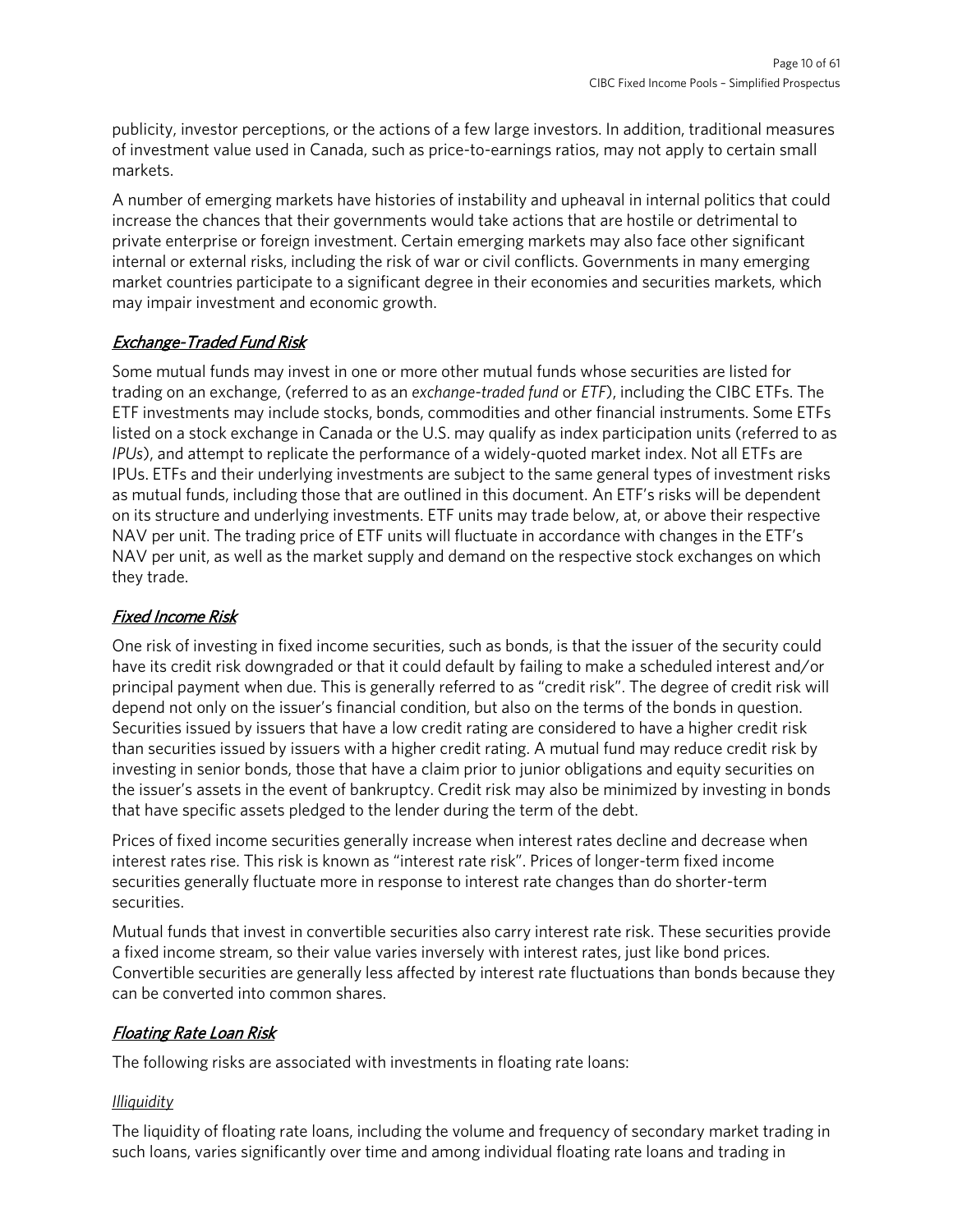floating rate loans may exhibit wide bid/ask spreads and extended trade settlement periods. For example, if the credit quality of a floating rate loan declines unexpectedly and significantly, secondary market trading in that floating rate loan can also decline for a period of time. During periods of infrequent trading, valuing a floating rate loan can be difficult, and buying and selling a floating rate loan at an acceptable price can be difficult and may take more time. A loss can result if a floating rate loan cannot be sold at the time, or at the price, that the mutual fund would prefer.

### *Insufficient Collateral*

Floating rate loans are often secured by specific collateral of the borrower. The value of the collateral can decline, be insufficient to meet the obligations of the borrower or be difficult to liquidate. As a result, a floating rate loan may not be fully collateralized and can decline significantly in value. In the event of the bankruptcy of a borrower, the mutual fund could experience delays or limitation with respect to its ability to realize benefits of any collateral securing the loan.

### *Legal and Other Expenses*

In order to enforce its rights in the event of default, bankruptcy or similar situation, a mutual fund may be required to retain legal or similar counsel. In addition, a mutual fund may be required to retain legal counsel to acquire or dispose of a loan. This may increase a mutual fund's operating expenses and adversely affect its NAV.

### *Limitations on Assignment*

Floating rate loans are generally structured and administered by a financial institution that acts as the agent of the lenders participating in the floating rate loan. Floating rate loans may be acquired directly through the agent, as an assignment from another lender who holds a direct interest in the floating rate loan, or as a participation interest in another lender's portion of the floating rate loan. Assignments typically require the consent of the borrower and the agent. If consent is withheld, a mutual fund will be unable to dispose of a loan which could result in a loss or lower return for a mutual fund. A participation interest may be acquired without consent of any third parties.

### *Lower Credit Quality*

Floating rate loans typically are below investment-grade quality and have below investment-grade credit ratings generally associated with assets having high risk and speculative characteristics. The credit ratings of loans may be lowered if the financial condition of the borrower changes. Credit ratings assigned by rating agencies are based on a number of factors and may not reflect the issuer's current financial condition or the volatility or liquidity of the loan. In addition, the value of lower rated loans can be more volatile due to increased sensitivity to adverse borrower, political, regulatory, market, or economic developments. An economic downturn generally leads to a higher non-payment rate, and a loan may lose significant value before default occurs.

### *Ranking*

Floating rate loans may be made on a subordinated and/or unsecured basis. Due to their lower standing in the borrower's capital structure, these loans can involve a higher degree of overall risk than senior loans of the same borrower.

### Foreign Currency Risk

Some mutual funds may have exposure to securities denominated or traded in currencies other than the Canadian dollar. The value of these securities will be affected by changes in foreign currency exchange rates. Generally, when the Canadian dollar rises in value against a foreign currency, your investment is worth fewer Canadian dollars. Conversely, when the Canadian dollar decreases in value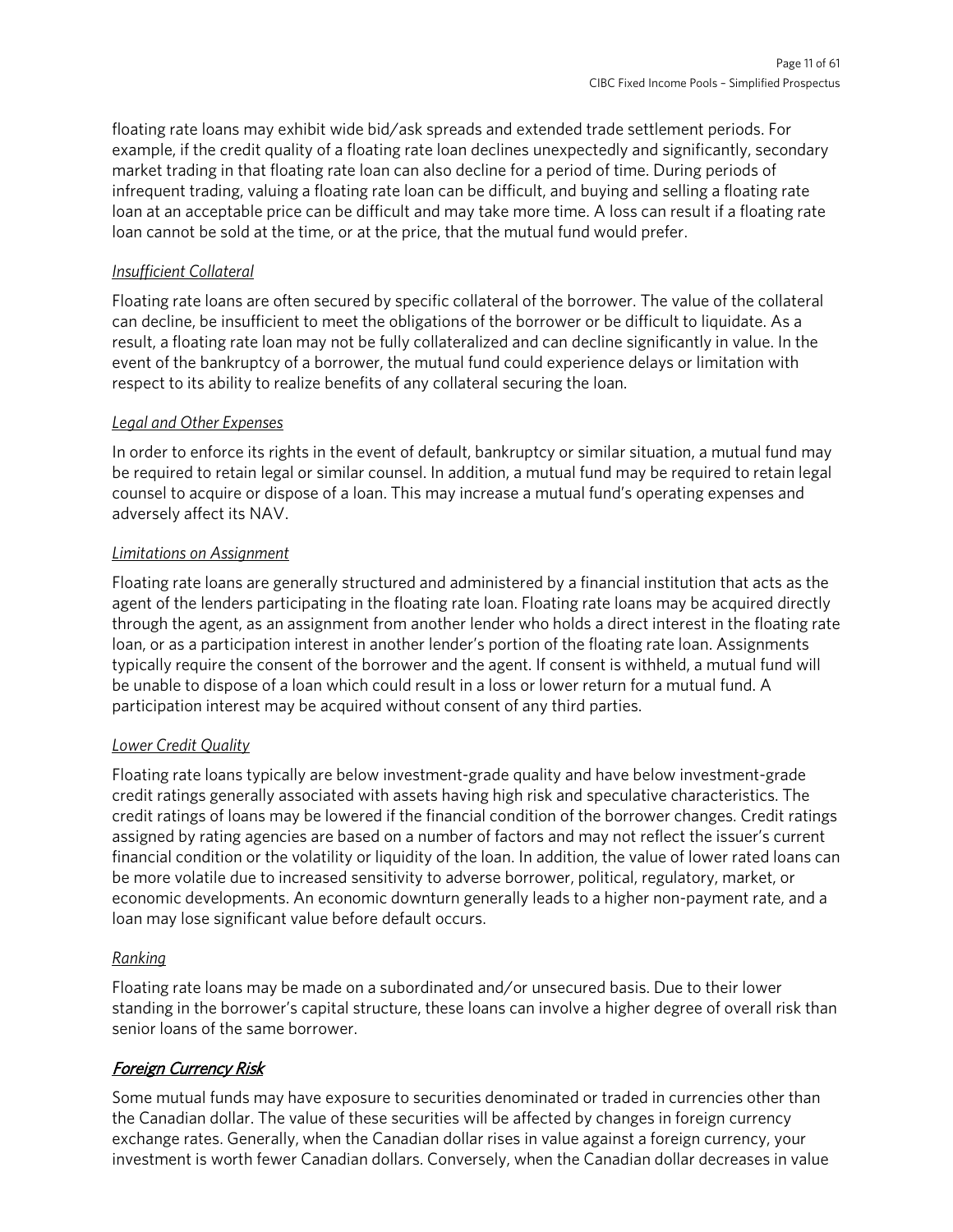against a foreign currency, your investment is worth more Canadian dollars. Thus, foreign currency risk gives rise to the possibility that a stronger Canadian dollar will reduce returns for Canadians investing outside of Canada, and that a weaker Canadian dollar will increase returns for Canadians investing outside of Canada.

## Foreign Market Risk

Some mutual funds may take advantage of investment opportunities available in other countries.

Foreign market securities offer broader diversification than an investment made only in Canada since the price movement of securities traded on foreign markets tends to have a low correlation with the price movement of securities traded in Canada. Foreign investments, however, may involve special risks not applicable to Canadian and U.S. investments that may increase the chance that a mutual fund will lose money.

The economies of certain foreign markets may rely heavily on particular industries or foreign capital, and may be more vulnerable to diplomatic developments, the imposition of economic sanctions against a particular country or countries, changes in international trading patterns, trade barriers, and other protectionist or retaliatory measures.

Investments in foreign markets may be adversely affected by governmental actions, such as the imposition of capital controls, nationalization of companies or industries, expropriation of assets, or the imposition of punitive taxes. Like other investment companies and business organizations, a mutual fund could be adversely affected if a participating country withdraws from, or other countries join, economic or currency unions.

The governments of certain countries may prohibit or impose substantial restrictions on foreign investment in their capital markets or in certain industries. Any of these actions could severely affect security prices, impair a mutual fund's ability to purchase or sell foreign securities or transfer its assets or income back into Canada, or otherwise adversely affect its operations.

Other foreign market risks include foreign exchange fluctuations and controls, difficulties in pricing securities, defaults on foreign government securities, difficulties in enforcing favourable legal judgments in foreign courts, different accounting standards, and political and social instability. Governance and legal frameworks available to investors in certain foreign countries may be less extensive than those available to investors in Canada or other foreign countries.

Since there may be fewer investors and a smaller number of shares traded each day on some foreign exchanges, it may be difficult for a mutual fund to buy and sell securities on certain exchanges. In addition, prices of foreign securities may fluctuate more than prices of securities traded in Canada.

# General Market Risk

General market risk is the risk that markets will go down in value, including the possibility that those markets will go down sharply and unpredictably. Several factors can influence market trends, such as economic developments, changes in interest rates, political changes, and catastrophic events, such as pandemics or disasters which occur naturally or are exacerbated by climate change. The COVID-19 pandemic and the restrictions imposed by governments around the world to limit its spread have disrupted the global economy and financial markets in unprecedented and unpredictable ways. COVID-19 or any other disease outbreak may adversely affect the performance of the Pools. The Pools, like all investments, are subject to general market risk.

### Large Investor Risk

Mutual funds may be purchased and redeemed in significant amounts by a unitholder. In circumstances where a unitholder with significant holdings redeems a large number of units at one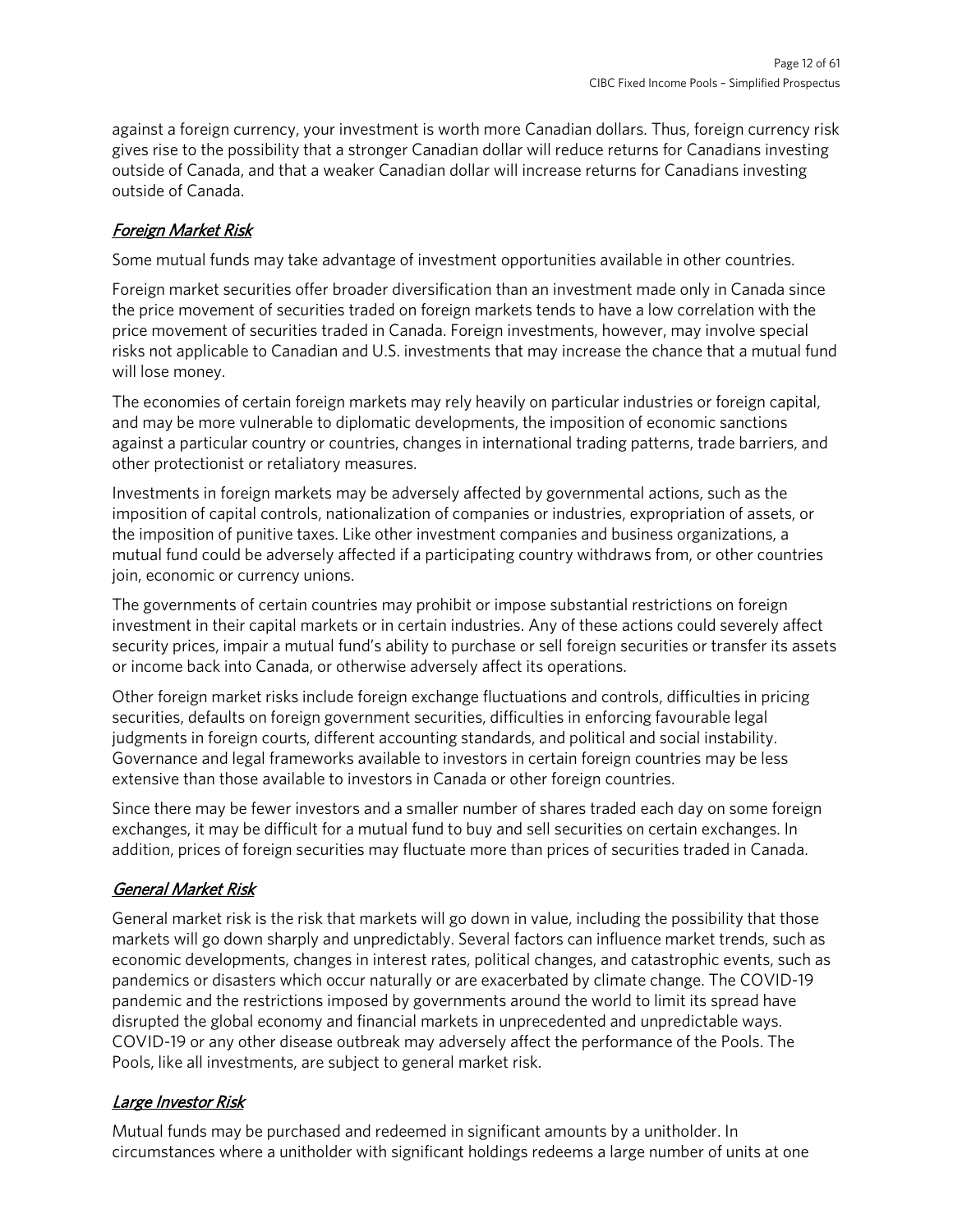time, the mutual fund may be forced to sell its investments at the prevailing market price (whether or not the price is favourable) in order to execute such a request. This could result in significant price fluctuations to the mutual fund's NAV, and may potentially reduce its returns. The risk can occur due to a variety of reasons, including if the mutual fund is relatively small or is purchased by (a) a financial institution, including CIBC or an affiliate, to hedge its obligations relating to a guaranteed investment product or other similar products whose performance is linked to the performance of a mutual fund, (b) another mutual fund, or (c) an investment manager as part of a discretionary managed account or an asset allocation service.

# Liquidity Risk

Liquidity is the ability to sell an asset for cash easily and at a fair price. Some securities are illiquid due to legal restrictions on their resale, the nature of the investment, or simply a lack of interested buyers for a particular security or security type. Certain securities may become less liquid due to changes in market conditions, such as interest rate changes or market volatility, which could impair a mutual fund's ability to sell such securities quickly or at a fair price. Difficulty in selling securities could result in a loss or a lower return for a mutual fund.

# Lower-Rated Bond Risk

Some mutual funds may invest in lower-rated bonds, also known as high-yield bonds, or unrated bonds that are comparable to lower-rated bonds. The issuers of lower-rated bonds are often less financially secure, so there is a greater chance of the bond issuer defaulting on the payment of interest or principal. Lower-rated bonds may be difficult or impossible to sell at the time and at the price that the mutual fund would prefer. In addition, the value of lower-rated bonds may be more sensitive than higher-rated bonds to a downturn in the economy or to developments in the company issuing the bond.

# Prepayment Risk

Certain fixed income securities, including floating rate loans, may be subject to the repayment of principal by their issuer before the security's maturity. If a prepayment is unexpected or if it occurs faster than predicted, the fixed income security may pay less income and its value may decrease.

# Rebalancing and Subscription Risk

Adjustments to the group of securities and/or assets determined by the Manager or Portfolio Advisor from time to time representing the constituents of the portfolio of the Pool (referred to as a Basket of Securities) relating to the Pool's ETF Series units to reflect portfolio adjustments will depend on the ability of the Manager or Portfolio Advisor and the Designated Broker. If a Designated Broker fails to perform, the Pool may be required to sell or purchase, as the case may be, Constituent Securities of the Basket of Securities in the market. If this happens, the Pool would incur additional transaction costs.

# Regulatory Risk

There can be no assurance that certain laws applicable to mutual funds, such as income tax and securities laws, and the administrative policies and practices of the applicable regulatory authorities, will not be changed in a manner that adversely affects mutual funds or their investors.

# Securities Lending, Repurchase, and Reverse Repurchase Transactions Risk

Some mutual funds may enter into securities lending transactions, repurchase transactions, and reverse repurchase transactions to earn additional income. There are risks associated with securities lending, repurchase, and reverse repurchase transactions. Over time, the value of the securities loaned under a securities lending transaction or sold under a repurchase transaction might exceed the value of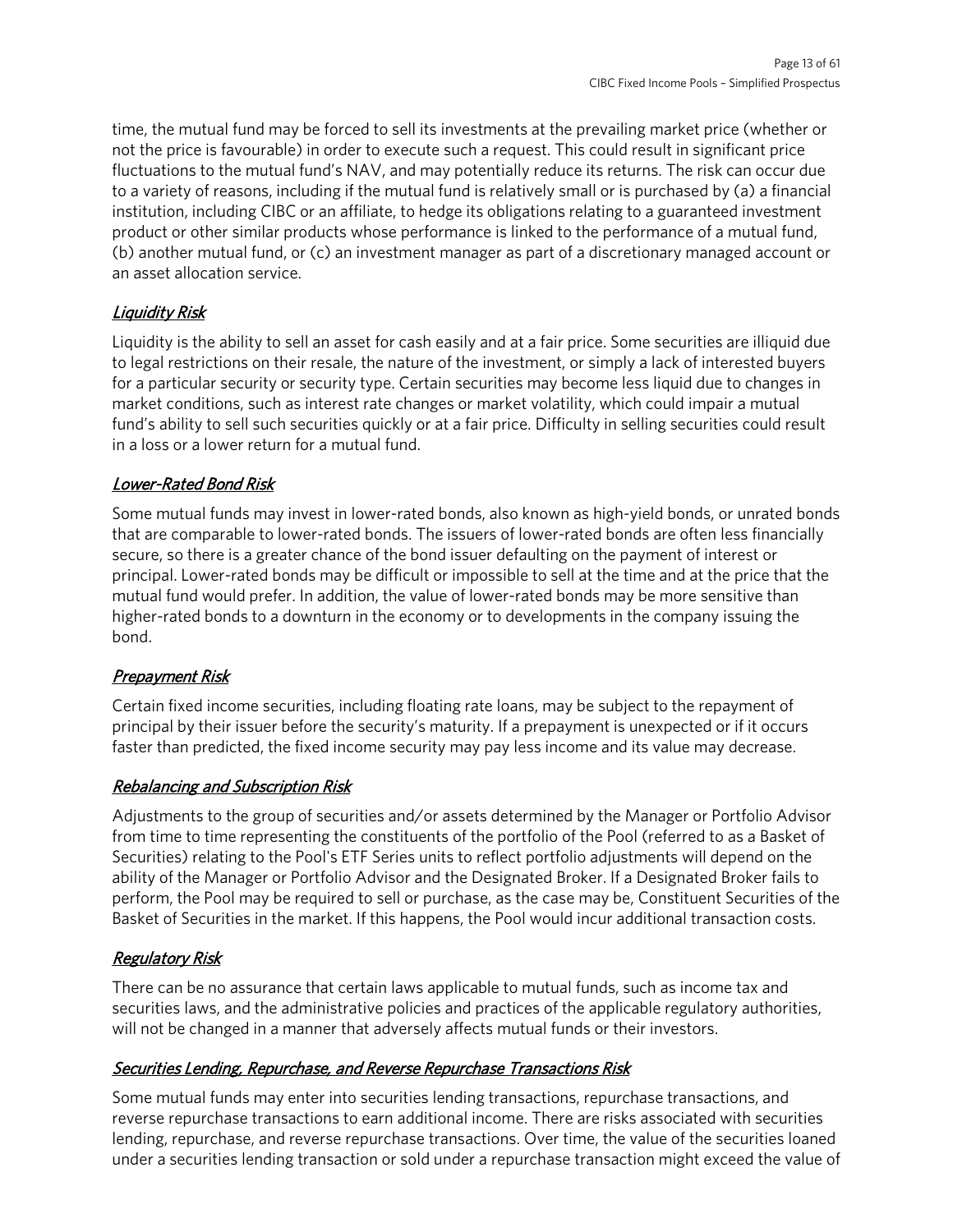the cash or other collateral held by a mutual fund. If the third party defaults on its obligation to repay or resell the securities to the mutual fund, the cash or other collateral may be insufficient to enable the mutual fund to purchase replacement securities, and the mutual fund may suffer a loss for the difference. Likewise, over time, the value of the securities purchased by a mutual fund under a reverse repurchase transaction may decline below the amount of cash paid by the mutual fund to the third party. If the third party defaults on its obligation to repurchase the securities from the mutual fund, it may need to sell the securities for a lower price and suffer a loss for the difference.

## Series Risk

The Pools offer multiple series of units. Each series of units has its own fees and expenses, which each Pool tracks separately. However, if a series of units is unable to pay all of its fees and expenses using its proportionate share of the Pool's assets, the Pool's other series are legally responsible for making up the difference. This could lower the other series' investment returns.

### Short Selling Risk

Some mutual funds may engage in short selling transactions. In a short selling strategy, the Portfolio Advisor or portfolio sub-advisor(s) identify securities that they expect will fall in value. A short sale is where a mutual fund borrows securities from a lender and sells them on the open market. The mutual fund must repurchase the securities at a later date in order to return them to the lender. In the interim, the proceeds from the short sale transaction are deposited with the lender and the mutual fund pays interest to the lender on the borrowed securities. If the mutual fund repurchases the securities later at a lower price than the price at which it sold the borrowed securities on the open market, a profit will result. However, if the price of the borrowed securities rises, a loss will result. There are risks associated with short selling, namely that the borrowed securities will rise in value or not decline enough in value to cover the mutual fund's costs, or that market conditions will cause difficulties in the sale or repurchase of the securities. In addition, the lender from whom the mutual fund borrowed securities may become bankrupt before the transaction is complete, causing the borrowing mutual fund to forfeit the collateral it deposited when it borrowed the securities.

### Sovereign Debt Risk

Some mutual funds may invest in sovereign debt securities which are issued or guaranteed by foreign government entities. Investments in sovereign debt are subject to the risk that a government entity may delay or refuse to pay interest or repay principal on its sovereign debt. Some of the reasons for this may include cash flow problems, insufficient foreign currency reserves, political considerations, the size of its debt position relative to its economy, or failure to put in place economic reforms required by the International Monetary Fund or other agencies. If a government entity defaults, it may ask the lender for more time to pay, a reduction in the interest rate, or for further loans. There is no legal process for collecting sovereign debts that a government does not pay or bankruptcy proceeding by which all or part of sovereign debt that a government entity has not repaid may be collected.

# Taxation Risk

If a Pool ceases to qualify as a "mutual fund trust" for purposes of the Tax Act, the income tax considerations as described under "*Income Tax Considerations for Investors*" herein and in the Pools' Annual Information Form would in some respects be materially and adversely different in respect of that Pool.

In certain circumstances, a Pool may experience a "loss restriction event" for tax purposes, which generally will occur each time any person, together with other persons with whom that person is affiliated within the meaning of the Tax Act, or any group of persons acting in concert, acquires units of the Pool having a fair market value that is greater than 50% of the fair market value of all of the units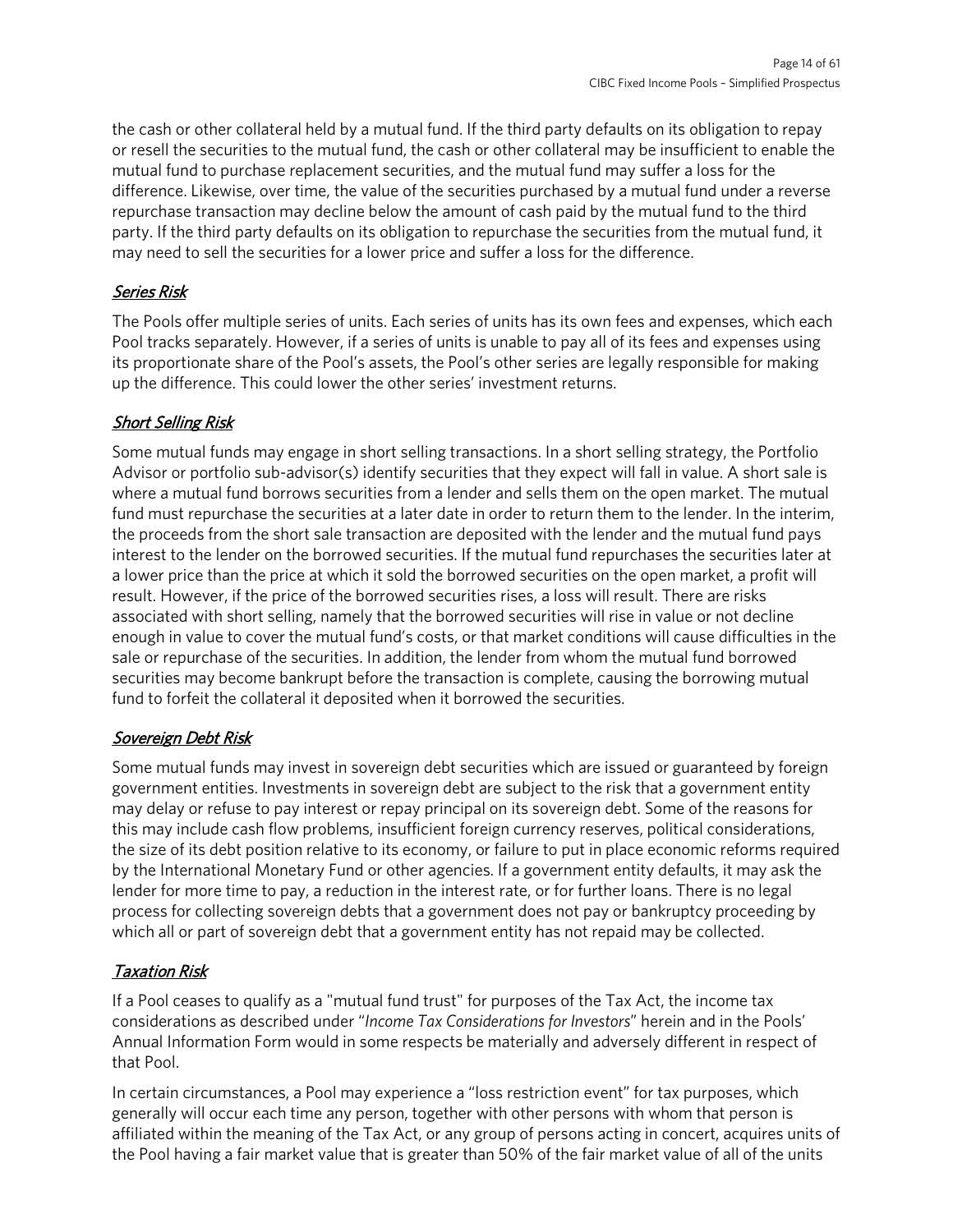of the Pool. The Tax Act provides relief in the application of the "loss restriction event" rules for funds that are "investment funds" as defined therein. A Pool will be considered an "investment fund" for this purpose if it meets certain conditions, including complying with certain asset diversification requirements. There can be no assurance that a Pool will qualify as an "investment fund" for these purposes. If a Pool fails to meet this definition, it may be deemed to have a year-end for tax purposes upon the occurrence of a "loss restriction event". Where such a deemed year end occurs, unitholders may receive unscheduled distributions of income and capital gains from the Pool. For units held in nonregistered accounts, these distributions must be included in the calculation of the unitholder's income for tax purposes. Future distribution amounts in respect of the Pool may also be impacted by the expiry of certain losses at the deemed year end.

There can be no assurance that the Canada Revenue Agency (referred to as the *CRA*) will agree with the tax treatment adopted by each Pool in filing its tax returns. The CRA could reassess a Pool on a basis that results in an increase in the taxable component of distributions considered to have been paid to unitholders. A reassessment by the CRA may also result in a Pool being liable for unremitted withholding taxes on prior distributions to non-resident unitholders. Such liability may reduce the NAV and Series NAV per Unit of that Pool.

The Tax Act contains rules concerning the taxation of publicly traded Canadian trusts and partnerships that own certain types of property defined as "non-portfolio property". A trust that is subject to these rules is subject to trust level taxation, at rates comparable to those that apply to corporations, on the trust's income earned from "non-portfolio property" to the extent that such income is distributed to its unitholders. If a Pool is subject to tax under these rules, the after-tax return to its unitholders could be reduced, particularly in the case of a unitholder who is exempt from tax under the Tax Act or is a nonresident of Canada.

Based on recent amendments to the Tax Act, a Pool could be limited in its ability to claim a deduction in computing its income for amounts of capital gains that are allocated to redeeming unitholders. Based on such amendments in their current form, the taxable component of distributions to nonredeeming unitholders in a Pool may be higher than it otherwise would be in the absence of such amendments.

### Trading Price of ETF Series Units

ETF Series units may trade in the market at a premium or a discount to the Series NAV per Unit. There can be no assurance that ETF Series units will trade at prices that reflect their Series NAV per Unit. The trading price of the ETF Series units will fluctuate in accordance with changes in a Pool's NAV as well as market supply and demand on the TSX.

# <span id="page-14-0"></span>Organization and Management of the CIBC Fixed Income Pools

The table below lists the companies and other entities that are involved in managing or providing services to the Pools and outlines their key responsibilities.

| Company | <b>Key Responsibilities</b>                                                                                                                                                                                                                                                                                                                                                                                   |
|---------|---------------------------------------------------------------------------------------------------------------------------------------------------------------------------------------------------------------------------------------------------------------------------------------------------------------------------------------------------------------------------------------------------------------|
| Manager | CAMI is the Manager of the Pools. As Manager, CAMI is responsible for the<br>Pools' overall business and operation. This includes providing for, or arranging to<br>provide for, the Pools' day-to-day administration. CAMI is a separate legal entity<br>and a wholly-owned subsidiary of CIBC. CAMI's head office is located at<br>Brookfield Place, 161 Bay Street, 22nd Floor, Toronto, Ontario, M5J 2S1. |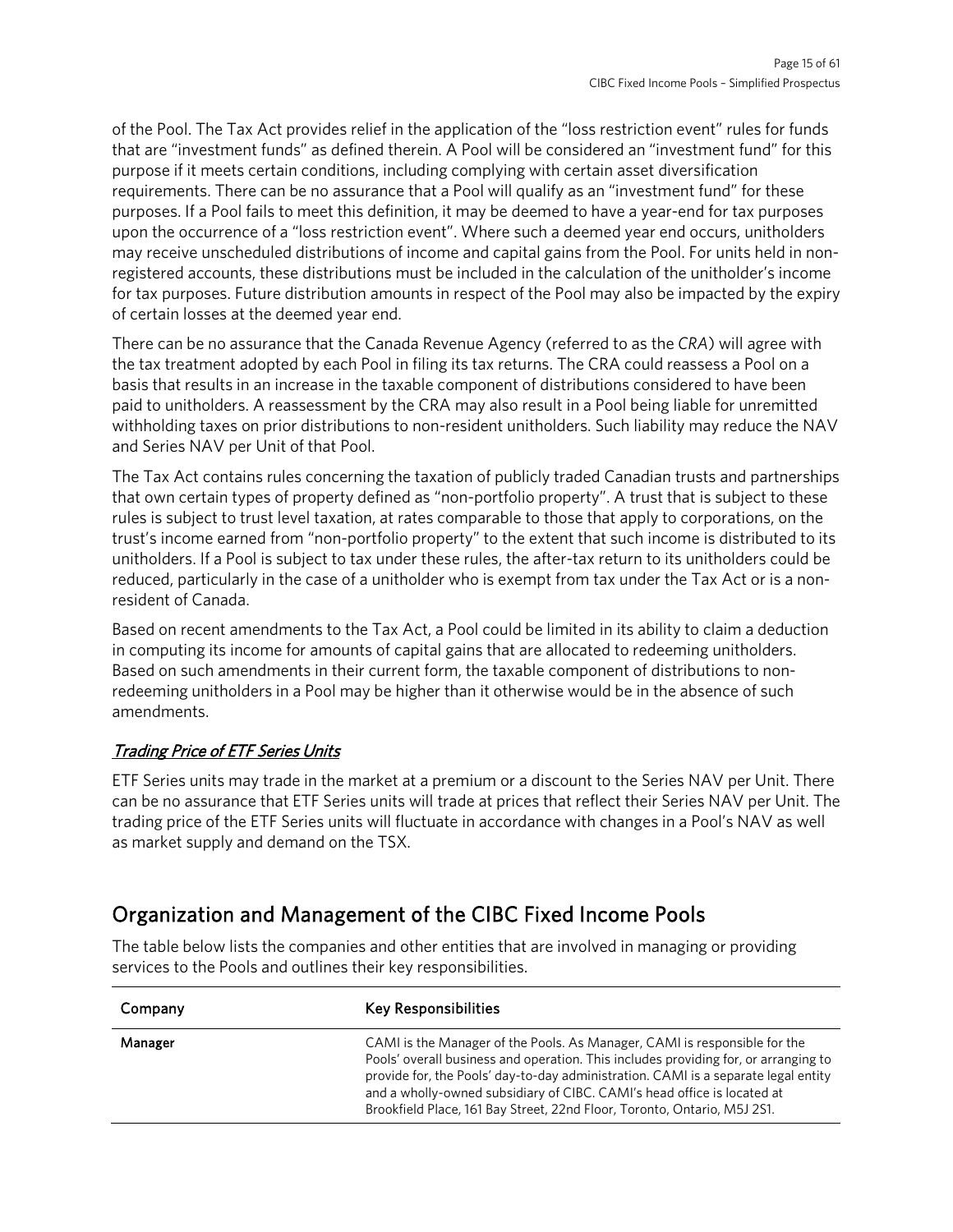| Company                             | <b>Key Responsibilities</b>                                                                                                                                                                                                                                                                                                                                                                                                                                                                                                                                        |
|-------------------------------------|--------------------------------------------------------------------------------------------------------------------------------------------------------------------------------------------------------------------------------------------------------------------------------------------------------------------------------------------------------------------------------------------------------------------------------------------------------------------------------------------------------------------------------------------------------------------|
| Trustee                             | CAMI is the Trustee of the Pools, at its principal offices in Toronto, Ontario. As<br>Trustee, CAMI holds title to the Pools' property (the cash and securities) on<br>behalf of unitholders under the terms described in the Pools' master declaration<br>of trust (referred to as the Declaration of Trust).                                                                                                                                                                                                                                                     |
| <b>Portfolio Advisor</b>            | CAMI is the Portfolio Advisor of the Pools, at its principal offices in Toronto,<br>Ontario. As Portfolio Advisor, CAMI provides, or arranges to provide,<br>investment advice and portfolio management services to the Pools.                                                                                                                                                                                                                                                                                                                                     |
|                                     | From time to time, CAMI may hire portfolio sub-advisors to provide investment<br>advice and portfolio management services to the Pools.                                                                                                                                                                                                                                                                                                                                                                                                                            |
| Custodian                           | CIBC Mellon Trust Company is the Custodian to the Pools, at its principal offices<br>in Toronto, Ontario. As Custodian, CIBC Mellon Trust Company (or the Pools'<br>sub-custodians) holds the Pools' assets pursuant to a custodial services<br>agreement. While not an affiliate, CIBC currently owns a 50% interest in CIBC<br>Mellon Trust Company.                                                                                                                                                                                                             |
| <b>Registrar and Transfer Agent</b> | <b>Mutual Fund Series</b><br>CAMI is the Registrar and Transfer Agent for the Pools' Mutual Fund Series<br>units, at its offices in Montreal, Quebec, and keeps a record of all the Mutual<br>Fund Series unitholders, processes orders, and issues tax slips to Mutual Fund<br>Series unitholders. The register of the Mutual Fund Series units is kept in<br>Montreal, Quebec.                                                                                                                                                                                   |
|                                     | <b>ETF Series</b><br>TSX Trust Company, at its principal office in Toronto, Ontario, is the Registrar<br>and Transfer Agent for the ETF Series units and maintains the register of<br>registered unitholders of ETF Series units. The register of the ETF Series units is<br>kept in Toronto, Ontario.                                                                                                                                                                                                                                                             |
| <b>Valuation Agent</b>              | CIBC Mellon Global Securities Services Company has been retained to provide<br>accounting and valuation services for the ETF Series units of the Pools, and is<br>located in Toronto, Ontario. While not an affiliate, CIBC currently owns a 50%<br>interest in CIBC Mellon Global Securities Services Company.                                                                                                                                                                                                                                                    |
| <b>Securities Lending Agent</b>     | The Bank of New York Mellon is the Securities Lending Agent of the Pools, at its<br>principal office in New York City, New York. As Securities Lending Agent, The<br>Bank of New York Mellon lends the Pools' securities to borrowers who pay a fee<br>to the Pools in order to borrow the securities. The Bank of New York Mellon is<br>independent of CAMI.                                                                                                                                                                                                      |
| Auditor                             | Ernst & Young LLP is the Auditor of the Pools, at its principal office in Toronto,<br>Ontario. As Auditor, Ernst & Young LLP, Chartered Professional Accountants,<br>Licensed Public Accountants audits the Pools' annual financial statements and<br>provides an opinion as to whether they are fairly presented in accordance with<br>International Financial Reporting Standards. Ernst & Young LLP is independent<br>with respect to the Pools in the context of the CPA Code of Professional<br>Conduct of the Chartered Professional Accountants of Ontario. |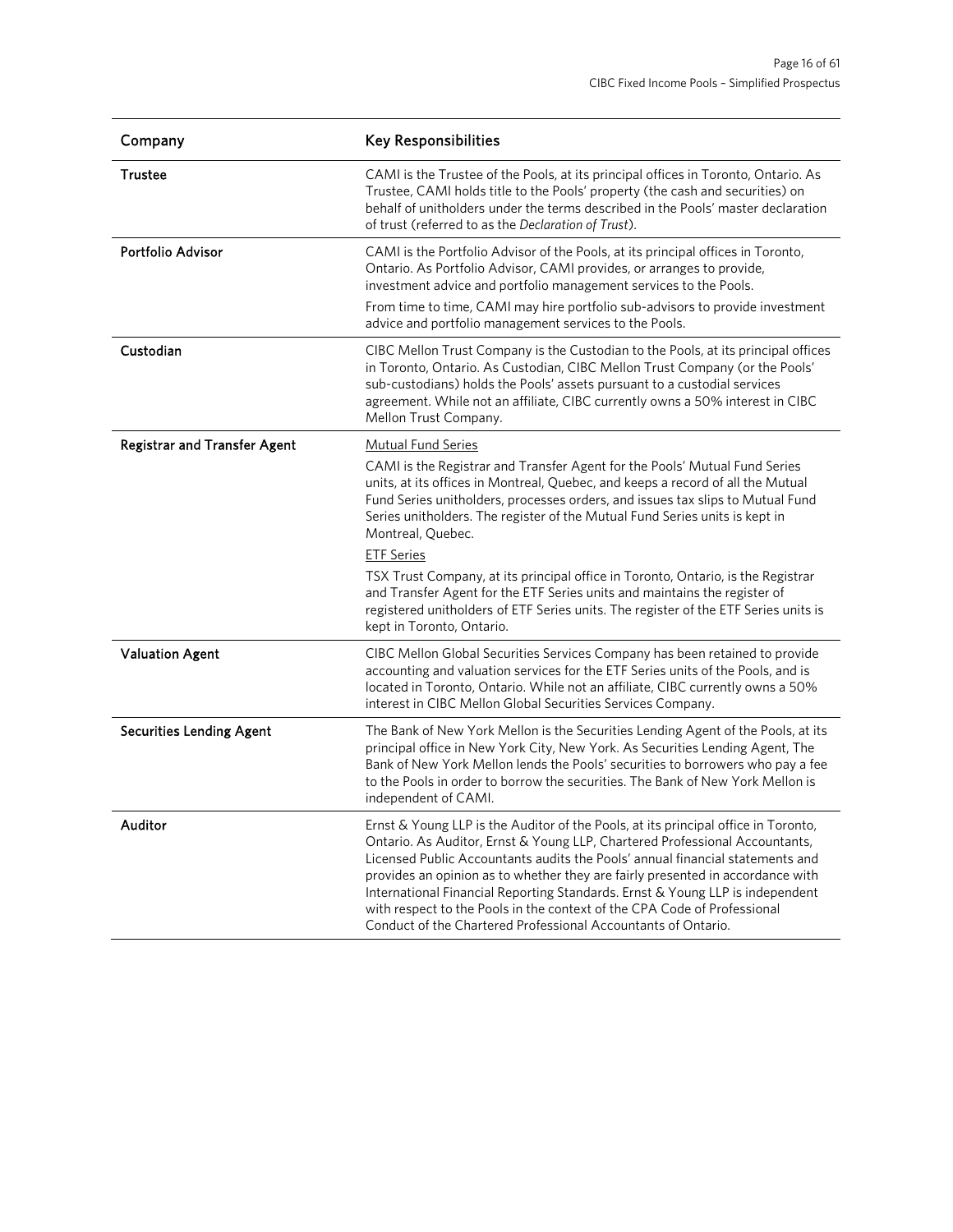| Company                             | <b>Key Responsibilities</b>                                                                                                                                                                                                                                                                                                                                                                                                                                      |
|-------------------------------------|------------------------------------------------------------------------------------------------------------------------------------------------------------------------------------------------------------------------------------------------------------------------------------------------------------------------------------------------------------------------------------------------------------------------------------------------------------------|
| <b>Independent Review Committee</b> | The Manager has established an Independent Review Committee (referred to as<br>the IRC) for the Pools. The IRC charter sets out the IRC's mandate,<br>responsibilities, and functions (referred to as the Charter). The Charter is posted<br>on our website at renaissance investments.ca under Reporting & Governance.                                                                                                                                          |
|                                     | As at the date of this document, the IRC is comprised of five members, the<br>composition of which may change from time to time.                                                                                                                                                                                                                                                                                                                                 |
|                                     | The IRC reviews, and provides input on, the Manager's written policies and<br>procedures that deal with conflict of interest matters for the Manager. At least<br>annually, the IRC prepares a report of its activities for unitholders that is<br>available at renaissance investments.ca under Reporting & Governance, or at a<br>unitholder's request, at no cost, by emailing us at<br>info@renaissanceinvestments.ca or by contacting us at 1-888-888-3863. |
|                                     | Refer to Independent Review Committee under Additional Information, or to the<br>Pools' Annual Information Form, for more information on the IRC, including the<br>names of the IRC members.                                                                                                                                                                                                                                                                     |

# Fund-of-Funds

The Pools invest in units of Underlying Funds which may be managed by us or an affiliate. For a description of those Underlying Funds, refer to the simplified prospectus, annual information form, fund facts, ETF facts and financial statements of the Underlying Funds, which are available at [sedar.com](https://www.sedar.com/) or by calling us toll-free at [1-888-888-3863.](tel:18888883863) These Underlying Funds may change from time to time. Unitholders of the Pools have no voting rights of ownership in the units of any Underlying Fund. Where the Underlying Fund is managed by us or an affiliate, if there is a unitholder meeting with respect to the Underlying Fund, we will not vote the proxies in connection with the Pool's holdings of the Underlying Fund. Under certain circumstances, we may arrange to send proxies to unitholders of the Pool so that they can direct the vote on the matters being presented.

# <span id="page-16-0"></span>Purchases, Switches and Redemptions

Each Pool is permitted to have an unlimited number of classes of units, each of which is issuable in an unlimited number of series. Each Pool is permitted to issue an unlimited number of units of each series, each of which is divided into units of participation of equal value. In the future, the offering of any series of units of a Pool may be terminated, or additional series of units may be offered under separate simplified prospectuses, confidential offering memoranda, or otherwise.

Your investment advisor is the person from whom you usually purchase units of the Pools. Your dealer is the firm for which your investment advisor works. You may purchase, switch, convert or redeem units of the Pools (except as described below) through your dealer. Your dealer is retained by you and is not our agent or an agent of the Pools.

# About the Series of Units We Offer

To help you choose the series of units that is the most suitable for you, a description of each of the series we offer is provided in the table below. It is up to you and your investment advisor to determine which series is most suitable for you. Refer also to *Purchases*, including *Minimum Investments*, for more information.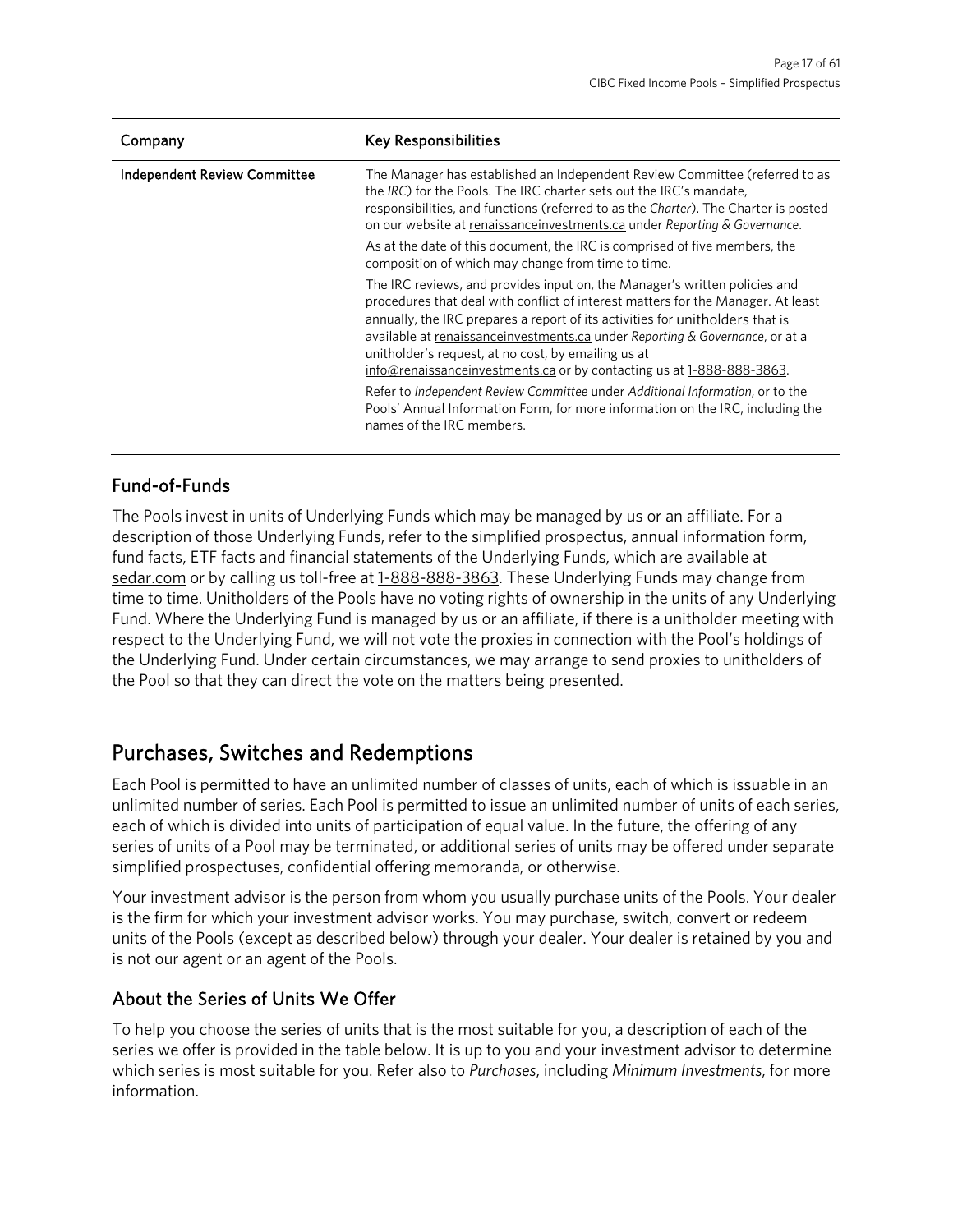| <b>Series</b>           | Description                                                                                                                                                                                                                                                                                                                                                                                                                                                                                                                                                                                                                                                                                                                                                                                                                                                                                                                                                                                                                                                             |
|-------------------------|-------------------------------------------------------------------------------------------------------------------------------------------------------------------------------------------------------------------------------------------------------------------------------------------------------------------------------------------------------------------------------------------------------------------------------------------------------------------------------------------------------------------------------------------------------------------------------------------------------------------------------------------------------------------------------------------------------------------------------------------------------------------------------------------------------------------------------------------------------------------------------------------------------------------------------------------------------------------------------------------------------------------------------------------------------------------------|
| Series A units          | Series A units are available to all investors, subject to certain minimum investment<br>requirements.                                                                                                                                                                                                                                                                                                                                                                                                                                                                                                                                                                                                                                                                                                                                                                                                                                                                                                                                                                   |
| <b>Series Funits</b>    | Series F units are available, subject to certain minimum investment requirements, to<br>investors participating in programs, such as clients of "fee-for-service" investment advisors,<br>dealer-sponsored "wrap accounts", and others who pay an annual fee to their dealer, and to<br>investors who have accounts with a discount broker (provided the discount broker offers<br>Series F units on its platform). Instead of paying a sales charge, investors purchasing Series F<br>units may pay fees to their dealer or discount broker for their services. We do not pay a<br>trailing commission in respect of series F units, allowing us to charge a lower annual<br>management fee.                                                                                                                                                                                                                                                                                                                                                                           |
| Series O units          | Series O units are available to certain investors, at our discretion, including institutional<br>investors or segregated funds that use a fund-of-fund structure, other qualified investors<br>who have entered into a Series O unit account agreement with us, investors whose dealer or<br>discretionary manager offers separately managed accounts or similar programs and whose<br>dealer or discretionary manager has entered into a Series O unit account agreement with us,<br>and mutual funds managed by us or an affiliate that use a fund-of-fund structure.<br>We reserve the right to fix a minimum initial and subsequent investment amount for<br>purchases of Series O units at any time and, from time to time, as part of the criteria for<br>approval. In addition, if the amount of the investment by the investor is too small relative to<br>the administrative costs of the investor's participation in Series O units, we may require that<br>the Series O units be redeemed or converted into another Mutual Fund Series units of the<br>Pool. |
|                         | No management fees are charged in respect of Series O units; instead, a negotiated<br>management fee is charged by us directly to, or as directed by, Series O unitholders. For<br>dealers or discretionary managers who offer separately managed accounts or similar<br>programs, the dealer or discretionary manager may negotiate a separate fee applicable to all<br>dealers or discretionary manager accounts under such program. Any such aggregated fee, or<br>fee determined on another basis, would be paid directly to us by the dealer or discretionary<br>manager. If the agreement between CAMI and the dealer or discretionary manager is<br>terminated, or if an investor chooses to withdraw from the dealer's program, the Series O<br>units held by the investor may be either redeemed or converted into another eligible Mutual<br>Fund Series units of the Pool.                                                                                                                                                                                   |
|                         | For fees and expenses payable directly by investors, the rate of goods and services tax<br>(referred to as GST) or harmonized sales tax (referred to as HST), as applicable, will be<br>determined based on the investor's place of residence. Management fees paid directly by a<br>unitholder are generally not deductible for tax purposes. You should consult your tax advisor<br>regarding the deductibility of any fees paid directly by you in your particular circumstances.                                                                                                                                                                                                                                                                                                                                                                                                                                                                                                                                                                                    |
| Series S units          | Series S units are only available for purchase by mutual funds, asset allocation services or<br>discretionary managed accounts offered by the Manager or its affiliates.                                                                                                                                                                                                                                                                                                                                                                                                                                                                                                                                                                                                                                                                                                                                                                                                                                                                                                |
| <b>ETF Series units</b> | ETF Series units are available to investors that purchase units over the TSX or another<br>exchange or marketplace through registered brokers and dealers in the province or territory<br>where the investor resides.                                                                                                                                                                                                                                                                                                                                                                                                                                                                                                                                                                                                                                                                                                                                                                                                                                                   |

# How Units of the Pools are Valued

### NAV per Unit

The NAV per unit of each series of a Pool is the price used for all purchases (including those made on the reinvestment of distributions), switches, conversions and redemptions of units. The price at which units of a series are purchased, switched, converted, or redeemed is based on the next NAV per unit determined after the receipt of the purchase, switch, conversion, or redemption order. All transactions are based on the NAV per unit of each series of a Pool (referred to as *Series NAV per Unit*).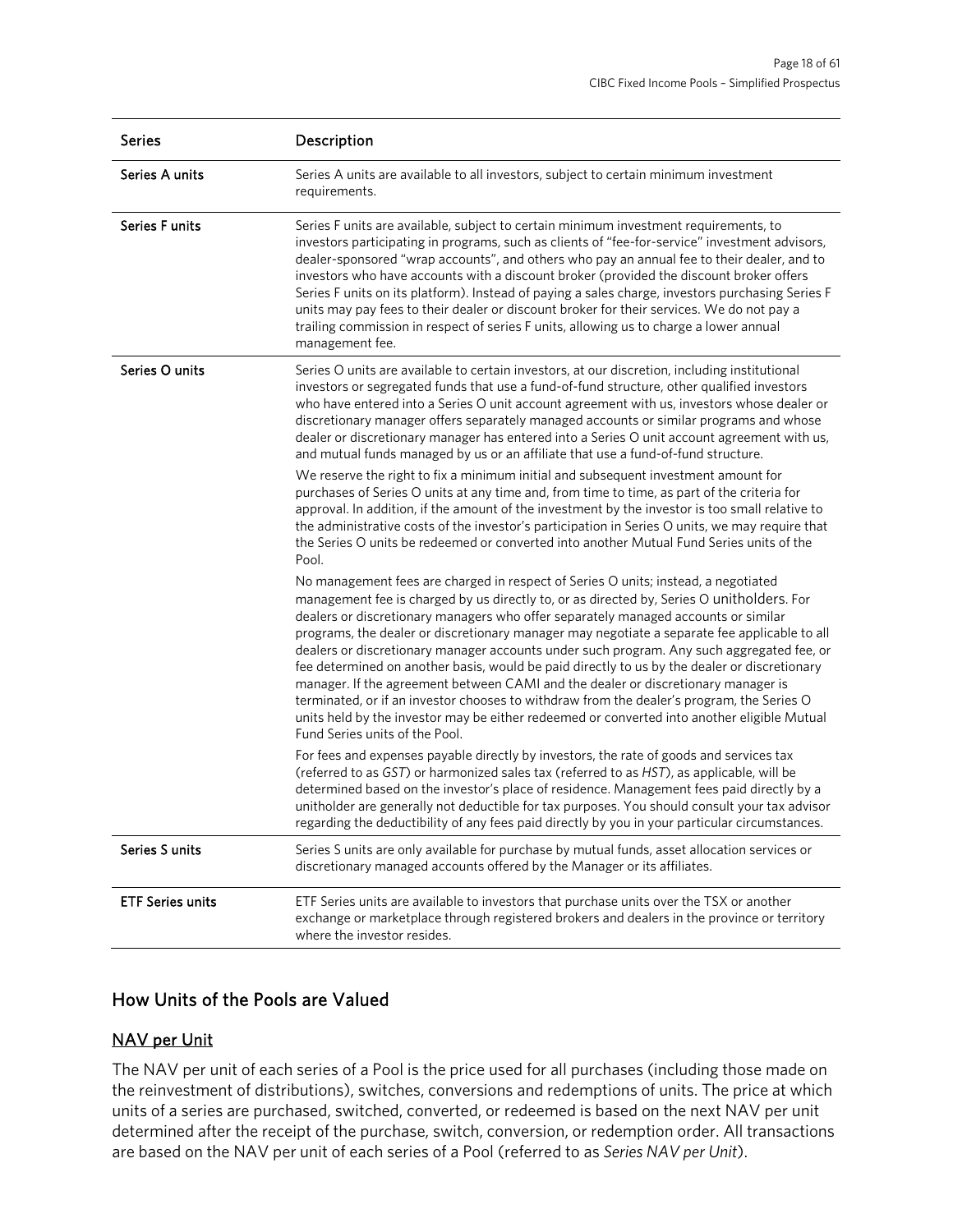The Series NAV per Unit for each Pool is determined in Canadian dollars on each valuation date after the TSX closes, usually 4:00 p.m. Eastern Time (referred to as ET), or such other time that we determine (referred to as the *Valuation Time*). The Pool's valuation date is any day when our head office in Toronto is open for business or any other day on which the Manager determines the NAV is required to be calculated (referred to as a *Valuation Date*). The Series NAV per Unit can change daily.

### How We Calculate Series NAV per Unit

The Series NAV per Unit is calculated by taking the total series' proportionate share of the value of the Pool's assets less the series' liabilities and its proportionate share of the common Pool liabilities. This gives the NAV for the series. We divide this amount by the total number of outstanding units of the series to determine the Series NAV per Unit.

To determine what your investment in a Pool is worth, for each series invested in, multiply the applicable Series NAV per unit by the number of units you own of that series.

In the case of Series O units, we pay the operating expenses that are allocated to Series O units (other than Fund Costs, as defined under *Fees and Expenses* under *Fees and Expenses Payable by the Pools*). As a result, such expenses will not reduce the Series O NAV per unit.

Although the purchase, switch, conversion, and redemption of units are recorded on a Series NAV per Unit basis, the assets attributable to all of the units of a Pool are aggregated to create one portfolio for investment purposes.

### How to Purchase, Switch, Convert or Redeem Units

### Issuance of Mutual Fund Series Units

On the same day your dealer receives your order from you, your dealer must send your order to our office in Montreal. If we receive your order from your dealer by 4:00 p.m. ET, you will pay or receive that day's NAV per unit of the relevant Mutual Fund Series. If we receive your order from your dealer after 4:00 p.m. ET, you will pay or receive the NAV per unit of the relevant Mutual Fund Series calculated on the next business day. If we determine that the NAV per unit will be calculated at a time other than after the usual valuation time, the NAV per unit paid or received will be determined relative to that time. Your dealer may establish an earlier cut-off time for receiving orders so they can transmit orders to us by 4:00 p.m. ET; check with your dealer for details.

All orders settle by the second business day after the day the purchase price for the Mutual Fund Series units is determined. If we do not receive payment in full, we will cancel your order and redeem the Mutual Fund Series units. If we redeem the Mutual Fund Series units for more than the value for which they were issued, the difference will go to the Pool. If we redeem the Mutual Fund Series units for less than the value for which they were issued, we will pay the difference to the Pool and collect this amount, plus the cost of doing so, from your dealer. Your dealer may require you to reimburse the amount paid if your dealer suffers a loss as a result.

We have the right to refuse, in whole or in part, any order to purchase Mutual Fund Series units of the Pools. We must do so within one (1) business day from the time we receive the order. If we do so, we will return all money received to you or your dealer, without interest, once the payment clears.

We may, at our discretion and without notice, vary or waive any minimum investment or account balance criteria that applies to purchases, redemptions and certain optional services currently offered by us.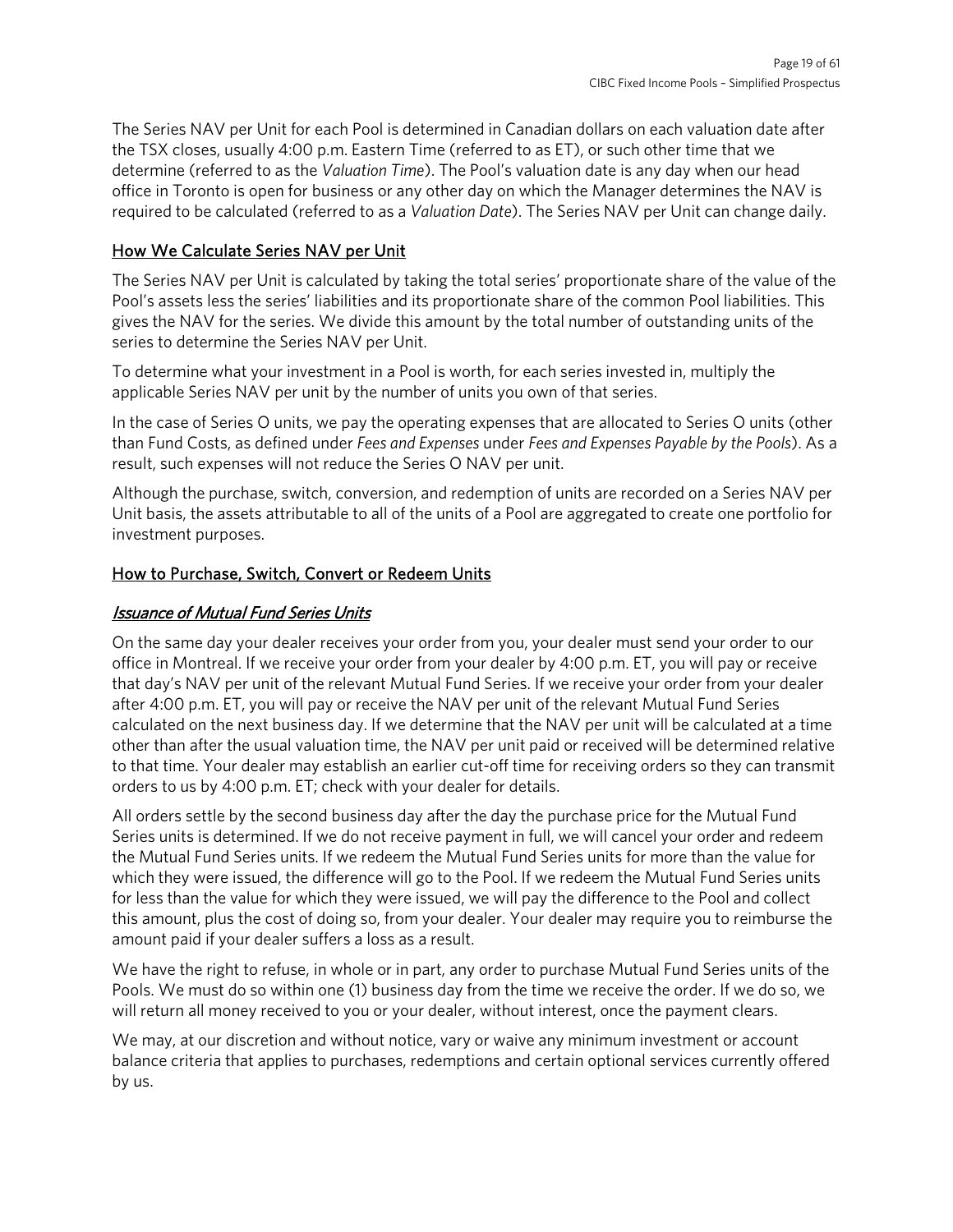### **Issuance of ETF Series Units**

ETF Series units of the Pools are issued and sold on a continuous basis and there is no maximum number of ETF Series units that may be issued.

The ETF Series units of the Pools are listed on the TSX and investors may buy or sell such ETF Series units on the TSX through registered brokers and dealers in the province or territory where the investor resides. Investors may incur customary brokerage commissions in buying or selling ETF Series units. No fees are paid by investors to us or the Pools in connection with buying or selling of ETF Series units on the TSX.

### *To Designated Brokers and Registered ETF Dealers*

All orders to purchase ETF Series units directly from a Pool must be placed by the Designated Broker or a registered dealer (that may or may not be a Designated Broker), including CIBC World Markets Inc., that has entered into a continuous distribution dealer agreement with the Manager, on behalf of the Pools, and that subscribes for and purchases ETF Series units from that Pool. The Manager reserves the absolute right to reject any subscription order placed by the Designated Broker and/or a registered dealer. No fees will be payable by a Pool to the Designated Broker or a registered dealer in connection with the issuance of ETF Series units of the Pool. On the issuance of ETF Series units, the Manager may, at its discretion, charge a fee to a registered dealer or Designated Broker to offset any expenses (including any applicable TSX additional listing fees) incurred in issuing the ETF Series units.

On any day on which a session of the TSX is held and the primary market or exchange for the ETF Series units of a Pool is open for trading (referred to as a *Trading Day*), a Designated Broker or a registered dealer may place a subscription order for a number of ETF Series units as determined by the Manager or Portfolio Advisor, as applicable, from time to time (each, referred to as a *Prescribed Number of Units* or *PNU*) or an integral multiple PNU of a Pool. If a subscription order is received by a Pool at or before 4:00 p.m. ET on a Trading Day, or such other time prior to the Valuation Time on such Trading Day as the Manager may set, and is accepted by the Manager, the Pool will generally issue to the registered dealer or Designated Broker the PNU (or an integral multiple thereof) within two Trading Days from the effective date of the subscription order. The Pool must receive payment for the ETF Series units subscribed for within two Trading Days from the effective date of the subscription order. The effective date of a subscription order is the Trading Day on which the Valuation Time that applies to such subscription order takes place. Unless the Manager shall otherwise agree or the Declaration of Trust shall otherwise provide, as payment for a PNU of a Pool, a registered dealer or Designated Broker must deliver subscription proceeds consisting of a Basket of Securities and cash in an amount sufficient so that the value of the Basket of Securities and cash delivered is equal to the NAV of the applicable PNU of the Pool determined at the Valuation Time on the effective date of the subscription order. The Manager may, in its complete discretion, instead accept subscription proceeds consisting of (i) cash only in an amount equal to the NAV of the applicable PNU of the Pool determined at the Valuation Time on the effective date of the subscription order, plus (ii) if applicable, fees including associated brokerage expenses, commissions, transaction costs and other costs and expenses that the Pools incur or expect to incur in purchasing securities on the market with such cash proceeds.

The Manager may from time to time and, in any event not more than once quarterly, require the Designated Broker to subscribe for ETF Series units of a Pool for cash in a dollar amount not to exceed 0.30% of the NAV of the Pool, or such other amount as may be agreed to by the Manager and the Designated Broker. The number of ETF Series units issued will be the subscription amount divided by the Series NAV per Unit next determined following the delivery by the Manager of a subscription notice to the Designated Broker. Payment for the ETF Series units must be made by the Designated Broker by no later than the second Trading Day after the subscription notice has been delivered.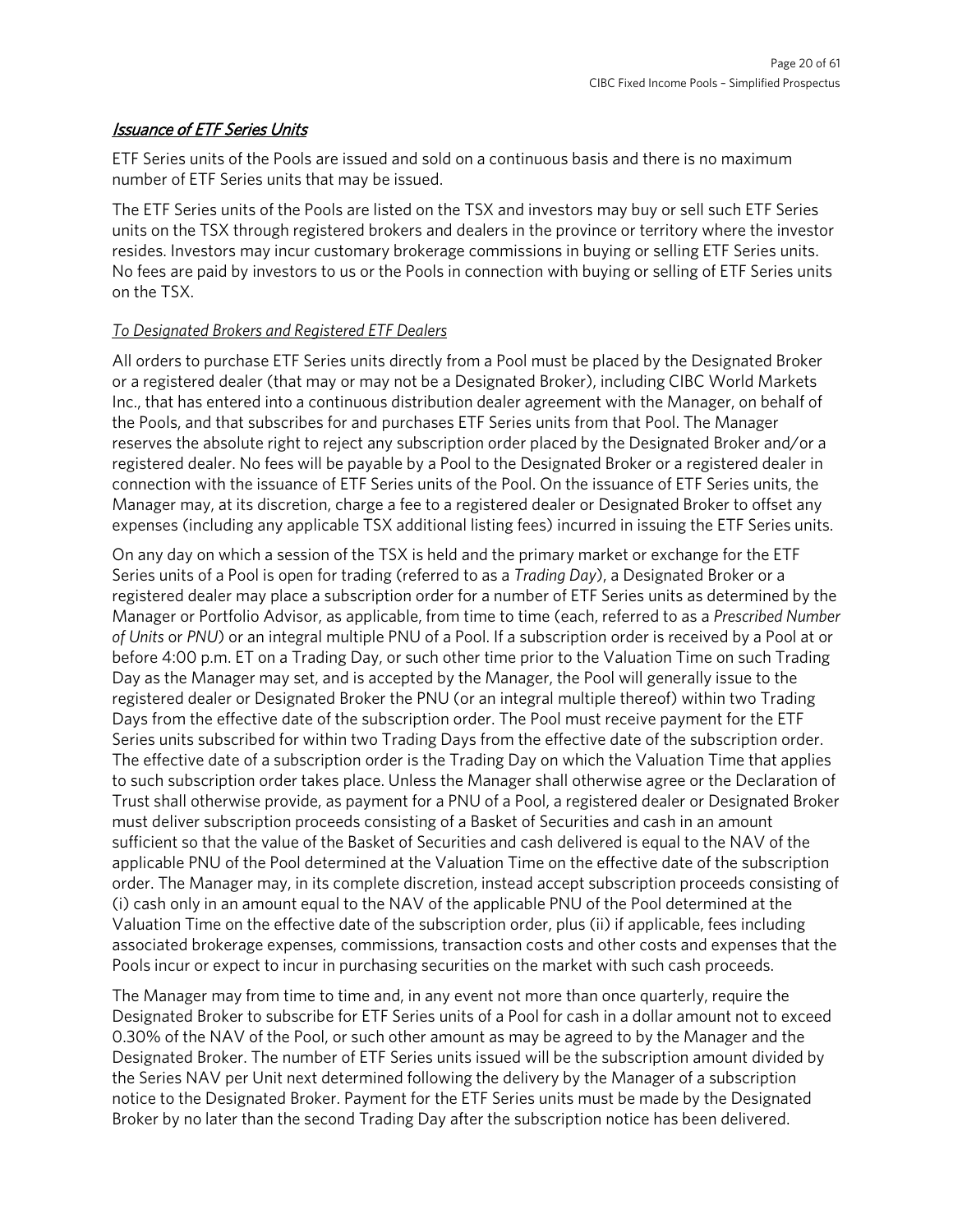The Manager will, except when circumstances prevent it from doing so, disclose the number of ETF Series units comprising a PNU for a particular Pool to applicable investors, the Designated Broker and registered dealers following the close of business on each Trading Day. The Manager may, at its discretion, increase or decrease the applicable PNU from time to time and will provide notice of such change to applicable investors, the Designated Broker and registered dealers.

### *Distributions Paid in ETF Series units*

In addition to the issuance of ETF Series units as described above, distributions may in certain circumstances be automatically reinvested in ETF Series units in accordance with the distribution policy of the Pools. See *Distribution Policy*.

### Short-Term Trading

## Mutual Fund Series

If you redeem or switch Mutual Fund Series units of a Pool in the 30 day period following your purchase, we may charge a short-term trading fee of up to 2% of the value of your units. This fee is paid to the Pool and not to us. Refer to *Short-Term Trading Fee* under *Fees and Expenses* for more information.

As the Pools invest only in Underlying Funds, the Pools may pass on this fee to their Underlying Funds. We have the right to refuse purchase or switch orders for any reason, including as a result of shortterm or excessive trading. In addition, we may at any time redeem all Mutual Fund Series units that a unitholder owns in a Pool if we determine, at our discretion, that such unitholder engages in short-term or excessive trading.

Short-term or excessive trading can increase administrative costs to all investors. Mutual funds are typically intended to be long-term investments. The Pools have policies and procedures to monitor, detect and deter short-term or excessive trading, and to mitigate undue administrative costs for the Pools.

In some cases, an investment vehicle can be used as a conduit for investors to get exposure to the investments of one or more mutual funds (e.g. fund-of-funds), asset allocation services or discretionary managed accounts, insurance products (e.g. segregated funds), or notes issued by financial institutions or governmental agencies (e.g. structured notes). These investment vehicles may purchase and redeem Mutual Fund Series units of a Pool on a short-term basis, but as they are typically acting on behalf of numerous investors, the investment vehicle itself is generally considered to not be engaging in harmful short-term trading for the purposes of the Pool's policies and procedures.

The short-term trading fee does not apply to Mutual Fund Series units you may receive from reinvested distributions or Management Fee Distributions, or at the time of conversion, to Mutual Fund Series units converted to different Mutual Fund Series units of the same Pool.

# ETF Series

The Manager does not believe that it is necessary to impose short-term trading restrictions on the ETF Series units at this time as: (i) the ETF Series units are primarily traded in the secondary market; and (ii) the few transactions involving ETF Series units that do not occur on the secondary market involve Designated Brokers and registered dealers, who can only purchase or redeem ETF Series units in a PNU and on whom the Manager may impose a fee. The fee is intended to compensate the Pools for any costs and expenses incurred by the Pools in order to satisfy and process the redemption

Refer to the Pools' Annual Information Form for more information on our policies and procedures related to short-term or excessive trading.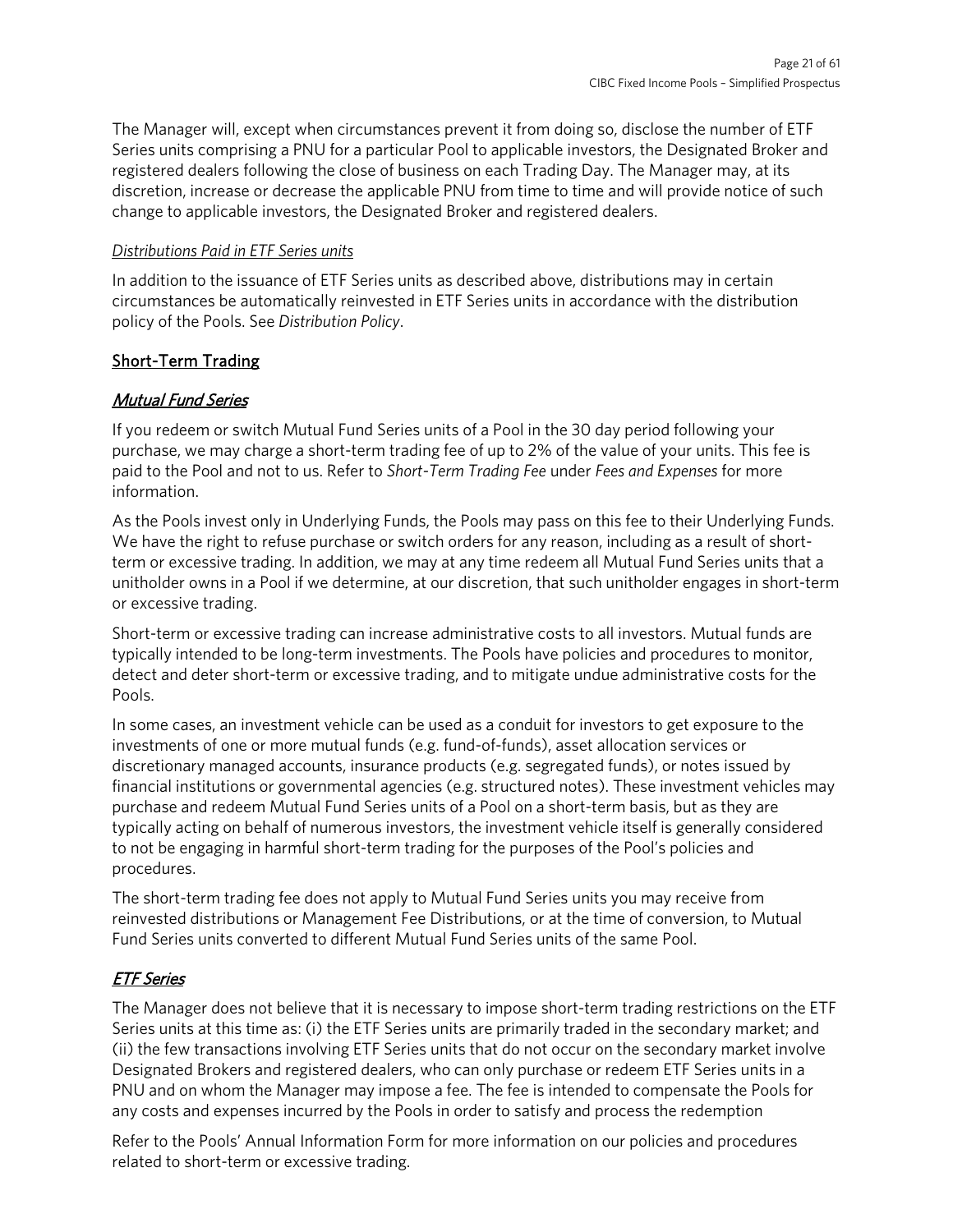# Purchases

All series of units of the Pools may be purchased in Canadian dollars only.

Each series is intended for different types of investors. When considering which series of units to purchase, you should consider the eligibility factors pertaining to each series of units (including the minimum investment amount, as applicable) and any other factors. Refer to *About the Series of Units We Offer* (above) and *Minimum Investments* (below) for more information.

| <b>Series of Units</b>     | Description                                                                                                                                                                                                                                                                                                                                                                                                                                                                                                                               |
|----------------------------|-------------------------------------------------------------------------------------------------------------------------------------------------------------------------------------------------------------------------------------------------------------------------------------------------------------------------------------------------------------------------------------------------------------------------------------------------------------------------------------------------------------------------------------------|
| Series A units             | Series A units are available for purchase under the front-end load option, under which you pay an<br>upfront sales charge of between 0% to 5% that you negotiate with your dealer when you purchase units.<br>The charge is calculated as a percentage of the amount invested, and is deducted from the amount you<br>invest and remitted by us to the dealer on your behalf. You do not pay a deferred sales charge (referred<br>to as a DSC) if you redeem your units, but you may have to pay a short-term trading fee, if applicable. |
| Series F units             | You do not pay a sales charge when you purchase Series F units. Instead, you may pay fees to your<br>dealer or discount broker for their services. You do not pay a DSC on the redemption of units, but may<br>have to pay a short-term trading fee, if applicable.                                                                                                                                                                                                                                                                       |
| Series O units             | You do not pay a sales charge when you purchase Series O units. Instead, a negotiated management fee is<br>charged by us directly to, or as directed by, Series O unitholders or dealers or discretionary managers on<br>behalf of unitholders.                                                                                                                                                                                                                                                                                           |
|                            | You do not pay a DSC on the redemption of units, but may have to pay a short-term trading fee, if<br>applicable.                                                                                                                                                                                                                                                                                                                                                                                                                          |
| Series S units             | There is no sales charge or DSC payable on, respectively, the purchase or redemption of Series S units.                                                                                                                                                                                                                                                                                                                                                                                                                                   |
| <b>ETF Series</b><br>units | ETF Series units are listed on the TSX and offered on a continuous basis. Investors may buy or sell ETF<br>Series units on the TSX or another exchange or marketplace through registered brokers and dealers in<br>the province or territory where the investor resides.                                                                                                                                                                                                                                                                  |

### Minimum Investments

The table below shows the minimum initial and additional investment amounts, and the minimum regular investment amount under a Pre-Authorized Chequing Plan (referred to as a *PAC Plan*), for each Mutual Fund Series.

|                             | Minimum Initial<br>Investment | Minimum Additional<br>Investment | Minimum<br>Regular<br>Investment<br>for a<br><b>PAC Plan</b> |
|-----------------------------|-------------------------------|----------------------------------|--------------------------------------------------------------|
| Series A and Series F units | \$500                         | \$100                            | \$50                                                         |

For Series S and Series O units, we reserve the right to fix a minimum amount for initial investments and additional purchases at any time and, from time to time, as part of the criteria for approval.

There are no minimum initial or additional investment amounts for ETF Series units of a Pool.

Refer to *Pre-Authorized Chequing Plan* under *Optional Services* for more information.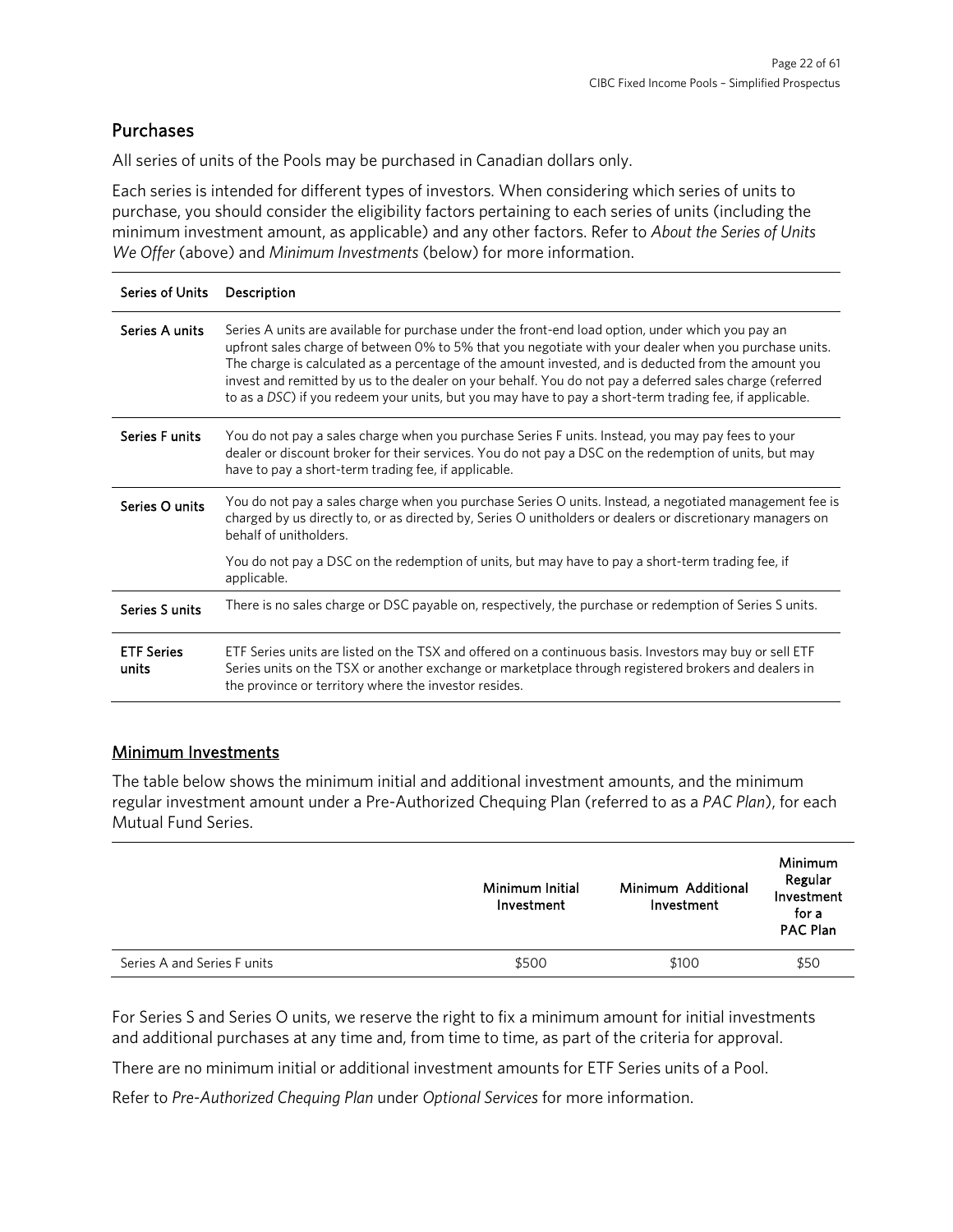## Switches

### Before proceeding with any switch, it is important that you discuss the proposed switch with your dealer as well as your tax advisor so that you are fully aware of all the implications of making the switch.

Except as outlined below, you may redeem Mutual Fund Series units of a Pool to purchase certain classes or series of units of another CAMI Fund available for purchase in Canadian dollars. This is referred to as a *switch*. We may allow switches from a Pool to other mutual funds managed by us or our affiliates.

Switches to or from ETF Series units are not permitted.

Switches are subject to the minimum initial investment requirement governing each series of Mutual Fund Series units– refer to *Minimum Investments* under *Purchases* (above) for more information.

You cannot switch directly from Mutual Fund Series units of the Pool purchased in one currency to units of another CAMI Fund purchased in a different currency.

Mutual Fund Series units of a Pool cannot be switched during any period when redemptions have been suspended – refer to *When You May Not Be Allowed to Redeem Your Units or Exchange ETF Series Units* under *Redemptions* (below) for more information.

You may place an order to switch through your dealer. When we receive your order to switch, we will redeem your Mutual Fund Series units in the original Pool and use the proceeds to purchase Mutual Fund Series units of the other CAMI Fund to which you are switching. You may have to pay your dealer a switch fee of up to 2% of the value of your Mutual Fund Series units. If you switch Mutual Fund Series units of a Pool within 30 days of purchasing them, a short-term trading fee may also be payable – refer to *Switch Fee and Short-Term Trading Fee* under *Fees and Expenses* for more information.

If, as a result of a switch, you fail to maintain the required minimum balance amount per Mutual Fund Series units of a Pool (refer to *Redemptions*), we may require you to increase your investment in the Mutual Fund Series to the minimum balance amount, or to redeem your remaining investment in the series after giving you 30 days' prior written notice to that effect.

A switch into Series O units of a Pool from another CAMI Fund is only allowed if you already have a Series O unit account agreement in place with us, as previously described.

A switch is a disposition for tax purposes and may result in a capital gain or capital loss, which will be taxable if the units are held outside of a registered plan. Refer to *Income Tax Considerations for Investors* for more information.

# **Conversions**

### Before proceeding with any conversion, it is important that you discuss the proposed conversion with your dealer as well as your tax advisor so that you are fully aware of all the implications of making the conversion.

Except as outlined below, you may convert from one Mutual Fund Series to another Mutual Fund Series of the same Pool if you are an eligible investor for such other series of units. This is referred to as a *conversion*. Refer to *About the Series of Units We Offer* for more information about eligibility factors.

You cannot convert Mutual Fund Series units to ETF Series units or ETF Series units to Mutual Fund Series units.

Conversions are subject to the minimum initial investment requirement governing each Mutual Fund Series – refer to *Minimum Investments* under *Purchases* (above) for more information.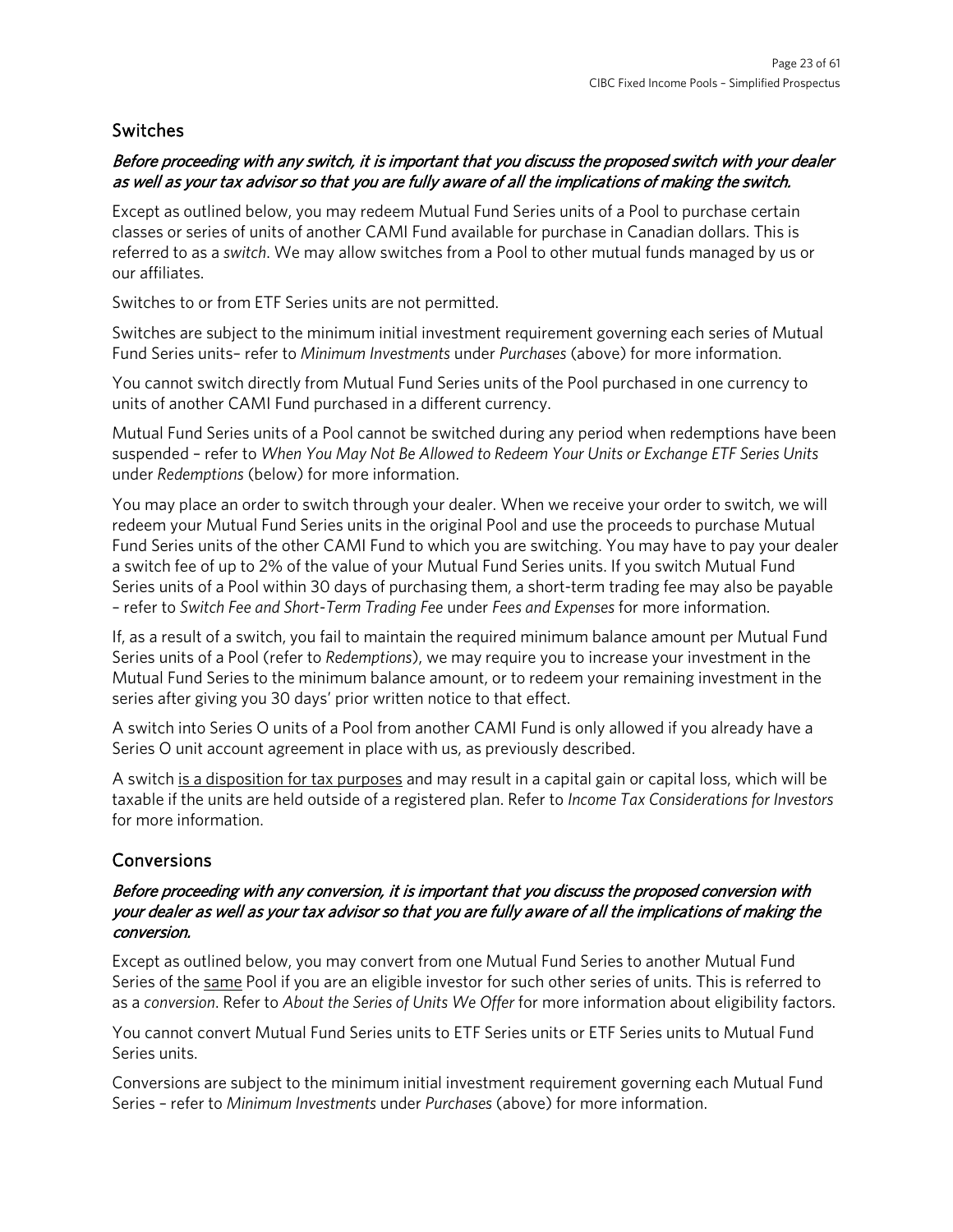Mutual Fund Series units of a Pool cannot be converted during any period when redemptions have been suspended – refer to *When You May Not Be Allowed to Redeem Your Units or Exchange ETF Series Units* under *Redemptions* for more information.

You may have to pay your dealer a conversion fee of up to 2% of the value of your Mutual Fund Series units. Refer to *Conversion Fee* under *Fees and Expenses* for more information.

Based, in part, on the administrative practice of the CRA, a conversion from one Mutual Fund Series to another Mutual Fund Series of the same Pool does not generally result in a disposition for tax purposes and, consequently, does not result in a capital gain or capital loss to a converting unitholder. However, any redemption of Mutual Fund Series units to pay any applicable conversion fee will be considered a disposition for tax purposes and may result in a capital gain or loss, which will be taxable if the Mutual Fund Series units are held outside of a registered plan. Refer to *Income Tax Considerations for Investors* for more information.

You can convert from Series O units of a Pool to Series A or Series F units of the same Pool if you are an eligible investor for such other series of units. You may convert to Series O units from Series A or Series F units of the same Pool, if you have a Series O unit account agreement with us, as previously described.

If you no longer meet the requirements to hold Series O units, or if the amount of the investment you hold in Series O units is too small relative to the administrative costs of your participation in Series O units, we may, at our sole discretion and after giving you 30 days' prior notice of our intention to do so, require that you redeem or convert your Series O units to Series A or Series F units of the same Pool. If you no longer meet the requirements to hold Series O units, within the 30-day notice period described above, you may also request that your Series O units be converted to Series A or Series F units of the same Pool, provided we consent to the conversion and you meet the minimum investment requirements for the other series of units. You may have to pay a conversion fee to your dealer.

### Redemptions

### Before proceeding with any redemption, it is important that you discuss the proposed redemption with your dealer as well as your tax advisor so that you are fully aware of all the implications of making the redemption.

### Mutual Fund Series

You may sell all or a portion of your Mutual Fund Series units at any time, other than during a period of suspension of redemptions (refer to *When You May Not Be Allowed to Redeem Your Units or Exchange ETF Series Units* below), subject to any applicable balance requirements. This is referred to as a *redemption*.

With the exception of Series O units, redemptions under our Systematic Withdrawal Plan (referred to as a *SW Plan*) must be for Mutual Fund Series units of at least \$50 in value – and is subject to the minimum balance requirement per series (see below). Refer to *Systematic Withdrawal Plan* under *Optional Services* for more information.

For Series A and Series F units, if, as a result of a redemption, you fail to maintain the minimum balance requirement of \$500 for each series, we may ask you to increase your investment in the series to the minimum balance amount or to redeem your remaining investment in the series.

For Series O units, we reserve the right to fix a minimum balance amount at any time and, from time to time, as part of the criteria for approval. If, as a result of a redemption, the amount of the investment you hold in Series O units is too small relative to the administrative costs of your participation in Series O units, we may at our sole discretion, and after giving you 30 days' prior notice of our intention to do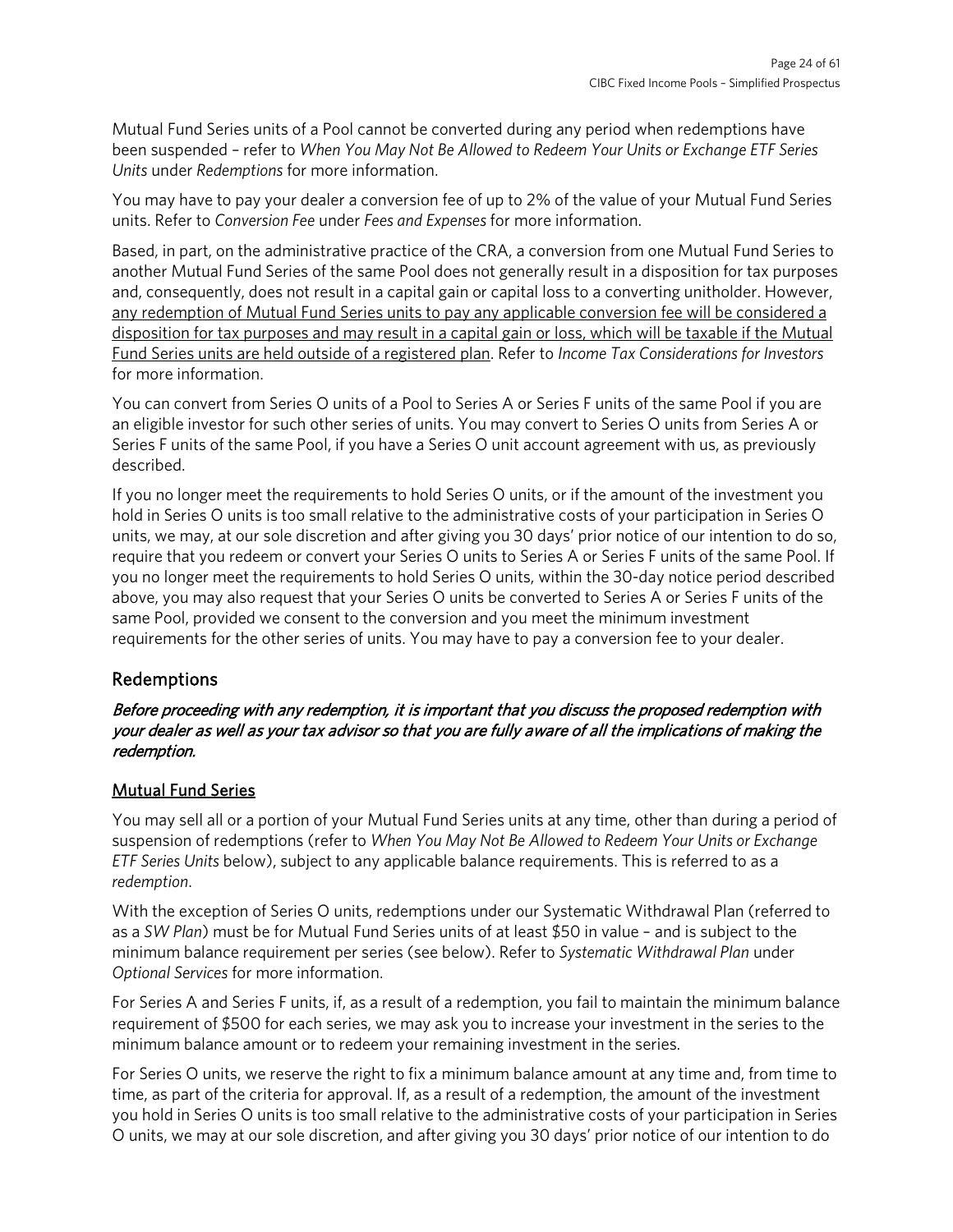so, require that you redeem or convert your Series O units to Series A or Series F units of the same Pool. You may have to pay a conversion fee to your dealer.

Investors who hold more than 10% of a Pool's NAV are considered "large investors" and may be subject to additional redemption notification requirements to minimize the potential impact their trading activities may have on a Pool's other unitholders. Refer to *Large Investor Risk* under *What is a Mutual Fund and What are the Risks of Investing in a Mutual Fund?* for more information.

We will transfer or mail the redemption proceeds to you or your dealer within two (2) business days of receiving a complete redemption request. If we have not received all of the documentation necessary to settle your redemption request within ten (10) business days, we are required under securities legislation to repurchase your Mutual Fund Series units. If the redemption proceeds are less than the repurchase amount, we will pay the Pool the difference and seek reimbursement from you or your dealer, together with any banking cost charged to the Pool. Your dealer may be entitled to recover any losses from you. If the redemption proceeds are greater than the repurchase amount, the Pool will keep the difference.

A short-term trading fee may be payable. Refer to *Short-Term Trading Fee* under *Fees and Expenses* for more information.

At any time, we may redeem all Mutual Fund Series units that you own in a Pool if we determine, at our discretion, that:

- you engage in short-term or excessive trading (see below);
- it has negative effects on the Pool to have Mutual Fund Series units continue to be held by you, including for legal, regulatory or tax reasons, upon providing five (5) business days' prior notice to you;
- the criteria we establish for eligibility to hold Mutual Fund Series units, either specified in the Pool's relevant disclosure documents, or in respect of which notice has been given to you, are not met; or
- it would be in the Pool's best interest to do so.

You will be responsible for all the tax consequences, costs, and losses, if any, associated with the redemption of Mutual Fund Series units of a Pool in the event that we exercise our right to redeem.

A redemption of units is a disposition for tax purposes and may result in a capital gain or capital loss, which will be taxable if units are held outside a registered plan. Refer to *Income Tax Considerations for Investors* for more information.

### ETF Series

### Redemption of ETF Series Units of a Pool for Cash

On any Trading Day, unitholders of a Pool may redeem (i) ETF Series units of the Pool for cash at a redemption price per ETF Series unit equal to 95% of the closing price for the ETF Series unit on the TSX on the effective day of the redemption, subject to a maximum redemption price per ETF Series unit equal to the Series NAV per Unit on the effective day of redemption, less any applicable fee determined by the Manager, in its sole discretion, from time to time, or (ii) a PNU of a Pool or a multiple PNU of a Pool for cash equal to the NAV of that number of ETF Series units of the Pool less any applicable fee determined by the Manager, in its sole discretion from time to time. Because unitholders will generally be able to sell ETF Series units at the market price on the TSX through a registered broker or dealer subject only to customary brokerage commissions, ETF Series unitholders are advised to consult their brokers, dealers or investment advisors before redeeming such ETF Series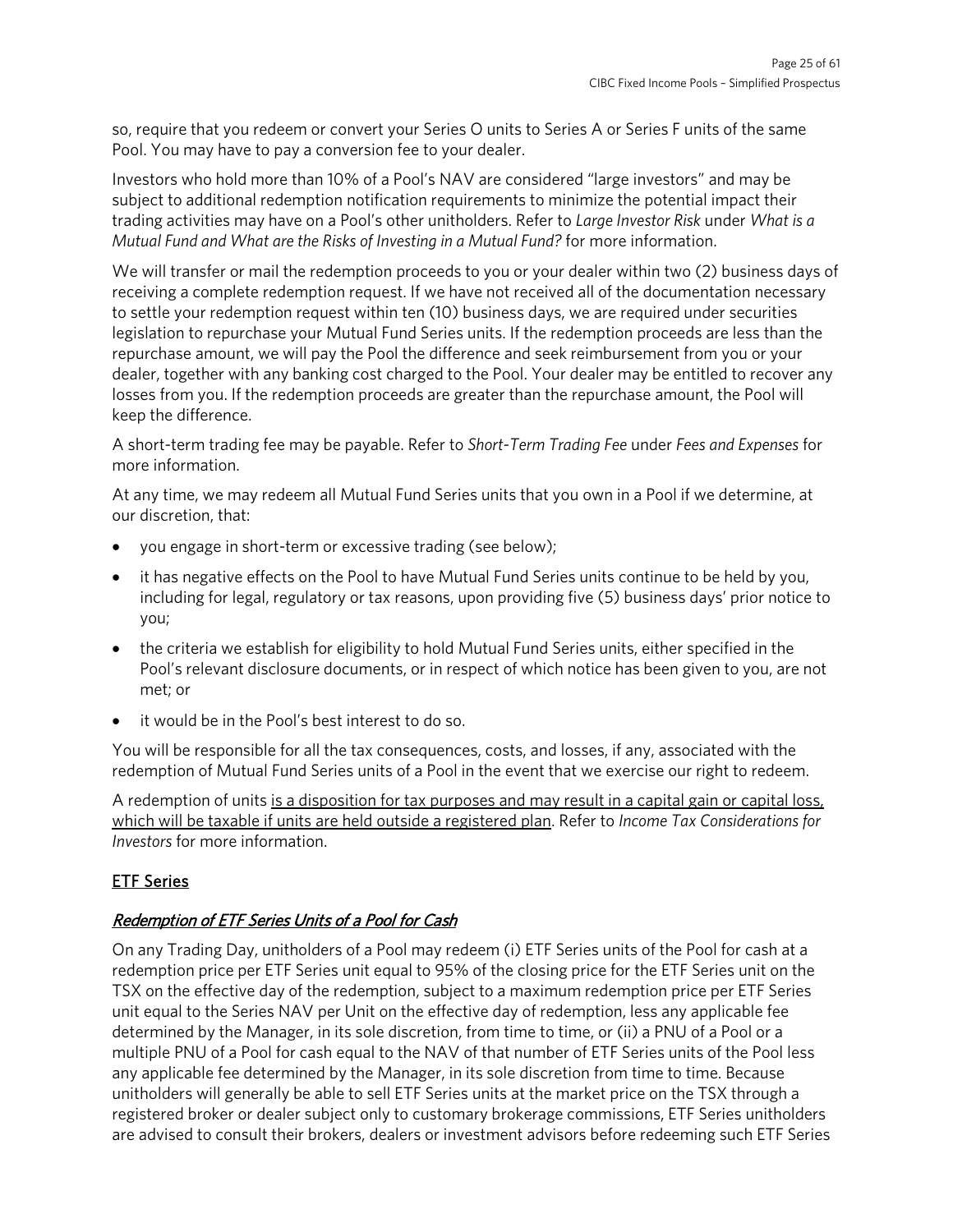units for cash. No fees or expenses are paid by unitholders to the Manager or any Pool in connection with selling ETF Series units on the TSX.

In order for a cash redemption to be effective on a Trading Day, a cash redemption request with respect to the applicable Pool must be delivered to the Manager in the form and at the location prescribed by the Manager from time to time at or before 9:30 a.m. ET on such Trading Day (or such later time on such Trading Day as the Manager may set). Any cash redemption request received after such time will be effective only on the next Trading Day. Where possible, payment of the redemption price will be made by no later than the second Trading Day after the effective day of the redemption (or such shorter period as may be determined by the Manager in response to changes in applicable law or general changes to settlement procedures in applicable markets). The cash redemption request forms may be obtained from any registered broker or dealer.

The Manager determines the date as of which unitholders are entitled to receive a distribution. This is referred to as the *Distribution Record Date*. Unitholders that have delivered a redemption request prior to the Distribution Record Date will not be entitled to receive that distribution.

In connection with the redemption of ETF Series units of a Pool, the Pool will generally dispose of securities or other assets to satisfy the redemption.

### Exchange of ETF Series Units of a Pool at Series NAV per Unit for Baskets of Securities and/or Cash

ETF Series unitholders may exchange the applicable PNU (or an integral multiple thereof) on any Trading Day for Baskets of Securities and cash, subject to the requirement that a minimum PNU be exchanged. To effect an exchange of ETF Series units of a Pool, a unitholder must submit an exchange request in the form and at the location prescribed by the Pool from time to time at or before 4:00 p.m. ET on a Trading Day, or such other time prior to the Valuation Time on such Trading Day as the Manager may set. The exchange price will be equal to the NAV of each PNU tendered for exchange determined at the Valuation Time on the effective date of the exchange request, payable by delivery of a Basket of Securities (constituted as most recently published prior to the effective date of the exchange request) and cash. The ETF Series units will be redeemed in the exchange. The Manager will also make available to applicable investors, registered dealers and the Designated Broker the applicable PNU to redeem ETF Series units of the Pools on each Trading Day. The effective date of an exchange request is the Trading Day on which the Valuation Time that applies to such redemption request takes place.

Upon the request of a unitholder, the Manager may, in its complete discretion, satisfy an exchange request by delivering cash only in an amount equal to the NAV of each PNU tendered for exchange determined at the Valuation Time on the effective date of the exchange request, provided that the unitholder agrees to pay applicable fees, including associated brokerage expenses, commissions, transaction costs and other costs and expenses that the Pools incur or expect to incur in selling securities on the market to obtain the necessary cash for the exchange.

If an exchange request is not received by the applicable cut-off time, the exchange order will be effective only on the next Trading Day. Settlement of exchanges for Baskets of Securities and/or cash will generally be made by the second Trading Day after the effective day of the exchange request (or such shorter period as may be determined by the Manager in response to changes in applicable law or general changes to settlement procedures in applicable markets).

Unitholders should be aware that the Series NAV per Unit will decline on the ex-dividend date of any distribution payable in cash on ETF Series units. A unitholder that is no longer a holder of record on the applicable Distribution Record Date will not be entitled to receive that distribution.

If any securities in which a Pool has invested are cease traded at any time by order of a Canadian securities regulatory authority or other relevant regulator or stock exchange, the delivery of Baskets of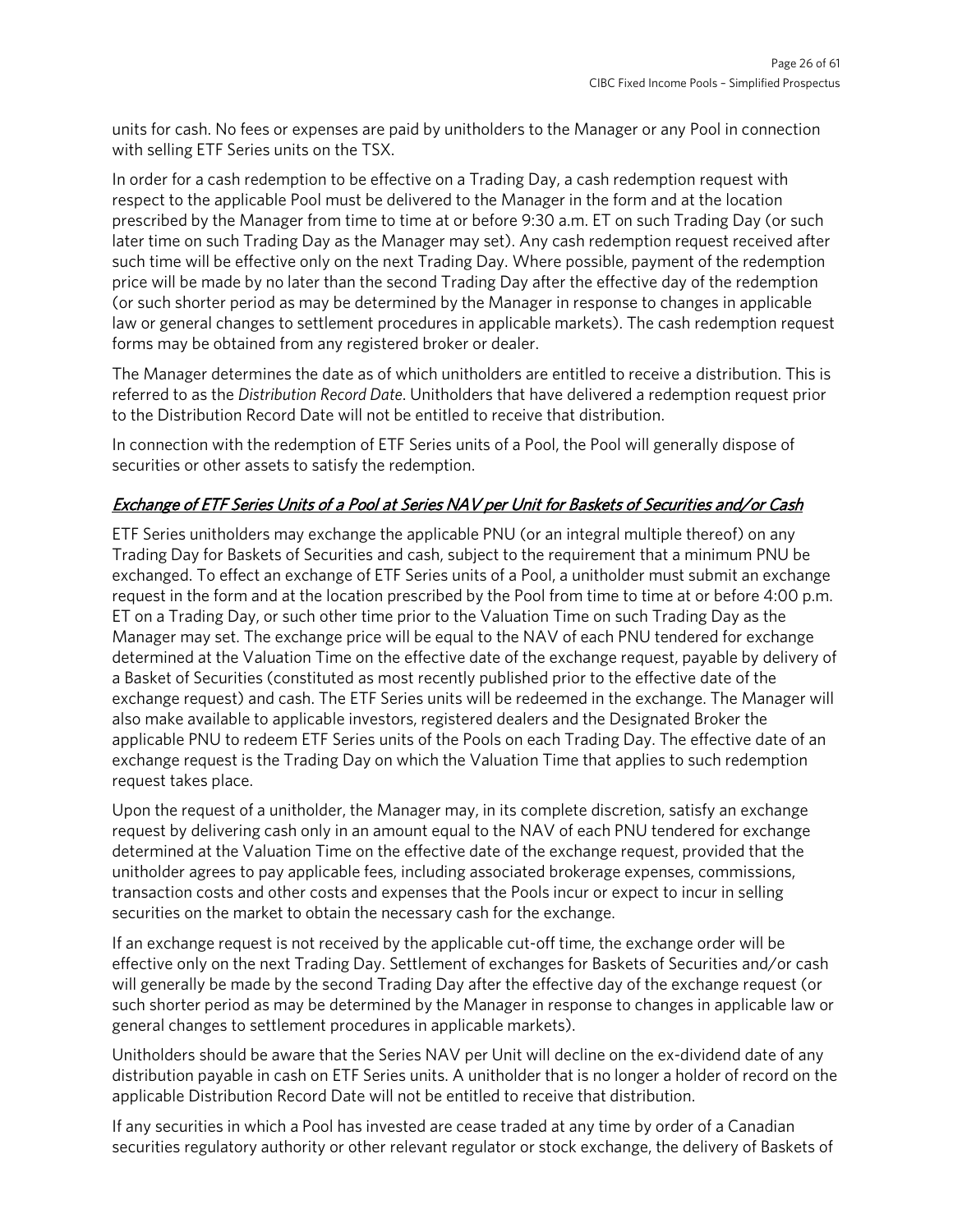Securities to a unitholder, registered dealer or Designated Broker on an exchange of the PNU may be postponed until such time as the transfer of the Baskets of Securities is permitted by law.

As described below under *Book-Entry Only System*, registration of interests in, and transfers of, ETF Series units will be made only through the book-entry only system of CDS Clearing and Depositary Services Inc. (referred to as *CDS*). The redemption rights described below must be exercised through the registered dealer or other financial institution that is a participant in CDS and holds ETF Series units on behalf of the beneficial owners of ETF Series units (referred to as *CDS Participant*). Beneficial owners of ETF Series units should ensure that they provide redemption instructions to the CDS Participant through which they hold such ETF Series units sufficiently in advance of the cut-off times described below to allow such CDS Participant to notify CDS and for CDS to notify the Manager prior to the relevant cut-off time.

### Requests for Exchange and Redemption

A unitholder submitting an exchange or redemption request is deemed to represent to the Pool and the Manager that: (i) it has full legal authority to tender the ETF Series units for exchange or redemption and to receive the proceeds of the exchange or redemption; and (ii) the ETF Series units have not been loaned or pledged and are not the subject of a repurchase agreement, securities lending agreement or a similar arrangement that would preclude the delivery of the ETF Series units to the Pool. The Manager reserves the right to verify these representations at its discretion. Generally, the Manager will require verification with respect to an exchange or redemption request if there are unusually high levels of exchange or redemption activity or short interest in the applicable Pool. If the unitholder, upon receipt of a verification request, does not provide the Manager with satisfactory evidence of the truth of the representations, the unitholder's exchange or redemption request will not be considered to have been received in proper form and will be rejected.

### When You May Not be Allowed to Redeem Your Units or Exchange ETF Series Units

The Manager may suspend your right to redeem units or exchange ETF Series units in any of the following circumstances:

- if normal trading is suspended on a stock, options, or futures exchange within or outside Canada on which securities are listed or posted for trading, or on which specified derivatives are traded that represent more than 50% by value of, or by underlying market exposure to, the total assets of that Pool, not including the Pool's liabilities, and if those securities or specified derivatives are not traded on any other exchange that represents a reasonably practical alternative for the Pool; or
- with the consent of the Canadian securities regulatory authorities.

During any period of suspension, no calculation of a Pool's NAV per unit will be made, and the Pools will not be permitted to issue further units, redeem, exchange, switch, or convert any previously issued units. If your right to redeem units or exchange ETF Series units is suspended, and you do not withdraw your request for redemption of units or exchange of ETF Series units, we will redeem your units or exchange ETF Series units at their Series NAV per Unit determined after the suspension ends.

### Allocation of Capital Gains to Redeeming Unitholders

Pursuant to the Declaration of Trust, a Pool may designate such portion of the amount paid to a unitholder who has redeemed units of a Pool in a calendar year as may reasonably be regarded by the Trustee as attributable to the net capital gains of the Pool for the taxation year of the Pool that ends in, or contemporaneously with, that year as an amount of such net capital gains that was paid to the unitholder. Any such designations will reduce the redemption price otherwise payable to the unitholder. Based on recent amendments to the Tax Act, a Pool could be limited in its ability to claim a deduction in computing its income for amounts of capital gains that are allocated to redeeming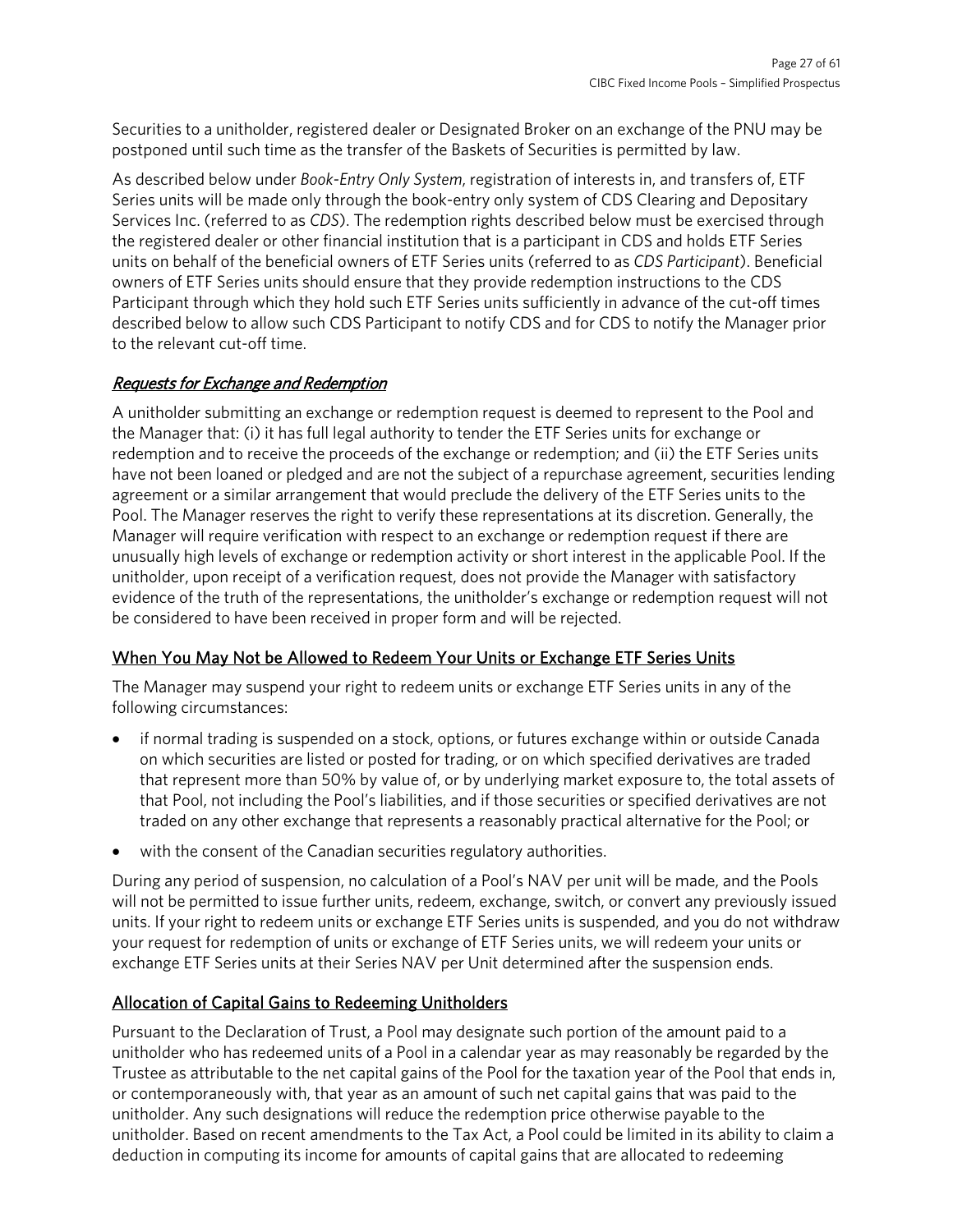unitholders. Based on such amendments in their current form, the taxable component of distributions to non-redeeming unitholders in a Pool may be higher than it otherwise would be in the absence of such amendments.

### Special Considerations for ETF Series Unitholders

The provisions of the so-called "early warning" requirements set out in the securities legislation in force in each province and territory of Canada, all regulations, rules, orders and policies made thereunder and all multilateral and national instruments adopted by the Canadian securities regulatory authorities, as the same may be amended, restated or replaced from time to time (referred to as *Canadian Securities Legislation*) do not apply in connection with the acquisition of ETF Series units. In addition, the Pools have obtained exemptive relief from the Canadian securities regulatory authorities to permit unitholders to acquire more than 20% of the ETF Series units of any Pool through purchases on the TSX without regard to the take-over bid requirements of Canadian Securities Legislation.

### Book-Entry Only System

Registration of interests in, and transfers of, ETF Series units of a Pool will be made only through the book-entry only system of CDS. ETF Series units must be purchased, transferred and surrendered for redemption only through a CDS Participant. All rights of an owner of ETF Series units must be exercised through, and all payments or other property to which such owner is entitled will be made or delivered by, CDS or the CDS Participant through which the owner holds such ETF Series units. Upon buying ETF Series units of a Pool, the owner will receive only the customary confirmation. Physical certificates evidencing ownership will not be issued.

Neither a Pool nor the Manager will have any liability for: (i) records maintained by CDS relating to the beneficial interests in ETF Series units or the book entry accounts maintained by CDS; (ii) maintaining, supervising or reviewing any records relating to such beneficial ownership interests; or (iii) any advice or representation made or given by CDS and made or given with respect to the rules and regulations of CDS or any action taken by CDS or at the direction of the CDS Participants.

The ability of a beneficial owner of ETF Series units to pledge such ETF Series units or otherwise take action with respect to such owner's interest in such ETF Series units (other than through a CDS Participant) may be limited due to the lack of a physical certificate.

A Pool has the option to terminate registration of ETF Series units through the book-entry only system in which case certificates for ETF Series units in fully registered form will be issued to beneficial owners of such ETF Series units or to their nominees.

# <span id="page-27-0"></span>Optional Services

This section tells you about the optional services we offer to investors in Mutual Fund Series units of the Pools. These optional services are not currently available to investors in ETF Series units.

### Pre-Authorized Chequing Plan

If you want to invest in any Mutual Fund Series units of the Pools on a regular basis, you can open a Pre-Authorized Chequing Plan (referred to as a *PAC Plan*) by completing an application that is available from your dealer. You must meet the minimum investment requirements for the Mutual Fund series of units you are investing in before you are eligible to start a PAC Plan. Refer to *Minimum Investments* under *Purchases, Switches and Redemptions* for more information.

A PAC Plan works as follows:

• for Series A and Series F units, the regular minimum investment amount is \$50;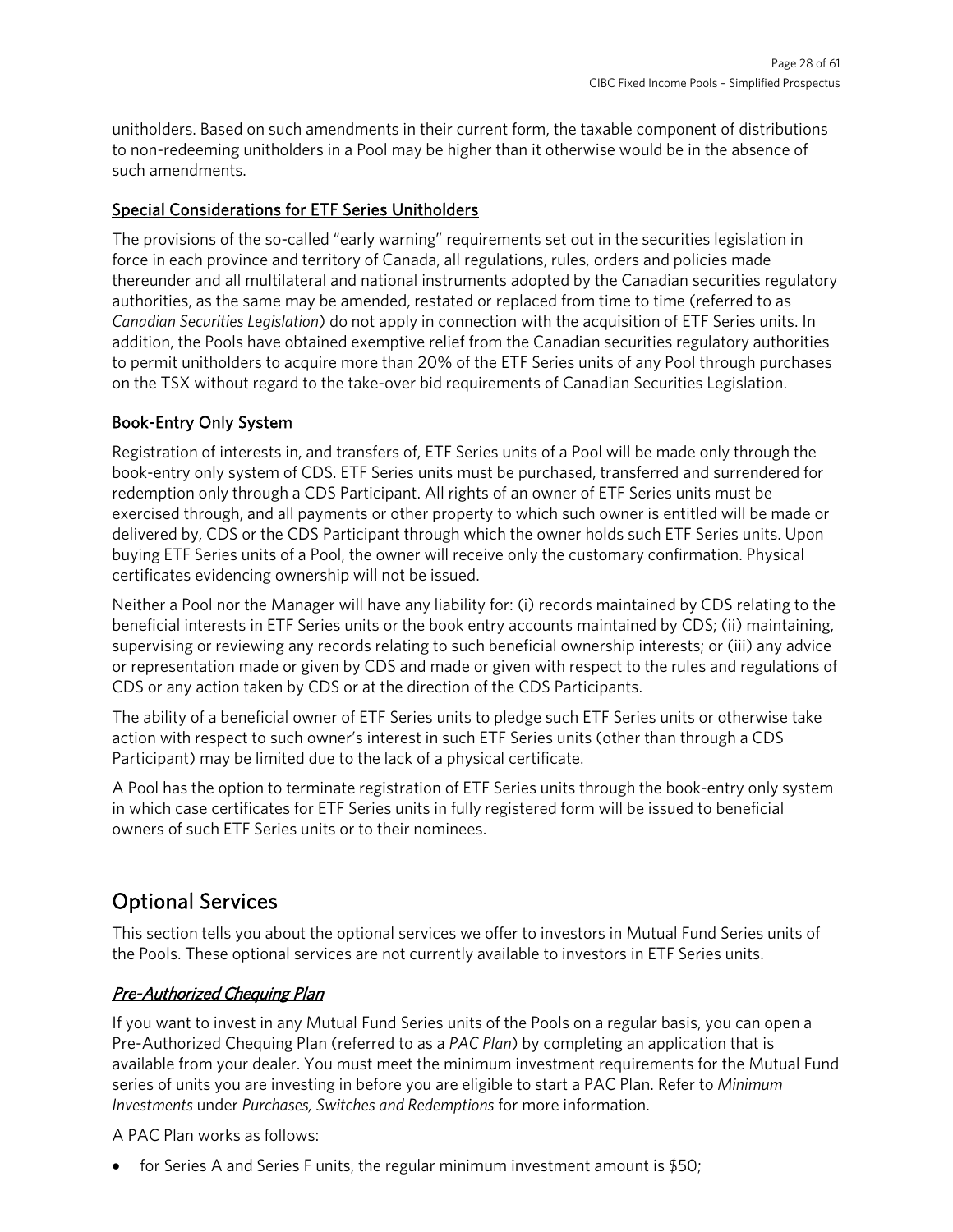- for Series O units we reserve the right to fix a regular minimum investment amount;
- you can choose to invest weekly, bi-weekly, semi-monthly, monthly, bi-monthly, quarterly, semiannually, or annually;
- we will automatically transfer money from your bank account and purchase Mutual Fund Series units of the Pool(s) you choose;
- you can change the dollar amount or frequency, suspend, or cancel a PAC Plan at any time by contacting your dealer. We require 10 days' written notice before making the change. We may also accept and act upon such instructions to suspend or cancel a PAC Plan placed by telephone from your dealer provided that you have signed a limited trading authorization form, or power of attorney in favour of your dealer, and that no change is made to your current banking information. Nonetheless, there is no obligation on us to accept or act upon instructions given by telephone, including if there is doubt that the instructions are accurate, or if they are not understood. To change the dollar amount or frequency of a PAC Plan, we require written instructions;
- we may cancel your PAC Plan if your payment is returned because there are insufficient funds in your bank account; and
- we may change the terms of, or cancel, a PAC Plan at any time.

If you purchase Mutual Fund Series units of a Pool through a PAC Plan, you will receive the current Fund Facts of each applicable Mutual Fund Series units of the Pool from your dealer when you establish a PAC Plan; however, you will not receive the Fund Facts when you subsequently purchase the same Mutual Fund Series units of the same Pool under a PAC Plan unless you requested the Fund Facts at the time you initially invested in a PAC Plan, or if you subsequently requested the Fund Facts by calling your dealer or by calling us toll-free a[t 1-888-888-3863.](tel:18888883863) Fund Facts are also available on SEDAR a[t sedar.com](http://sedar.com/) and on our website a[t renaissanceinvestments.ca.](https://www.renaissanceinvestments.ca/)

If you do not request to subsequently receive the Fund Facts under the PAC Plan, you will:

- not have a right of withdrawal under securities legislation for subsequent purchases of Mutual Fund Series units of a Pool under a PAC Plan (other than in respect of your initial purchase); and
- continue to have a right of action if there is a misrepresentation in the Simplified Prospectus or any documents incorporated by reference into the Simplified Prospectus.

### **Systematic Withdrawal Plan**

If you want to make regular withdrawals from your non-registered investment in Mutual Fund Series units of a Pool, you can open a Systematic Withdrawal Plan (referred to as a *SW Plan*) by completing an application that is available from your dealer.

A SW Plan works as follows:

- you can choose to withdraw weekly, bi-weekly, semi-monthly, monthly, bi-monthly, quarterly, semi-annually, or annually.
- the proceeds will be sent directly to your dealer, or we will deposit the money directly to your Canadian dollar bank account or send you a cheque;
- you can change the dollar amount or frequency, suspend or cancel a SW Plan at any time by contacting your dealer. We require ten (10) days' written notice before making the change. We may also accept and act upon such instructions to suspend or cancel a SW Plan placed by telephone from your dealer provided that you have signed a limited trading authorization form or a power of attorney in favour of your dealer, and that no change is made to your current banking information. Nonetheless, there is no obligation to accept or act upon instructions given by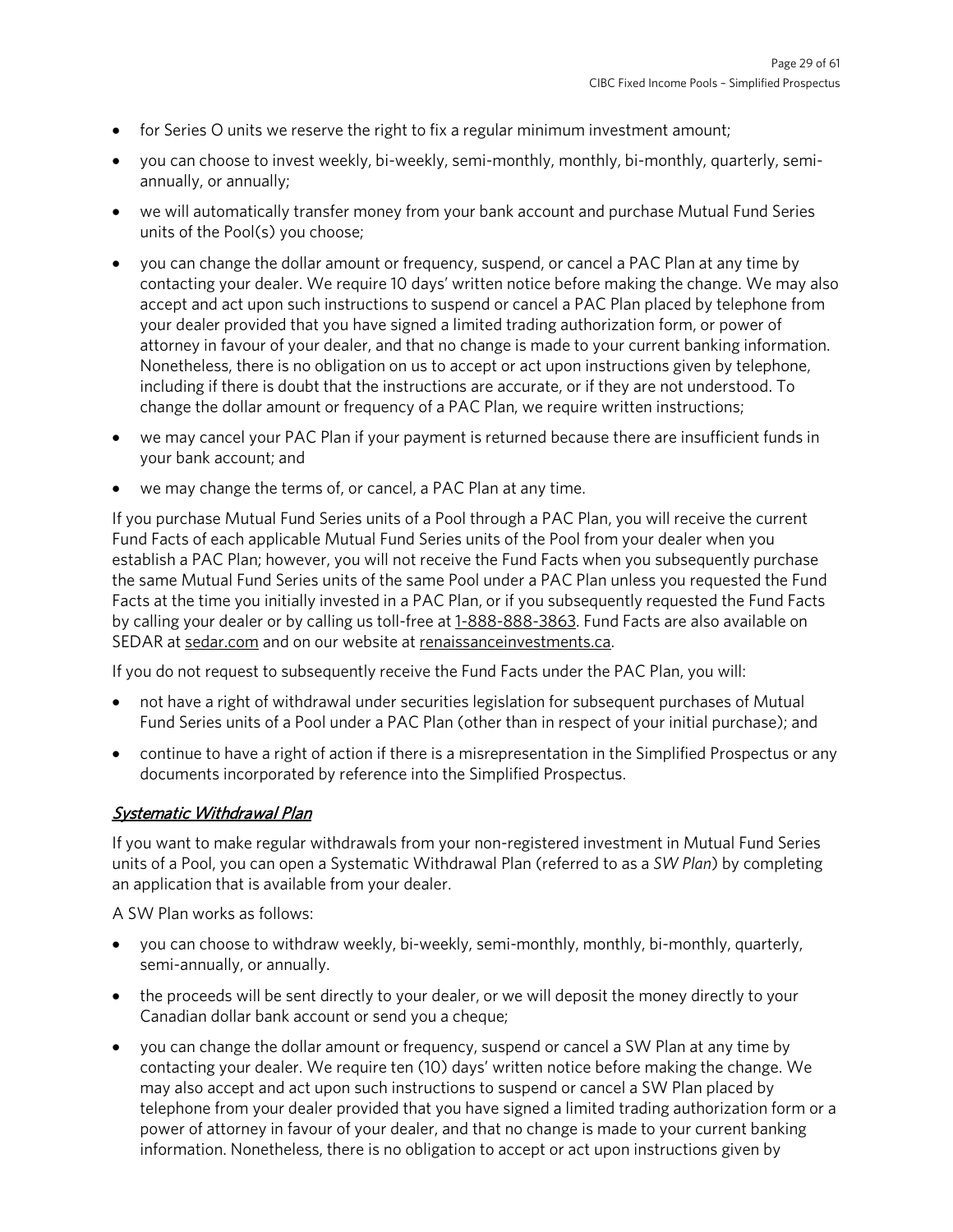telephone, including if there is doubt that the instructions are accurate, or if they are not understood. To change the dollar amount or frequency of a SW Plan, we require written instructions; and

we may change the terms of, or cancel, a SW Plan at any time.

### Series A and Series F Units

- you must hold a minimum balance amount of \$10,000 for Series A and Series F units of a Pool to set-up and maintain a SW Plan; and
- the minimum regular withdrawal amount is \$50;

### Series O Units

We reserve the right to fix a minimum balance amount at any time and, from time-to-time, as part of the criteria for approval.

It is important to remember that if you withdraw more than your investment is earning, you will reduce and eventually use up your original investment. A systematic withdrawal is considered a redemption. You are responsible for tracking and reporting any capital gains or capital losses you incur on redeemed units.

# <span id="page-29-0"></span>Fees and Expenses

This section outlines the fees and expenses that you may have to pay if you invest in the Pools. Some of these fees and expenses you pay directly; others are payable by the Pools, which will indirectly reduce the value of your investment in a Pool.

The Pools are required to pay GST or HST on management fees, the fixed administration fee, and most operating expenses. The applicable GST/HST rate for each series of a Pool is calculated as a weighted average based on the value of units held by all unitholders residing in each Canadian province and territory.

For the fees and expenses payable directly by unitholders, the rate of GST or HST, as applicable, is determined based on the unitholder's province or territory of residence. Management fees paid directly by a unitholder are generally not deductible for tax purposes. You should consult your tax advisor regarding the deductibility of any fees paid directly by you in your particular circumstances.

Although your prior approval will not be sought, you will be given at least sixty (60) days' written notice before the introduction, or any changes made to the basis of the calculation, of a fee or expense that could result in an increase in charges to a Pool or to its unitholders by a party at arm's length to the Pool.

Also, since no sales charges and no redemption fees apply to Series F, Series O, Series S, and ETF Series units of the Pools, a meeting of unitholders of these series is not required to be held to approve the introduction, or any changes made to the basis of the calculation, of a fee or expense that could result in an increase in charges to those series or their unitholders. Any such changes will only be made if notice is mailed to the applicable unitholders at least sixty days prior to the valuation date on which the increase is to take effect.

When a Pool invests in an Underlying Fund, there are fees and expenses payable by the Underlying Fund in addition to the fees and expenses payable by the Pool. The fees and expenses of the Underlying Fund will have an impact on the Pool's MER because the Pool is required to take into account the fees and expenses it has incurred that are attributable to its investment in the Underlying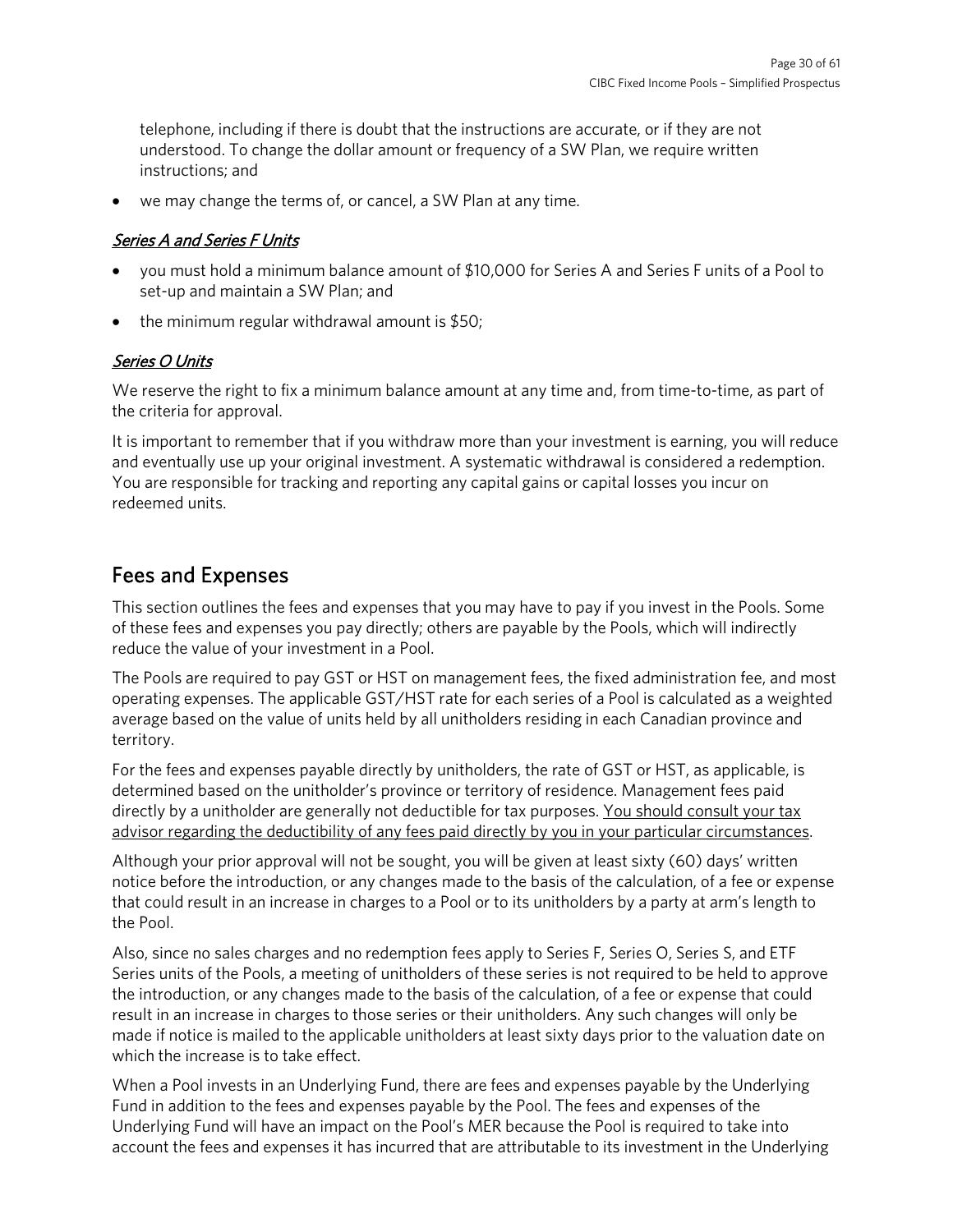Fund. However, a Pool will not pay any management fees or incentive fees on the portion of its assets that it invests in the Underlying Fund that, to a reasonable person, would duplicate a fee payable by the Underlying Fund for the same service. In addition, a Pool will not pay any sales charges or redemption fees with respect to the purchase or redemption by it of units of the Underlying Fund if we (or our affiliates) are also the Manager of the Underlying Fund, or that, to a reasonable person, would duplicate a fee payable by an investor in the Underlying Fund.

| <b>Type of Fees</b><br>and Expenses       | Description                                                                                                                                                                                                                                                                                                                                                                                                                                                                                                                                                                                                                                                              |
|-------------------------------------------|--------------------------------------------------------------------------------------------------------------------------------------------------------------------------------------------------------------------------------------------------------------------------------------------------------------------------------------------------------------------------------------------------------------------------------------------------------------------------------------------------------------------------------------------------------------------------------------------------------------------------------------------------------------------------|
| Management<br>Fees                        | Each Pool pays an annual management fee to us in respect of Series A, Series F, Series S, and ETF Series units.<br>Management fees, plus applicable GST/HST, are based on a Pool's NAV, and are calculated daily and paid<br>monthly, and are paid to us for providing, or arranging for the provision of, management, distribution, and<br>portfolio advisory services. Advertising, promotional and office overhead expenses related to our activities,<br>and trailing commissions are paid by us out of the management fee received from the Pool.                                                                                                                   |
|                                           | Refer to Fund Details under Specific Information about Each of the Mutual Funds Described in this Document for the<br>annual management fee rate for Series A, Series F, Series S, and ETF Series units of each Pool.                                                                                                                                                                                                                                                                                                                                                                                                                                                    |
|                                           | We may, in some cases, waive all or a portion of a Pool's management fee. The decision to waive management<br>fees is at our discretion and may continue indefinitely or be terminated at any time without notice to<br>unitholders.                                                                                                                                                                                                                                                                                                                                                                                                                                     |
|                                           | Refer to Series O Management Fee under Fees and Expenses Payable Directly by You for more information on the<br>management fee payable for Series O units.                                                                                                                                                                                                                                                                                                                                                                                                                                                                                                               |
| Management<br>Fee<br><b>Distributions</b> | In some cases, we may charge a reduced management fee to a Pool in respect of certain investors. An amount<br>equal to the difference between the management fee otherwise chargeable and the reduced fee payable will<br>be distributed by the Pool to applicable investors. This is referred to as a Management Fee Distribution.<br>Management Fee Distributions are automatically reinvested in additional units of the same series of the<br>applicable Pool.                                                                                                                                                                                                       |
|                                           | A Pool's payment of a Management Fee Distribution to a unitholder is fully negotiable between us, as agent for<br>the Pools, and the unitholder's investment advisor and/or dealer, and is primarily based on the size of the<br>investment in the Pool, the expected level of account activity, and the investor's total investments with us.                                                                                                                                                                                                                                                                                                                           |
|                                           | Management Fee Distributions are calculated and accrued daily, and payments are made at least monthly to<br>eligible investors.                                                                                                                                                                                                                                                                                                                                                                                                                                                                                                                                          |
|                                           | A Management Fee Distribution results in the distribution of additional income, capital gains and/or capital to<br>an investor. Management Fee Distributions are paid first out of net income and net realized capital gains, and<br>thereafter, out of capital. You should discuss Management Fee Distributions with your tax advisor so that you<br>are fully aware of the tax implications for your particular situation. The tax consequences of a Management<br>Fee Distribution will generally be borne by the unitholder who receives the distribution. We may at any time<br>change the amount of Management Fee Distributions, or cease to offer them entirely. |
|                                           | Refer also to Income Tax Considerations for Investors for more information.                                                                                                                                                                                                                                                                                                                                                                                                                                                                                                                                                                                              |
| <b>Expenses</b>                           | Each Pool pays the Fund Costs (referred to as Fund Costs) and Transaction Costs (referred to as Transaction<br>Costs), as defined below, allocated to each series of units they offer.                                                                                                                                                                                                                                                                                                                                                                                                                                                                                   |
|                                           | <b>Fund Costs</b><br>Fund Costs means:                                                                                                                                                                                                                                                                                                                                                                                                                                                                                                                                                                                                                                   |
|                                           | any fees, costs and expenses associated with borrowing and interest;<br>$\bullet$                                                                                                                                                                                                                                                                                                                                                                                                                                                                                                                                                                                        |
|                                           | any fees, costs and expenses associated with litigation or brought to pursue rights on behalf of the Pools;<br>$\bullet$                                                                                                                                                                                                                                                                                                                                                                                                                                                                                                                                                 |
|                                           | all taxes (including but not limited to, GST/HST);<br>$\bullet$                                                                                                                                                                                                                                                                                                                                                                                                                                                                                                                                                                                                          |
|                                           | any new types of costs, expenses or fees, including those arising from new government or regulatory<br>$\bullet$                                                                                                                                                                                                                                                                                                                                                                                                                                                                                                                                                         |
|                                           | requirements relating to the operating expenses or related to external services that were not commonly<br>charged in the Canadian mutual fund industry as of the Pools' inception;                                                                                                                                                                                                                                                                                                                                                                                                                                                                                       |

## Fees and Expenses Payable by the Pools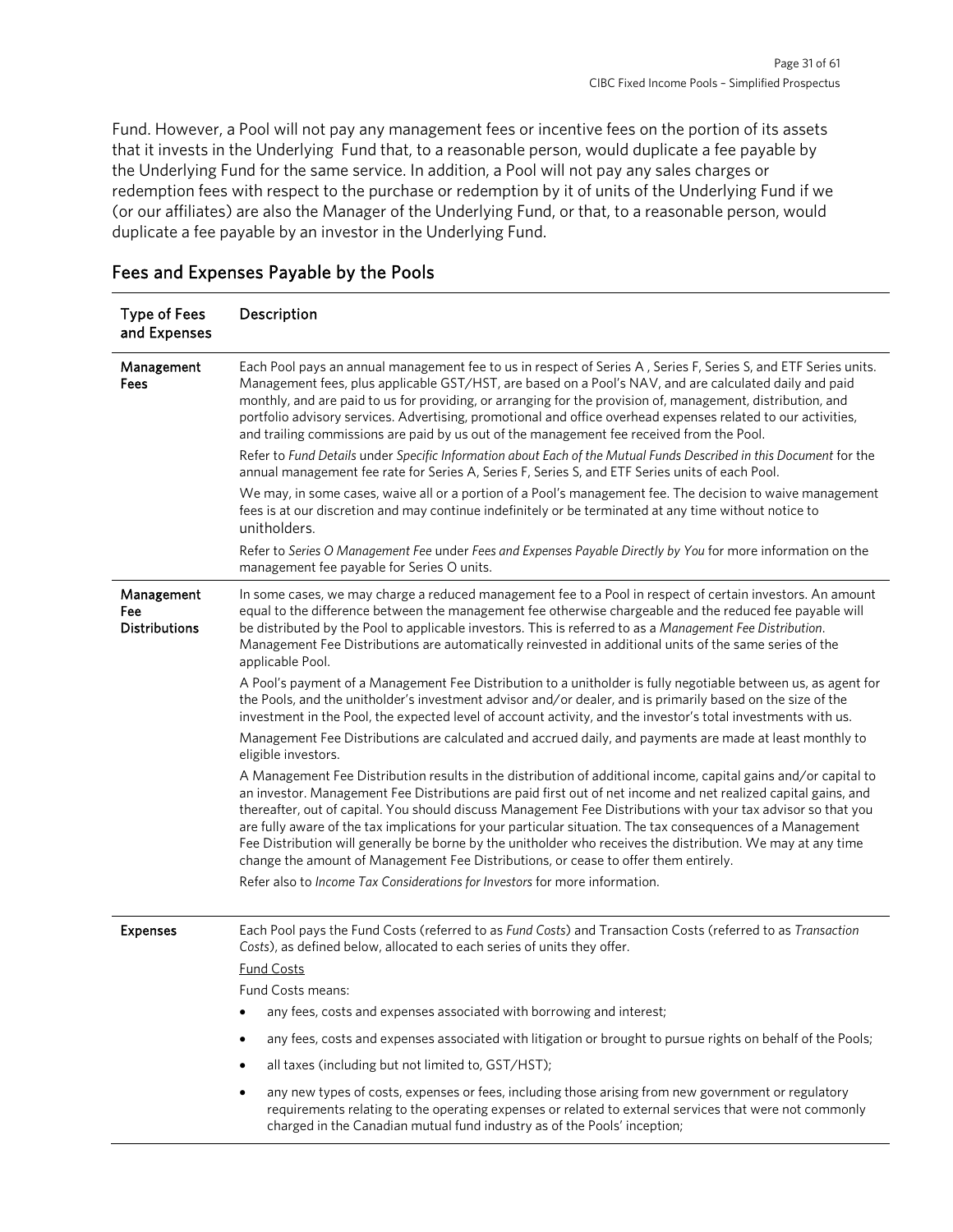| <b>Type of Fees</b><br>and Expenses | Description |  |  |  |  |
|-------------------------------------|-------------|--|--|--|--|
|                                     | .           |  |  |  |  |

- any material changes to existing costs, expenses or fees, including arising from government or regulatory requirements relating to the operating expenses imposed on or after the Pools' inception; and
- IRC fees and expenses (see below).

As at the date of this document, each IRC member receives an annual retainer of \$60,000 (\$85,000 for the Chair) and \$1,500 plus expenses for each IRC meeting that a member attends. The annual retainer is pro-rated based on an individual's length of tenure if he or she has not been in their position for the full period. IRC remuneration is allocated among CIBC's families of investment funds, including the Pools, managed by us (or an affiliate), in a manner that is considered by us to be fair and reasonable. The IRC compensation may change from time to time. Refer to the Pools' Annual Information Form for more information.

#### Transaction Costs

Transaction Costs include brokerage fees, spreads, commissions and all other securities transaction fees, as well as the costs of derivatives and foreign exchange transactions, as applicable. Transaction Costs are not considered to be operating expenses and are not part of the MER of a series of a Pool. We may, in some cases, absorb all or a portion of the Fund Costs paid by a Pool in respect of Series A, Series F, Series O, Series S, or ETF Series units. The decision to absorb some or all of the Fund Costs is at our discretion and may continue indefinitely or may be terminated at any time without notice to unitholders. Operating expenses payable by the Manager or by a Pool as part of the Fund Costs may include services provided by the Manager or its affiliates.

#### Series A, Series F, Series S, and ETF Series

#### Fixed Administration Fee

We pay the Pools' operating expenses that are not Fund Costs, as defined above, allocated to Series A, Series F, Series S, and ETF Series units of the Pools in exchange for each of the Pools paying a fixed administration fee (referred to as the *Fixed Administration Fee*) with respect to those series of units.

Operating expenses may include, but are not limited to:

- operating and administrative costs (other than advertising and promotional expenses, which are the responsibility of the Manager);
- regulatory fees (including the portion of the regulatory fees paid by the Manager that are attributable to the Pools);
- listing and annual stock exchange fees and CDS fees (as applicable);
- audit and legal fees and expenses;
- trustee, safekeeping, custodial, and any agency fees; and
- investor servicing costs including unitholder reports, prospectuses, Fund Facts and other reports.

Each of the Pools pays the Fixed Administration Fee to us in respect of Series A, Series F, Series S, and ETF Series units, based on the NAV of Series A, Series F, Series S, and ETF Series units of each Pool. Refer to *Fund Details* under *Specific Information about Each of the Mutual Funds Described in this Document* for the annual Fixed Administration Fee rate for Series A, Series F, Series S, and ETF Series units.

Fixed Administration Fees, plus applicable GST/HST, are calculated and accrued daily and paid monthly, and may, in any particular period, be higher or lower than the expenses we actually incur in providing such services to the Pools. We may, in some cases, waive all or a portion of the Fixed Administration Fee in respect of Series A, Series F, Series S and/or ETF Series units. The decision to waive some or all of the Fixed Administration Fee in respect of any units is at our discretion and may continue indefinitely or may be terminated at any time without notice to unitholders.

In addition to the Fixed Administration Fee, Series A, Series F, Series S, and ETF Series units also pay Fund Costs and Transaction Costs allocated to their respective series per the above.

#### Series O Units

The Pools do not pay a Fixed Administration Fee in respect of Series O units. We pay each Pool's operating expenses that are not Fund Costs allocated to Series O units of each Pool.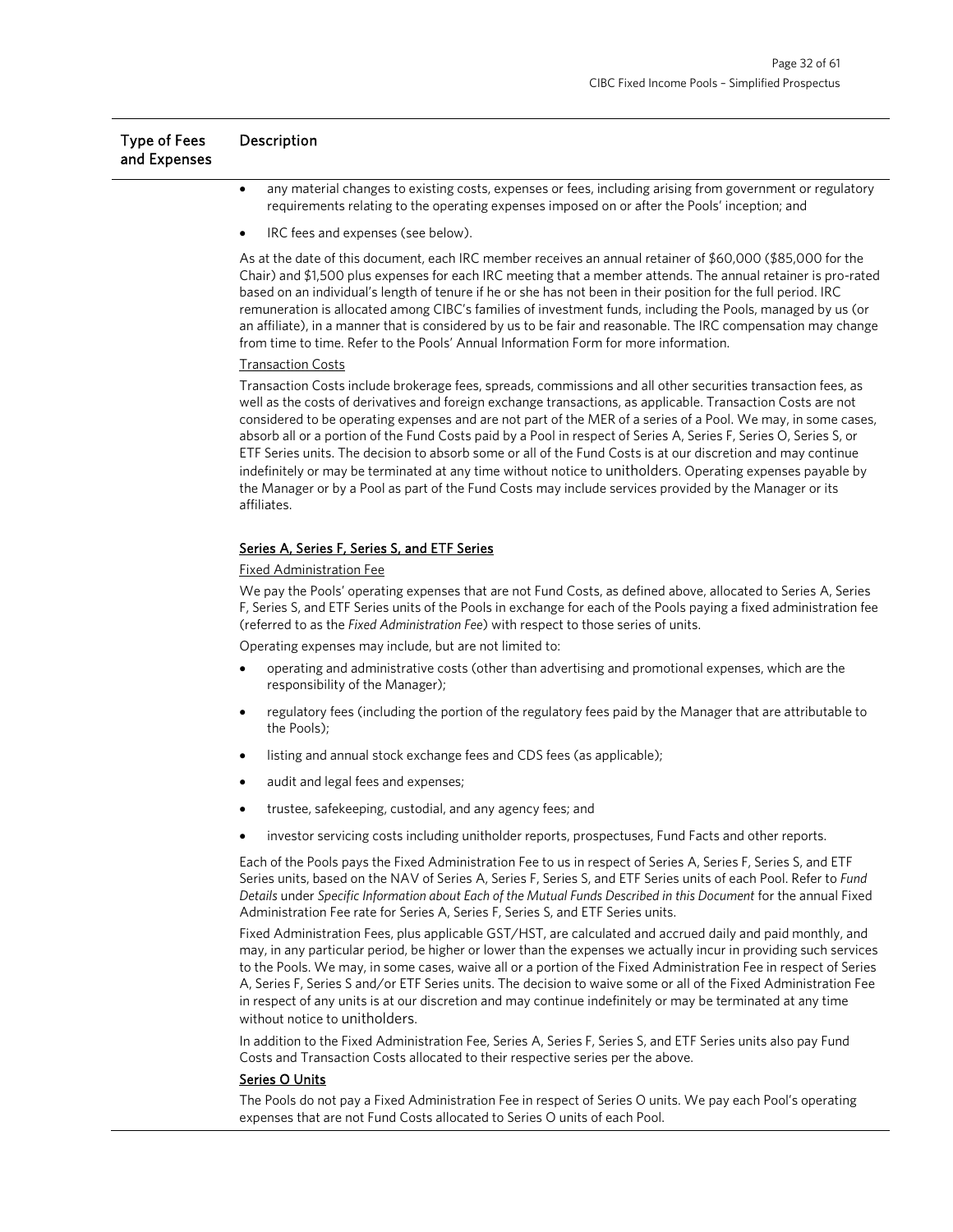| <b>Type of Fees</b><br>and Expenses | Description                                                                                                                                                                                                                                                                                                                                                                                                                                                                                                                                                                                                                                                                                                                                                           |
|-------------------------------------|-----------------------------------------------------------------------------------------------------------------------------------------------------------------------------------------------------------------------------------------------------------------------------------------------------------------------------------------------------------------------------------------------------------------------------------------------------------------------------------------------------------------------------------------------------------------------------------------------------------------------------------------------------------------------------------------------------------------------------------------------------------------------|
| Series O<br>Management<br>Fee       | The management fee for Series O units is negotiated with and paid directly to us, or as directed by,<br>unitholders or dealers and discretionary managers on behalf of unitholders, and will not exceed the annual<br>management fee rate for Series F units of each Pool. Management fees paid directly by unitholders are<br>generally not deductible for tax purposes. You should consult your tax advisor regarding the deductibility of<br>any fees paid directly by you in your particular circumstances.                                                                                                                                                                                                                                                       |
| <b>Sales Charges</b>                | When you purchase Series A units of a Pool, you may pay a front-end load sales charge of up to 5% of the<br>purchase price, which is negotiated between you and your dealer. We deduct the sales charge that you owe<br>your dealer from the amount you invest and remit it to your dealer as a sales commission.                                                                                                                                                                                                                                                                                                                                                                                                                                                     |
|                                     | There is no sales charge payable on any other series of units of the Pools.                                                                                                                                                                                                                                                                                                                                                                                                                                                                                                                                                                                                                                                                                           |
|                                     | You do not pay a DSC when you redeem any series of units of the Pools.                                                                                                                                                                                                                                                                                                                                                                                                                                                                                                                                                                                                                                                                                                |
| <b>Switch Fee</b>                   | You may have to pay a switch fee of up to 2% of the value of your Mutual Fund Series units to your dealer<br>when you switch from Mutual Fund Series units of a Pool to Mutual Fund Series units of another Pool, or to a<br>class or series of units of another CAMI Fund or, if permitted, to another mutual fund managed by one of our<br>affiliates. You negotiate the fee with your dealer, and we deduct the fee from the value of the units you switch<br>and remit it to your dealer. Refer to Switches under Purchases, Switches and Redemptions for more<br>information. A short-term trading fee may also be payable (see below).<br>Switches to or from ETF Series units are not permitted.                                                               |
|                                     |                                                                                                                                                                                                                                                                                                                                                                                                                                                                                                                                                                                                                                                                                                                                                                       |
| <b>Conversion Fee</b>               | You may have to pay a conversion fee of up to 2% of the value of your Mutual Fund Series units to your dealer<br>when you convert from Mutual Fund Series units of a Pool to another Mutual Fund Series unit of the same<br>Pool. You negotiate the fee with your dealer. We deduct the fee from the value of the Mutual Fund Series units<br>you convert and remit it to your dealer. Refer to Conversions under Purchases, Switches and Redemptions for<br>more information.                                                                                                                                                                                                                                                                                        |
|                                     | You cannot convert Mutual Fund Series units to ETF Series units or ETF Series units to Mutual Fund Series<br>units.                                                                                                                                                                                                                                                                                                                                                                                                                                                                                                                                                                                                                                                   |
| <b>ETF Transaction</b><br>Fee       | An amount, as may be agreed to between the Manager and the Designated Broker or registered dealer of a<br>Pool, may be charged to offset certain transaction costs associated with the issue, exchange and/or<br>redemption of ETF Series units of a Pool. This charge does not apply to unitholders who buy and sell their ETF<br>Series units through the facilities of the TSX.                                                                                                                                                                                                                                                                                                                                                                                    |
| Short-Term                          | <b>Mutual Fund Series</b>                                                                                                                                                                                                                                                                                                                                                                                                                                                                                                                                                                                                                                                                                                                                             |
| <b>Trading Fee</b>                  | If you redeem or switch Mutual Fund Series units of a Pool in the 30-day period following their purchase, we<br>may charge you a short-term trading fee of up to 2% of the value of the units.                                                                                                                                                                                                                                                                                                                                                                                                                                                                                                                                                                        |
|                                     | Short-term trading fees are paid to the Pool and are in addition to any sales charge or switch fee that may be<br>payable by you. At our discretion, the fee is deducted from the amount you redeem or switch or it is charged to<br>your account. In either case it is retained by the Pool and may be passed on to its Underlying Funds if<br>applicable. The short-term trading fee does not apply:                                                                                                                                                                                                                                                                                                                                                                |
|                                     | to units you receive from reinvested distributions;                                                                                                                                                                                                                                                                                                                                                                                                                                                                                                                                                                                                                                                                                                                   |
|                                     | to units you receive from Management Fee Distributions;<br>٠                                                                                                                                                                                                                                                                                                                                                                                                                                                                                                                                                                                                                                                                                                          |
|                                     | at the time of conversion, to Mutual Fund Series Units you are converting to another Mutual Fund Series<br>٠<br>units of the same Pool; or                                                                                                                                                                                                                                                                                                                                                                                                                                                                                                                                                                                                                            |
|                                     | to ETF Series units.<br>$\bullet$                                                                                                                                                                                                                                                                                                                                                                                                                                                                                                                                                                                                                                                                                                                                     |
| Insufficient<br><b>Funds Fee</b>    | If you pay for your Mutual Fund Series units by cheque or an electronic funds transfer, and there are<br>insufficient funds in your bank account, we will cancel your order and redeem the units; a \$25.00 fee will apply<br>for each occurrence. If we redeem the Mutual Fund Series units for more than the value for which they were<br>issued, the difference will go to the Pool. If we redeem the units for less than the value for which they were<br>issued, we will pay the difference and deduct this amount, plus the cost of doing so, from your dealer. Your<br>dealer may require you to reimburse the amount paid if your dealer suffers a loss as a result. We may waive<br>this fee at our discretion. This fee does not apply to ETF Series units. |

# Fees and Expenses Payable Directly by You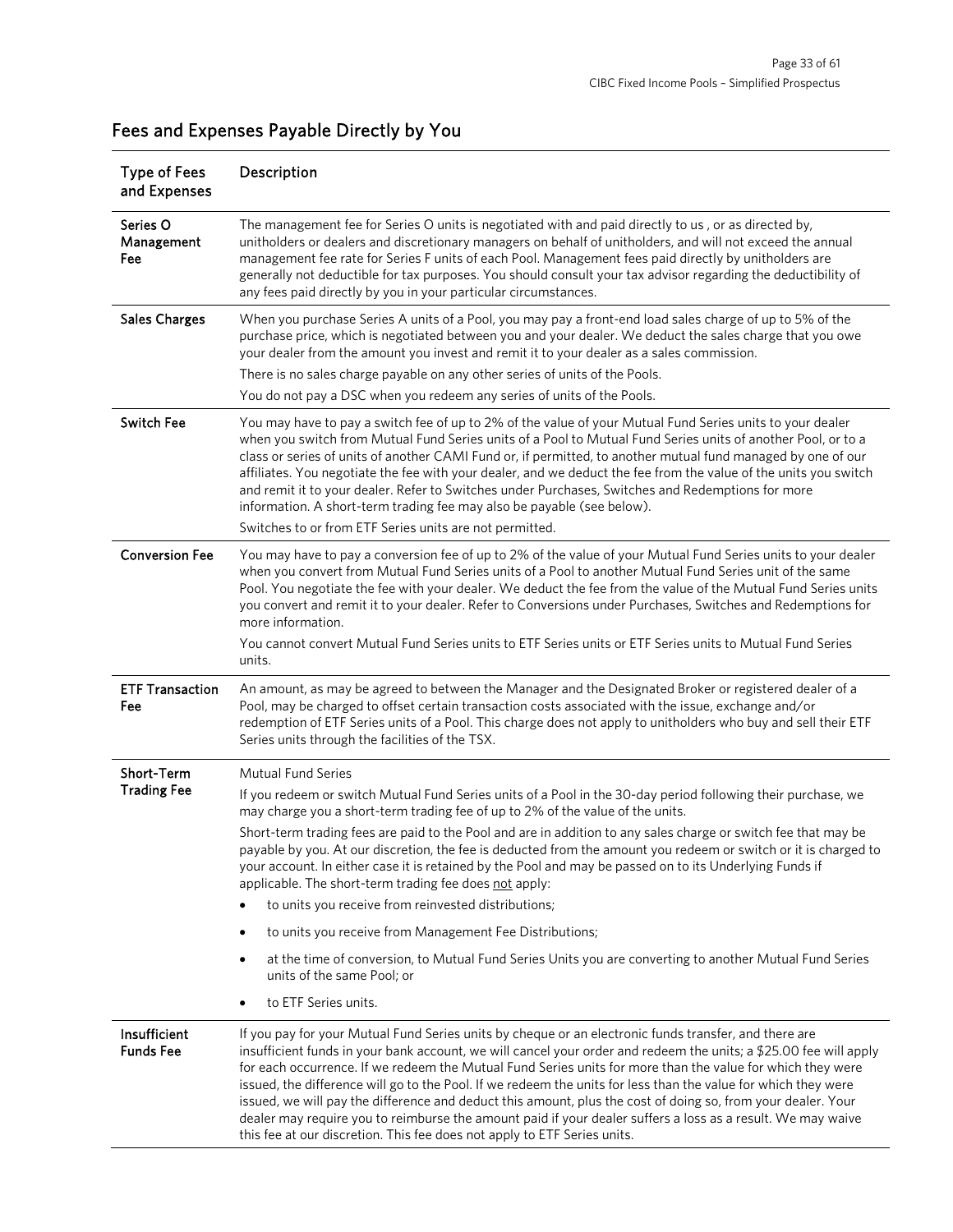We may waive any or all of the above fees at our discretion.

### Impact of Sales Charges

The table below shows the sales charge fee you would pay (if applicable) if you made an investment of \$1,000 in Series A units of a Pool, held that investment for one, three, five, or ten years, and redeemed the entire investment immediately before the end of that period. Note: this example assumes the maximum possible sales charge of 5% is applied, although you may negotiate a lower sales charge with your dealer.

| <b>Front-end Load</b> | At time of<br>Purchase<br>(\$) | 1 Year | 3 Years 5 Years |     | 10 Years |
|-----------------------|--------------------------------|--------|-----------------|-----|----------|
| Series A units        | \$50.00                        | N/A    | N/A             | N/A | N/A      |

There is no sales charge payable on Series F, Series O, Series S, and ETF Series units of the Pools. You may incur customary brokerage commissions in buying or selling ETF Series units on the TSX or another exchange or marketplace.

# <span id="page-33-0"></span>Dealer Compensation

You may purchase units of the Pools through your dealer.

CIBC World Markets Inc., CIBC World Markets Corp., and CIBC Investor Services Inc., which are wholly-owned subsidiaries of CIBC and our affiliates, are some of the dealers through which units of the Pools may be purchased. Your dealer is retained by you and is not our or the Pools' agent.

# Sales Commissions

For Series A units, you and your dealer decide on the percentage of sales commission you will be charged when you purchase units of a Pool. The percentage ranges from 0% to 5%. We will deduct this amount from the amount you invest and remit it to your dealer as a sales commission.

No sales commissions are paid to your dealer when you purchase Series F, Series O, Series S, or ETF Series units of the Pools.

Refer to *Sales Charges* under *Fees and Expenses Payable Directly by You* for more information.

# Trailing Commissions

When you purchase Series A units of the Pools, we pay your dealer an annual trailing commission based upon a percentage of the average daily value of Series A units of each Pool held by your dealer's clients. The maximum annual trailing commission payable for Series A units is 0.50% and is paid either monthly or quarterly, at the election of the dealer.

We may also pay a trailing commission to a discount broker for units you purchase through your discount brokerage account. We may change or cancel the terms and/or payment frequency of the trailing commissions at any time.

We do not pay your dealer a trailing commission if you buy Series F, Series O, Series S, and ETF Series units of the Pools.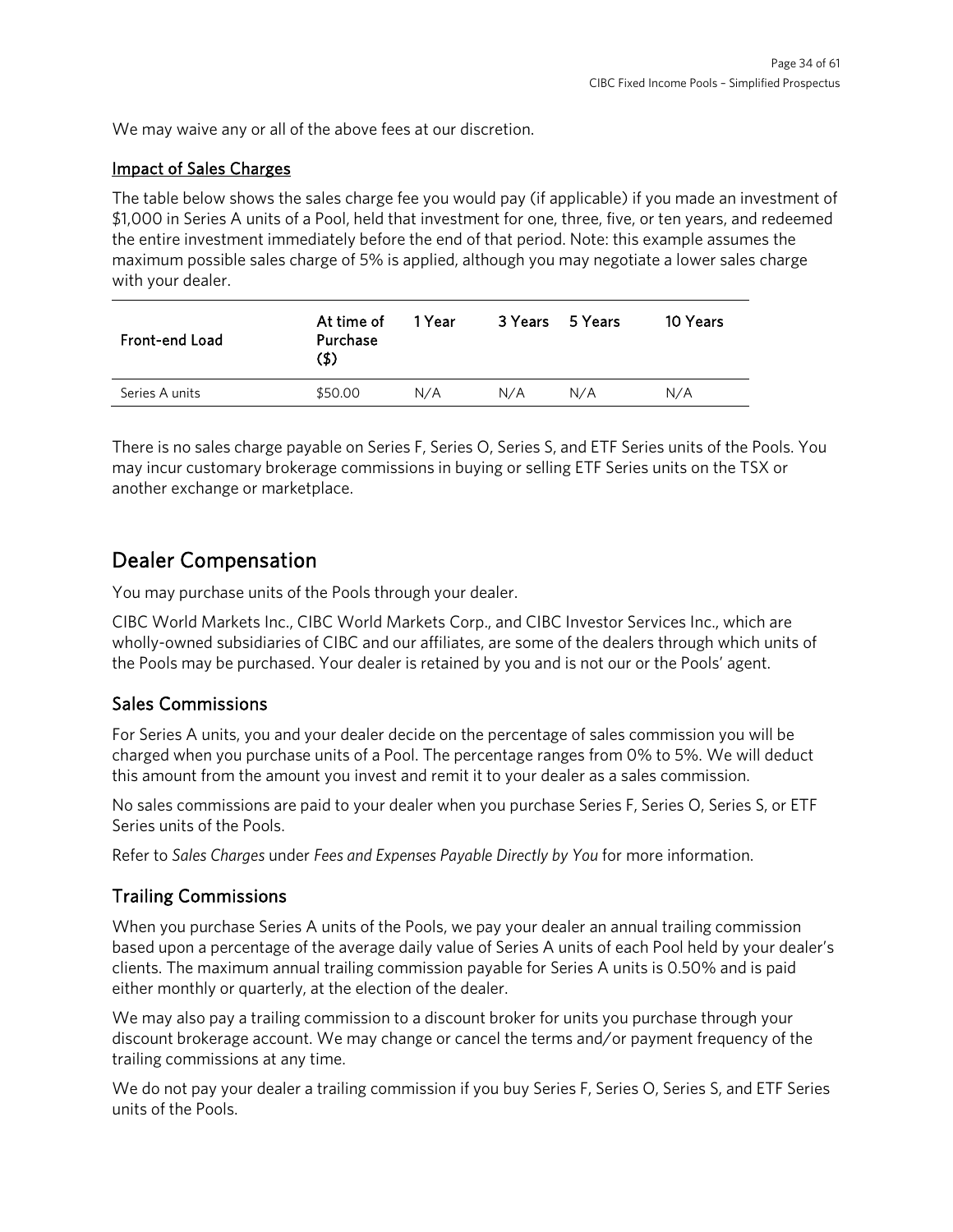## Other Forms of Dealer Compensation

We may provide a broad range of marketing and support programs (including brochures, reports, and market commentaries) to assist dealers in business promotional activities relating to the sale of the Pools, all in accordance with securities legislation. We may also participate in co-operative marketing and advertising programs with dealers to promote the Pools, and may use part of the management fee to pay up to 50% of the cost of these marketing and advertising programs.

We may also pay up to 10% of the costs of some dealers to hold seminars or conferences for their representatives, the primary purpose being the provision of educational information about, among other things, the mutual fund industry, mutual funds and financial planning. The dealer makes all decisions about where and when the conference is held and who can attend.

# <span id="page-34-0"></span>Dealer Compensation from Management Fees

During our most recently completed financial year ended October 31, 2020, we paid total cash compensation (sales commissions, trailing commissions and other forms of dealer compensation, such as marketing support payments) to dealers who distributed units of the Pools, representing approximately 34.5% of the total management fees received by us from the Pools.

# <span id="page-34-1"></span>Income Tax Considerations for Investors

This section is a summary of how Canadian federal income taxes can affect your investment in a Pool. It assumes that you are an individual (other than a trust) and, for the purposes of the Tax Act and at all relevant times, are resident in Canada, are not affiliated with the Pools, deal with the Pools at arm's length, and hold your units as capital property or in a registered plan. More detailed tax information is available in the Pools' Annual Information Form.

In general, each Pool will pay enough of its net income and net realized taxable capital gains (calculated in Canadian dollars) each year to unitholders so it will not have to pay ordinary income tax, after taking into account applicable losses of the Pool and the capital gains refund, if any, the Pool is entitled to for the purposes of the Tax Act.

### This summary is not a complete list of all tax considerations and is not intended to constitute legal or tax advice to you. Everyone's tax situation is different. You should consult your tax advisor about your particular situation.

### How Your Investment Can Make Money

Your investment in units of a Pool can earn income from:

- any earnings a Pool makes or realizes on its investments which are allocated to you in the form of distributions; and
- any capital gains that you realize when you switch or redeem your units of the Pool at a profit.

The tax you pay on your investment depends on whether the units are held in a registered plan or in a non-registered account.

# Units Held in a Registered Plan

If you hold units of a Pool in a registered plan, such as a registered retirement savings plan (referred to as a *RRSP*), registered retirement income fund (referred to as a *RRIF*), registered education savings plan (referred to as a *RESP*), registered disability savings plan (referred to as a *RDSP*), deferred profit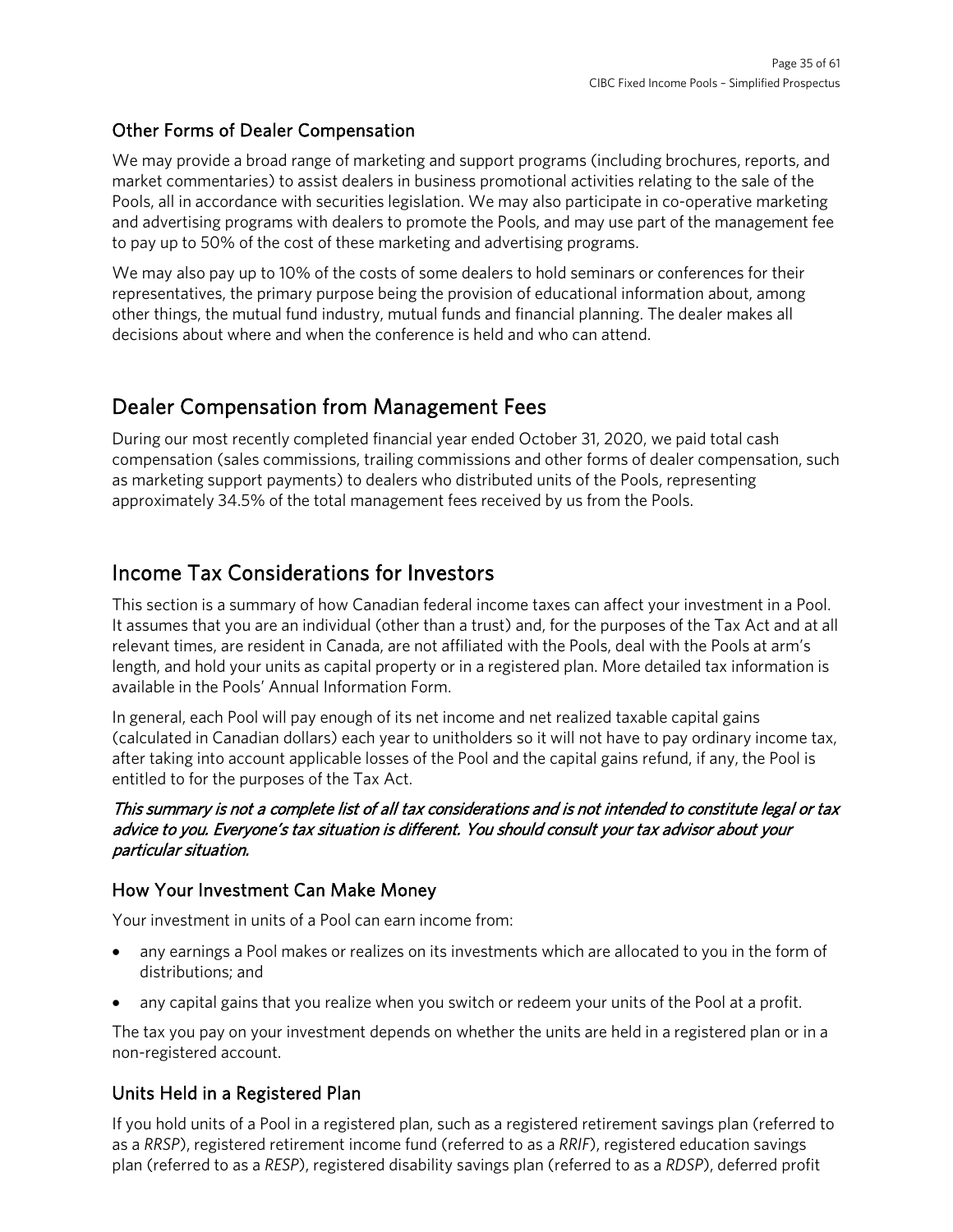sharing plan (referred to as a *DPSP*), or tax-free savings account (referred to as a *TFSA*), you will not pay tax on any distributions paid or payable to the registered plan by a Pool in a particular year. In addition, you will not pay tax on any capital gains realized by the registered plan from redeeming or otherwise disposing of these units, including upon a switch of units to another Pool managed by us or our affiliates, while the proceeds of disposition remain in the registered plan. However, most withdrawals from such registered plans (other than a withdrawal from a TFSA and certain permitted withdrawals from RESPs and RDSPs) are generally taxable. You should consult your tax advisor regarding the impact of TFSA withdrawals on your TFSA contribution room. You should consult with your own tax advisor with respect to exchanging ETF Series units for a Basket of Securities in your registered plan.

You will be subject to adverse tax consequences if units of a Pool are a "prohibited investment" within the meaning of the Tax Act for an RRSP or RRIF under which you are the annuitant, for a TFSA or RDSP of which you are the holder, or for a RESP of which you are the subscriber. If you intend to purchase units of the Pool through a registered plan, you should consult with your tax advisor as to whether the units of the Pool would be a "prohibited investment" under the Tax Act in your particular circumstances.

# Units Held Outside of a Registered Plan

If you hold units of the Pool outside of a registered plan, distributions, including Management Fee Distributions, are generally taxable other than the portion of a distribution that consists of a return of capital. In general, you must take into account the following in calculating your income for each taxation year:

- any net income and the taxable portion of the net realized capital gains paid or payable to you by a Pool in the year, whether you receive such amounts in cash or you reinvest them in units of the Pool; and
- the taxable portion of any capital gains you realize from redeeming or switching your units.

Although each Pool indicates the intended character and frequency of distributions in this document, the character of the distributions for Canadian income tax purposes will not be finalized until the end of each taxation year. Distributions made to unitholders in the course of a Pool's taxation year may be comprised of ordinary income, or net realized capital gains, or may constitute a return of capital, depending on the Pool's investment activities. Net taxable capital gains realized by a Pool and distributed to you will preserve their character as taxable capital gains.

Distributions of interest and other ordinary income, including foreign income, are fully taxable. Where a Pool invests in derivatives, other than certain derivatives used for certain hedging purposes, any gains from such assets will generally be treated as income, rather than as capital gains, and distributions of these gains will be ordinary income to you. A Pool will recognize gains or losses under a derivative contract when it is realized by the Pool upon partial settlement or upon maturity. The Pools may invest in Underlying Funds that, in turn, invest in derivatives. These Underlying Funds will generally treat gains and losses arising in connection with derivatives, other than certain derivatives used for certain hedging purposes, on income account rather than on capital account.

Net taxable capital gains realized by the Pool and distributed to you will preserve their character as taxable capital gains. The non-taxable portion of the Pool's net realized capital gains that is distributed to you will not be included in your income nor will it reduce the adjusted cost base (referred to as *ACB*) of your units.

You do not have to pay tax on distributions that are returns of capital (generally, distributions in excess of a Pool's net income and net realized capital gains), but these distributions will reduce the ACB of your units of the Pool, and may therefore result in you realizing a greater taxable gain (or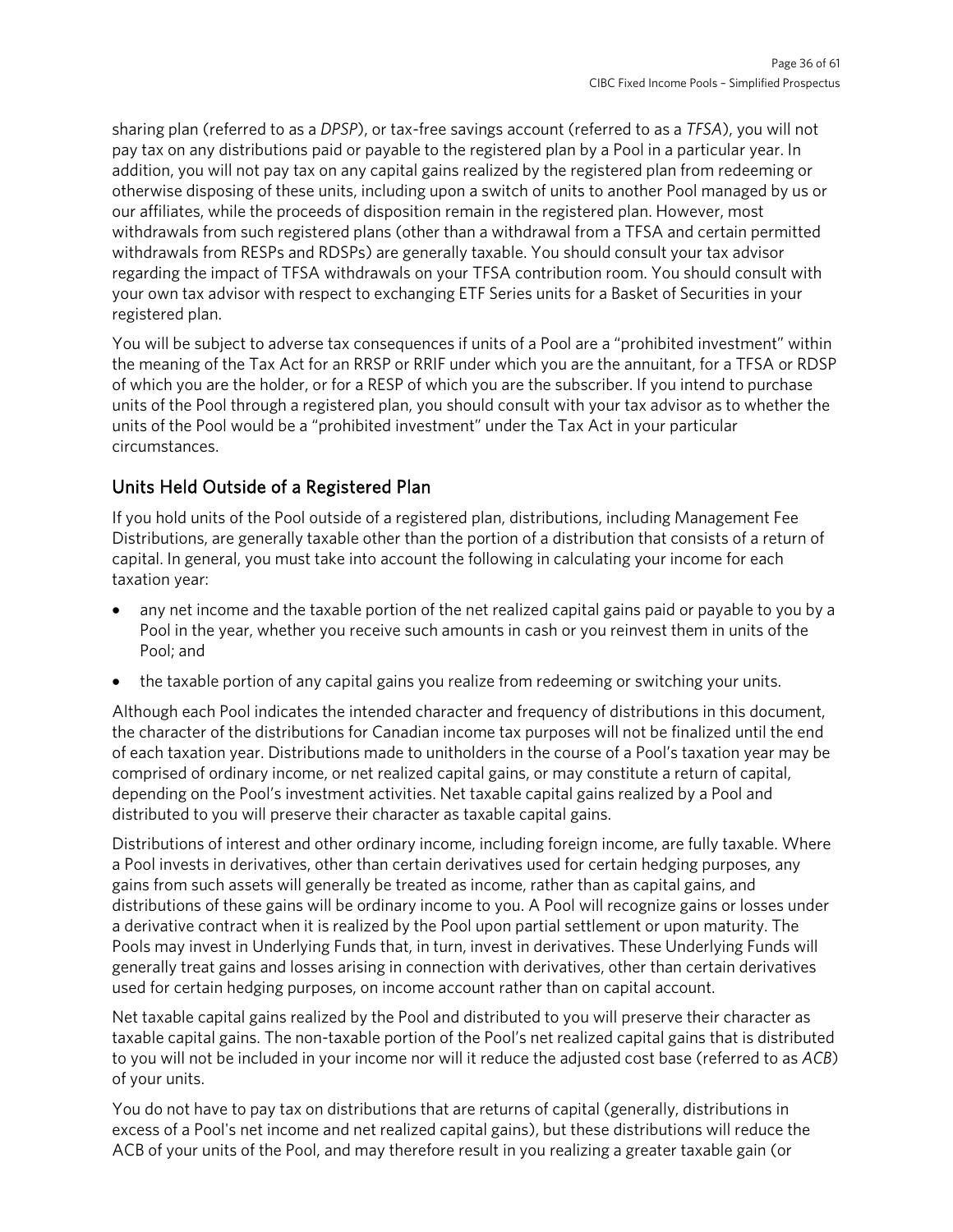smaller capital loss) on a future disposition of your units. Further, if the ACB of a unit of a Pool held by you would otherwise be less than zero as a result of you receiving a distribution on your units that is a return of capital, the negative amount will be deemed to be a capital gain realized by you from the disposition of the units and the ACB of the units will be increased by the amount of the deemed capital gain to zero.

You are responsible for tracking and reporting any income you earn or capital gain or capital loss that you realize. Generally, if you dispose of your units of a Pool, including on a redemption of units or a switch of units of one Pool for units of another Pool, you will realize a capital gain (or capital loss), to the extent that your proceeds of disposition (other than any amount payable by the Pool which represents capital gains designated to a redeeming unitholder in accordance with the Declaration of Trust), net of any disposition costs, exceed (or are exceeded by) the ACB of the units at that time. You will be required to include one-half of any such capital gain (referred to as a *taxable capital gain*) in your income, and deduct one-half of any such capital loss (referred to as an *allowable capital loss*) against your taxable capital gains in the year. Allowable capital losses in excess of taxable capital gains for the year may generally be carried back up to three years or forward indefinitely and deducted against taxable capital gains in those other years to the extent and under the circumstances provided for in the Tax Act. Refer to *Calculating the ACB of Your Investment* (below) for more details.

Based, in part, on the administrative practice of the CRA, a conversion from one Mutual Fund Series of units of a Pool to another Mutual Fund Series of units of the same Pool does not generally result in a disposition for tax purposes and, consequently, you will not realize a capital gain or capital loss as a result of such conversion. However, any redemption of units to pay any applicable conversion fee will be considered a disposition for tax purposes and you may be required to pay tax on any capital gain you realize from the redemption.

In certain situations, if you dispose of units of a Pool and would otherwise realize a capital loss, the loss will be denied. This may occur, for example, if you or your spouse or a person with whom you are affiliated (including a corporation you control) has acquired units of the same Pool within 30 days before or after the original unitholder disposed of the units, which are considered to be "substituted property" (as defined in the Tax Act) and such person owns the units 30 days after the original disposition. In these circumstances, the capital loss may be deemed to be a "superficial loss" and denied. The amount of the denied capital loss will be added to the ACB of the units which are substituted property.

Management fees paid directly by a unitholder are generally not deductible for tax purposes. You should consult your tax advisor regarding the deductibility of any fees paid directly by you in your particular circumstances.

# Buying Units Close to a Distribution Date

At the time you acquire units of a Pool, the Pool's NAV per unit will reflect any income and gains that have accrued or been realized but have not been made payable. In particular, this may be the case when the units are acquired late in the year, or on or before the date on which a distribution is paid. If you buy units of a Pool just before it makes a distribution, you will be taxed on the entire distribution even though the Pool may have earned the income or realized the gain giving rise to the distribution before you owned units of the Pool. That means you may have to pay tax on your proportionate share of the net income or net realized capital gains earned by the Pool before you owned units of the Pool.

# Portfolio Turnover Rates

A Pool's portfolio turnover rate indicates how actively its Portfolio Advisor managed the portfolio investments. A portfolio turnover rate of 100% is equivalent to a Pool buying and selling all of the securities in its portfolio one time in the course of a year. The higher a Pool's portfolio turnover rate in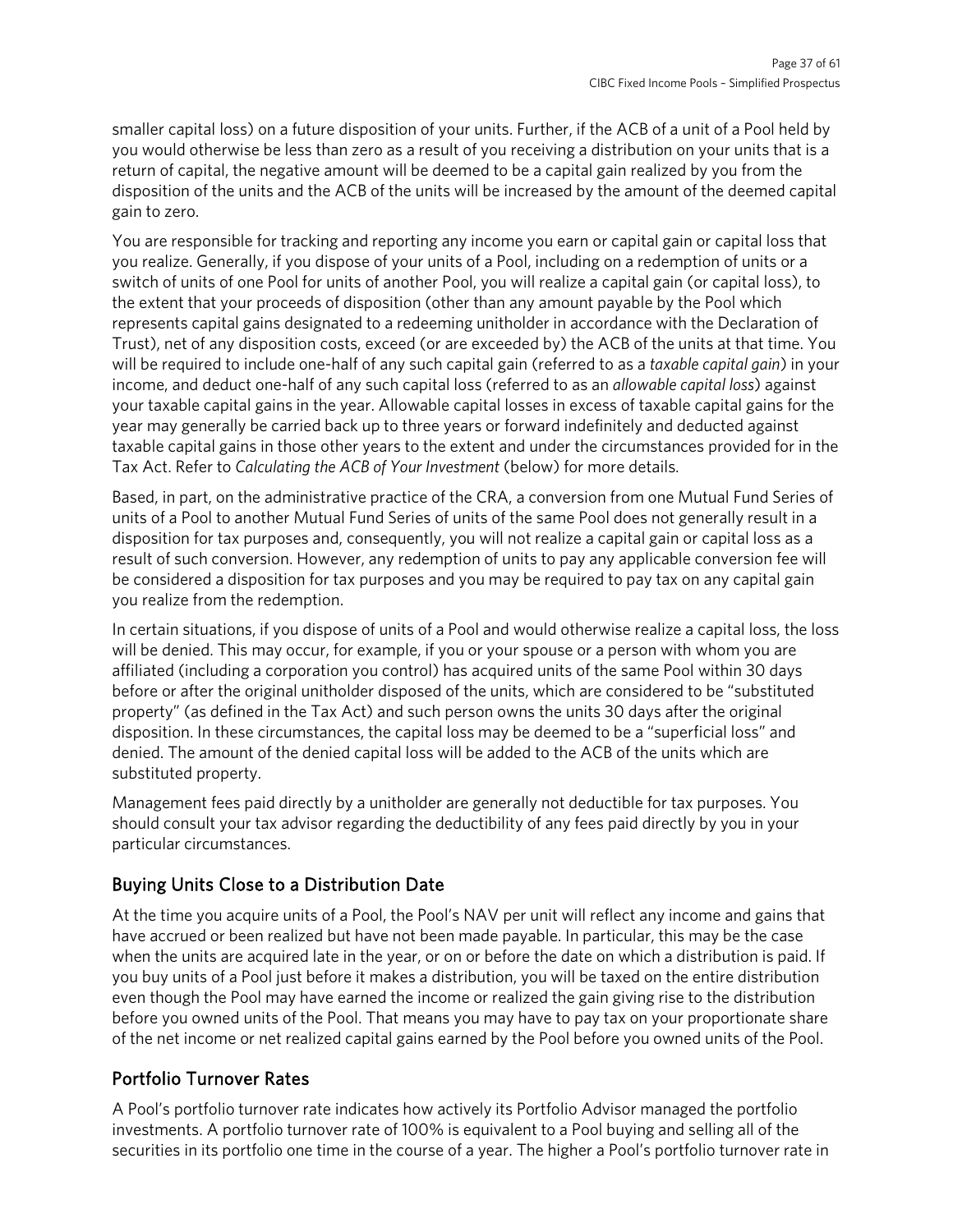a year, the greater the trading costs payable by the Pool, and the greater the chance that you will receive a taxable distribution from the Pool in that year. A higher portfolio turnover rate should not be considered as indicative of a Pool's historical or future performance.

## Tax Information

Each year, you will be advised of the amount and type of any distribution that each Pool pays to you on the units that you hold, as well as the information necessary to complete your tax return.

Calculating the ACB of Your Investment

Your ACB must be determined separately for each series of units you own of each Pool. The total ACB of your units of a series of a Pool is calculated as follows:

Your initial investment in such units:

- + the cost of any additional purchases
- + reinvested distributions (including returns of capital and Management Fee Distributions)

\_\_\_\_\_\_\_\_\_\_\_\_\_\_\_\_\_\_\_\_\_\_\_\_\_\_\_\_\_\_\_\_\_\_\_\_\_\_\_\_\_\_\_\_\_\_\_\_\_\_\_\_\_\_\_\_\_\_\_\_\_\_\_\_\_\_\_\_\_\_\_\_\_\_\_\_\_\_\_\_\_

- the capital returned (if any) in any distribution
- the ACB of units you previously switched, converted or redeemed

### $=$   $ACB$

The ACB of a unit is simply the ACB of your total investment in units of a series of a Pool divided by the total number of such units of the Pool held by you.

You are responsible for keeping a record of the ACB of your investment for the purpose of calculating any capital gain or capital loss you may realize when you redeem, or otherwise dispose of, your units. You should keep track of the original cost of your units for each Pool, including new units you receive when distributions are reinvested.

# Enhanced Tax Information Reporting

Each of the Pools has due diligence and reporting obligations under the Foreign Account Tax Compliance Act (as implemented in Canada by the Canada-United States Enhanced Tax Information Exchange Agreement and Part XVIII of the Tax Act, collectively referred to as *FATCA*) and the OECD's Common Reporting Standard (as implemented in Canada by Part XIX of the Tax Act, referred to as *CRS*). Generally, unitholders (or in the case of certain unitholders that are entities, the "controlling persons" thereof) will be required by law to provide their advisor or dealer with information related to their citizenship or tax residence and, if applicable, their foreign tax identification number. If a unitholder (or, if applicable, any of its controlling persons), (i) is identified as a U.S. Person (including a U.S. resident or a U.S. citizen); (ii) is identified as a tax resident of a country other than Canada or the U.S.; or (iii) does not provide the required information and indicia of U.S. or non-Canadian status is present, information about the unitholder (or, if applicable, its controlling persons) and their investment in the Pool(s) will generally be reported to the CRA unless the units are held within a registered plan. The CRA will provide that information to, in the case of FATCA, the U.S. Internal Revenue Service, and, in the case of CRS, the relevant tax authority of any country that is a signatory of the Multilateral Competent Authority Agreement on Automatic Exchange of Financial Account Information, or that has otherwise agreed to a bilateral information exchange with Canada under CRS.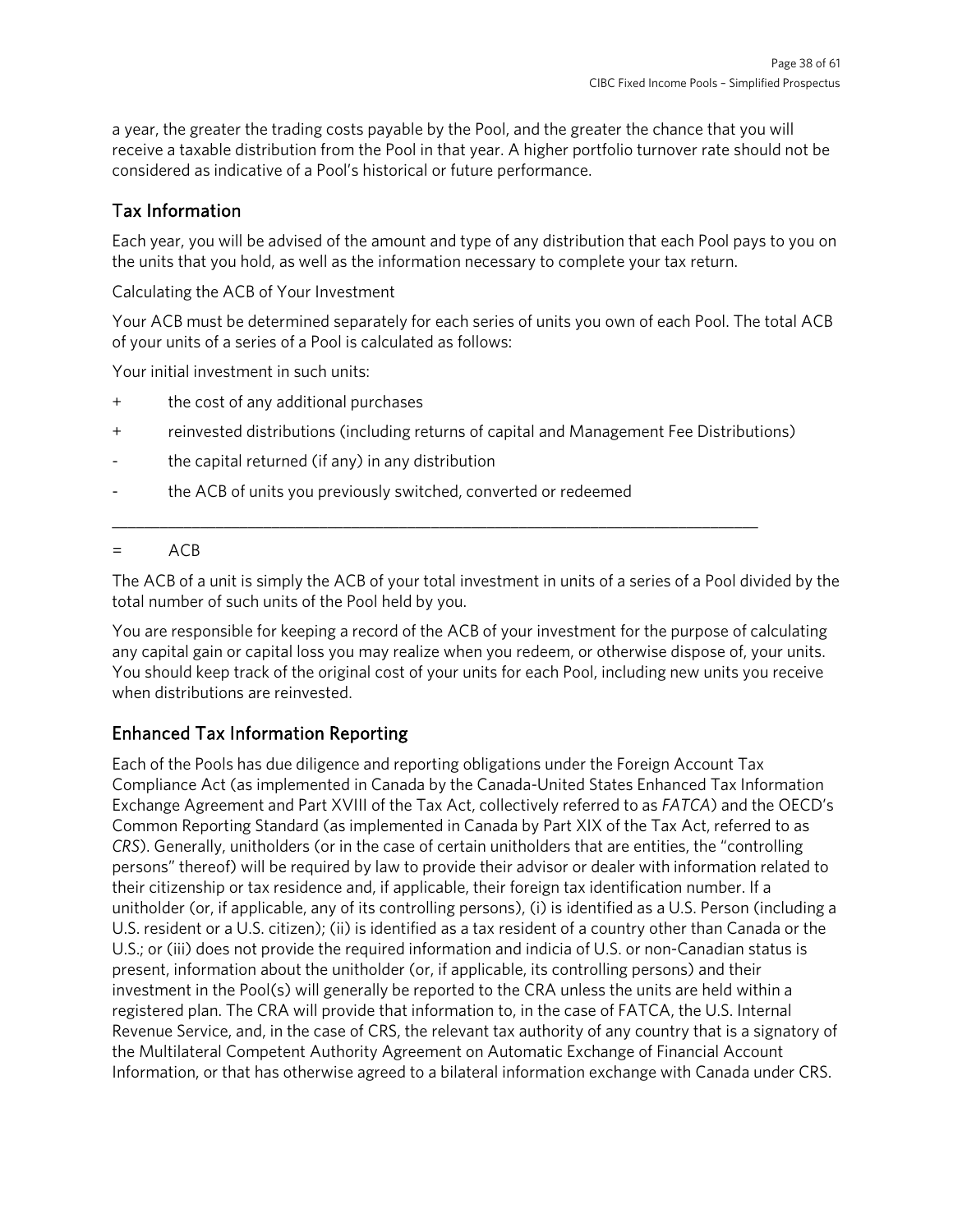# <span id="page-38-0"></span>What Are Your Legal Rights?

# Mutual Fund Series

Securities legislation in some provinces and territories gives unitholders the right to withdraw from an agreement to buy mutual funds within two business days of receiving the Simplified Prospectus or Fund Facts, or to cancel their purchase within 48 hours of receiving confirmation of their order. For a PAC Plan, if you have not requested to receive subsequent Fund Facts, you will have the right to withdraw from an agreement to purchase Mutual Fund Series units of a Pool only in respect of your first purchase. Refer to *Pre-Authorized Chequing Plan* under *Optional Services* for more information.

Securities legislation in some provinces and territories also allows unitholders to cancel an agreement to buy mutual fund units and get their money back, or to make a claim for damages, if the Simplified Prospectus, Annual Information Form, Fund Facts, or financial statements misrepresent any facts about the Pools. These rights must usually be exercised within certain time limits.

For more information, refer to the securities legislation of your province or territory, or consult your lawyer.

# ETF Series

Securities legislation in certain of the provinces and territories of Canada provides purchasers with the right to withdraw from an agreement to purchase ETF securities within 48 hours after the receipt of a confirmation of a purchase of such securities. In several of the provinces and territories, the securities legislation further provides a purchaser with remedies for rescission or, in some jurisdictions, revisions of the price or damages if the prospectus and any amendment contains a misrepresentation, or nondelivery of the ETF facts, provided that the remedies for rescission, revisions of the price or damages are exercised by the purchaser within the time limit prescribed by the securities legislation of the purchaser's province or territory.

We have obtained relief from the requirement in securities legislation to include an underwriter's certificate in the prospectus under a decision pursuant to National Policy 11-203 *Process for Exemptive Relief Applications in Multiple Jurisdictions*. As such, purchasers of ETF Series units will not be able to rely on the inclusion of an underwriter's certificate in the prospectus or any amendment for the statutory rights and remedies that would otherwise have been available against an underwriter that would have been required to sign an underwriter's certificate.

The purchaser should refer to the applicable provisions of the securities legislation of the province or territory for the particulars of these rights or should consult with a legal adviser.

# <span id="page-38-1"></span>Additional Information

# Independent Review Committee

The Manager has established the IRC as required by National Instrument 81-107 *– Independent Review Committee for Investment Funds* (referred to as *NI 81-107*). The IRC Charter sets out the IRC's mandate, responsibilities and functions, and is posted on our website a[t renaissanceinvestments.ca](https://www.renaissanceinvestments.ca/) under *Reporting & Governance*. Under the Charter, the IRC reviews conflict of interest matters referred to it by the Manager and provides to the Manager a recommendation or, where required under NI 81-107 or elsewhere in securities legislation, an approval relating to these conflict of interest matters. Approvals may also be given in the form of standing instructions. The IRC and the Manager may agree that the IRC will perform additional functions. The Charter provides that the IRC has no obligation to identify conflict of interest matters that the Manager should bring before it.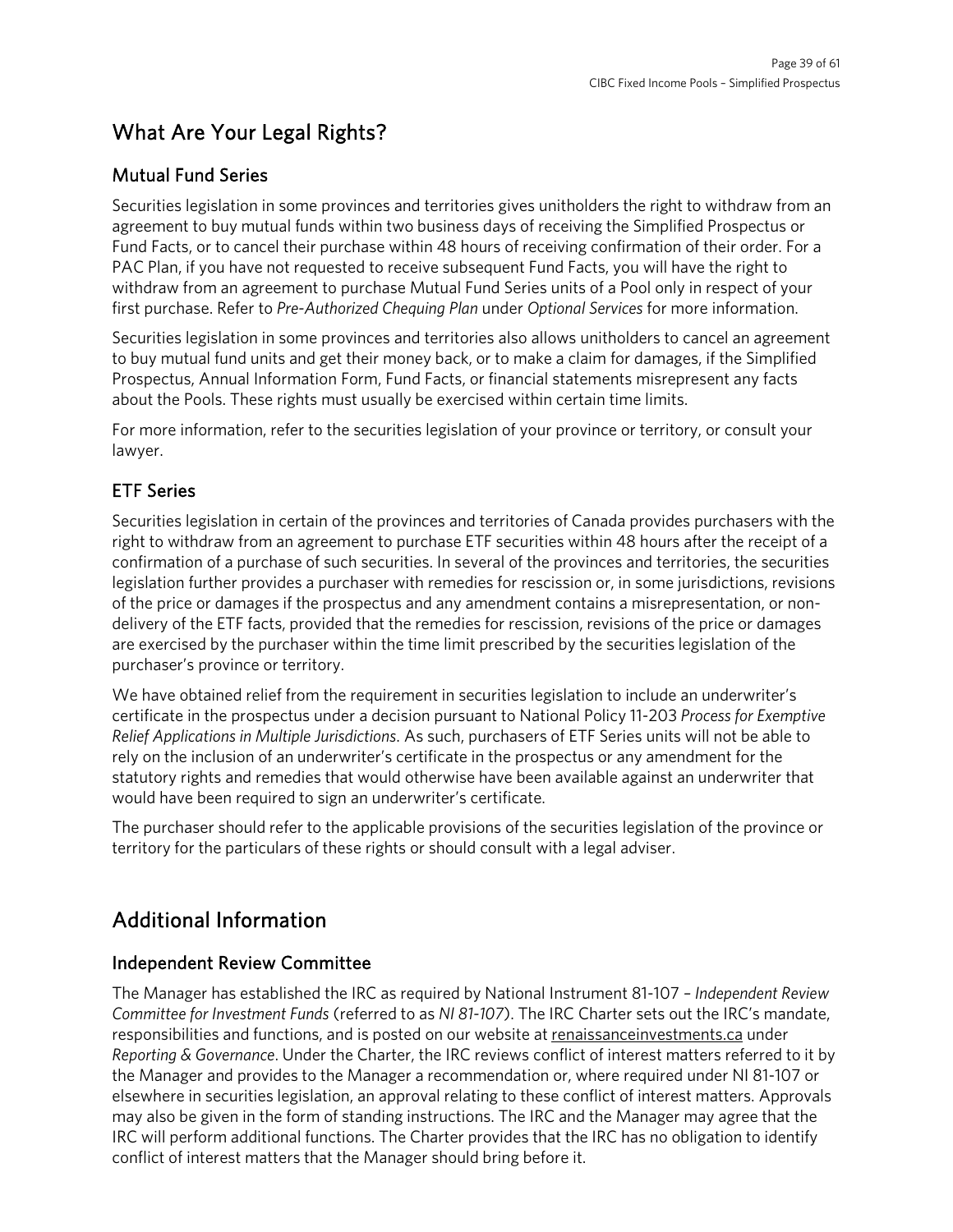Although your prior approval will not be sought, you will be given at least 60 days' written notice before any changes are made to the Pools' Auditor, or before any reorganization with, or transfers of assets to, another mutual fund managed by us or an affiliate are made by a Pool, provided the IRC has approved such changes and, in the latter case, provided the reorganizations or transfers also comply with certain criteria described in the applicable securities legislation.

For more information about the IRC, including the names of the IRC members, refer to *Independent Review Committee* under *Governance* in the Pools' Annual Information Form.

# Exemptions and Approvals

The Pools have obtained relief from applicable securities laws in connection with the offering of ETF Series units to:

- i) relieve the Pools from the requirement to prepare and file a long form prospectus for the ETF Series units in accordance with National Instrument 41-101 *General Prospectus Requirements* in the form prescribed by Form 41-101F2 *Information Required in an Investment Fund Prospectus*, subject to the terms of the relief, provided that the Pools file a prospectus for the ETF Series units in accordance with the provisions of National Instrument 81-101 *Mutual Fund Prospectus Disclosure*, other than the requirements pertaining to the filing of a fund facts document;
- ii) relieve the Pools from the requirement that a prospectus offering ETF Series units contain a certificate of the underwriters;
- iii) relieve a person or company purchasing ETF Series units of a Pool in the normal course through the facilities of the TSX or another exchange from the take-over bid requirements of Canadian securities legislation; and
- iv) treat the ETF Series and the Mutual Fund Series of a Pool as if such series were two separate funds in connection with their compliance with the provisions of Parts 9, 10 and 14 of NI 81-102.

# Transactions with Related Parties

In accordance with the requirements of NI 81-102 and NI 81-107, exemptive relief orders granted by the Canadian securities regulatory authorities, and/or the approval or a recommendation of the IRC, as applicable, the Pools may enter into one or more of the following transactions:

- invest in or hold equity securities of CIBC or issuers related to the Portfolio Advisor;
- invest in or hold non-exchange-traded debt securities of CIBC or an issuer related to CIBC, with terms-to-maturity of 365 days or more, issued in a primary offering and in the secondary market;
- make an investment in the securities of an issuer where for which CIBC World Markets Inc., CIBC World Markets Corp., or any affiliate of CIBC (referred to as a *Related Dealer* or the *Related Dealers*) acts as an underwriter during the offering of the securities or at any time during the 60-day period following the completion of the offering of such securities (in the case of a "private placement" offering, in accordance with the Private Placement Relief Order described below and the policies and procedures relating to such investment);
- purchase equity or debt securities from, or sell them to, a Related Dealer, where it is acting as principal;
- undertake currency and currency derivative transactions where a related party is the counterparty;
- purchase securities from or sell securities to another investment fund or a managed account managed by the Manager or an affiliate of the Manager (referred to as *inter-fund trades* or *crosstrades*); and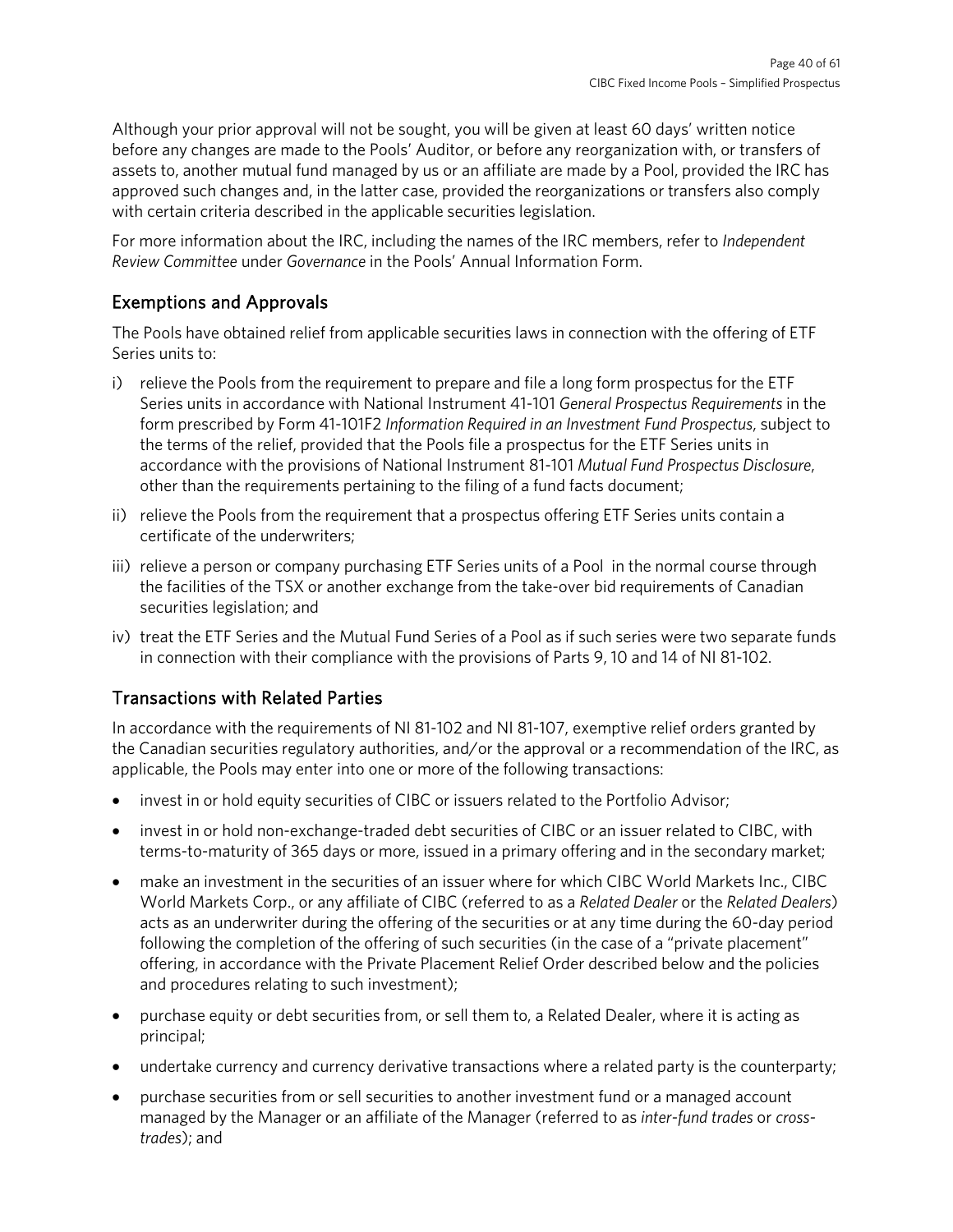• engage in in-specie transfers by receiving portfolio securities from, or delivering portfolio securities to, a managed account or another investment fund managed by the Manager or an affiliate, in respect of a purchase or redemption of units of the Pools, subject to certain conditions.

The Pools have also obtained an exemptive relief order from the Canadian securities regulatory authorities to purchase equity securities of a reporting issuer during the period of distribution of the issuer's securities pursuant to a "private placement" offering (an offering under exemptions from the prospectus requirements) and for the 60-day period following the completion of the offering, notwithstanding that a Related Dealer is acting or has acted as underwriter in connection with the offering of the same class of such securities (referred to as the *Private Placement Relief Order*).

The IRC has issued standing instructions in respect of each of the transactions noted above (referred to as *Related Party Transactions*). At least annually, the IRC reviews the Related Party Transactions for which they have provided standing instructions.

When the Manager refers or reports a matter to the IRC, the IRC is required to advise the Canadian securities regulatory authorities if it determines that an investment decision was not made in accordance with a condition imposed by securities legislation or the IRC in any Related Party Transaction requiring its approval.

# Data Produced by a Third Party

Information regarding the Pools may be provided to third-party service providers who use this data in order to produce their own information regarding the Pools. Such third-party service provider information may be made available to the public. CAMI and its affiliates bear no responsibility for the use or accuracy of such data by third-party service providers.

# <span id="page-40-0"></span>Specific Information about Each of the Mutual Funds Described in this Document

Under *Fund Specific Information* there is a profile of each Pool, which includes the following information:

# Fund Details

The tables provide a brief overview of each Pool. We indicate the type of mutual fund using the standardized investment fund categories as defined by the Canadian Investment Funds Standards Committee (referred to as *CIFSC*). The fund type may change from time to time based on changes made to the CIFSC categories. For more information, visit the CIFSC website at [cifsc.org.](https://www.cifsc.org/)

We also indicate the name of the Portfolio Advisor; if the Pool is a qualified investment for registered plans; the series of units offered; the date on which each series of units was first started; and the annual rate of the management fee and the fixed administration fee for each series of units.

# What Does the Fund Invest In?

This section outlines the investment objectives and the principal investment strategies that the Portfolio Advisor uses to achieve the Pool's investment objectives.

We cannot change a Pool's fundamental investment objectives unless we obtain approval from a majority of unitholders who vote at a meeting. Investment strategies may be changed, from time to time, without notice to, or consent of, unitholders.

Each Pool follows the standard investment restrictions and practices mandated by the Canadian securities regulatory authorities, except in connection with any exemptions the Pools may have received. We describe these exemptions in the Pools' Annual Information Form.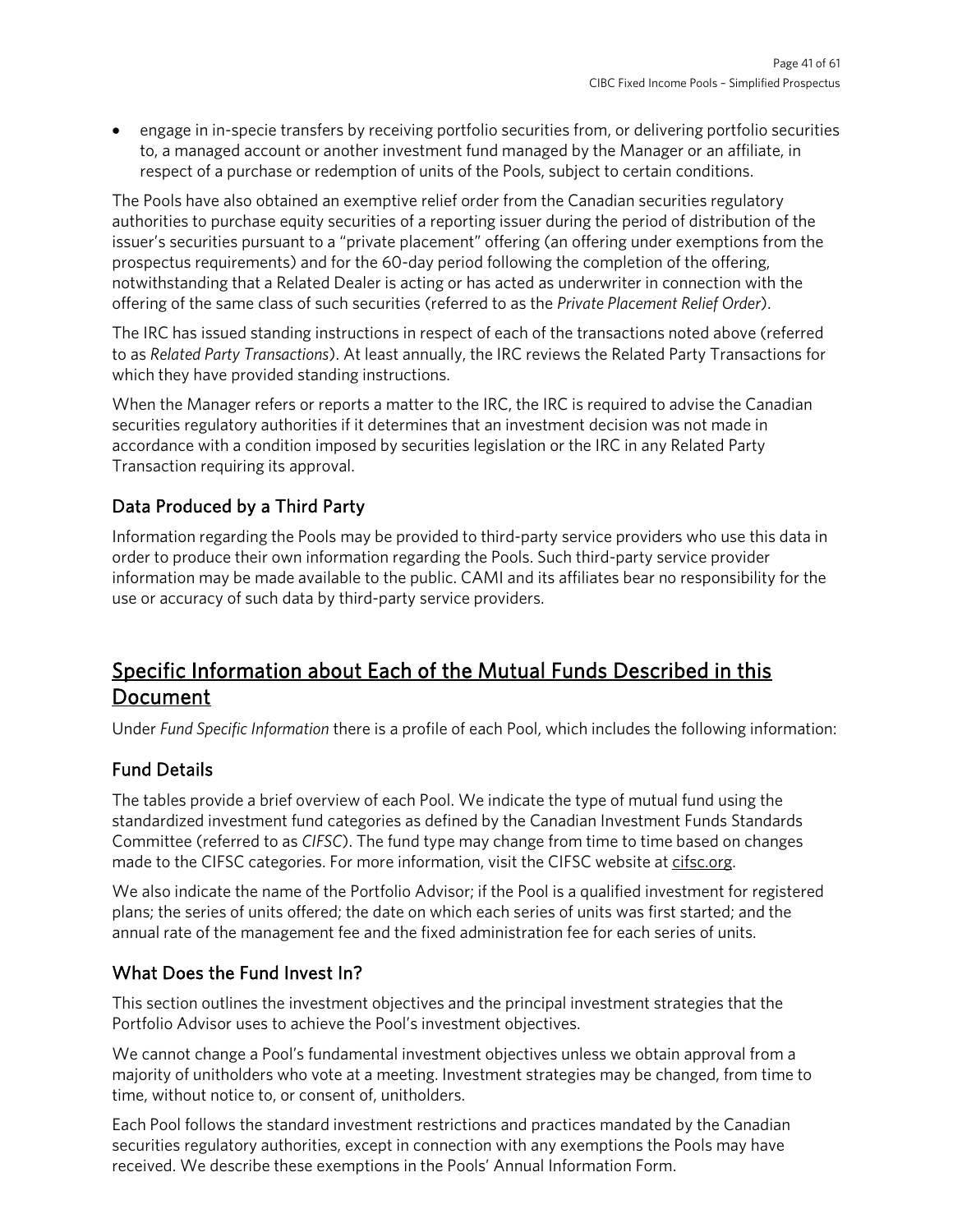Each Pool may hold all or a portion of its assets in cash, cash equivalents, or fixed income securities issued or guaranteed by the Canadian or U.S. governments, a government agency, or a company in anticipation of, or in response to, a market downturn, for defensive purposes, for cash management, or for the purpose of a merger or other transaction. As a result, a Pool may not be fully invested in accordance with its investment objectives at all times.

### Use of Derivatives

The Pools and the Underlying Funds may use derivatives. A Pool or Underlying Fund can only use derivatives to the full extent permitted by the Canadian securities regulatory authorities and only if the use of derivatives is consistent with the Pool's or Underlying Fund's investment objectives.

A derivative is a financial instrument whose value is derived from the value of an underlying variable, usually in the form of a security or asset. There are many different kinds of derivatives, but derivatives usually take the form of an agreement between two parties to buy or sell an asset, such as a basket of stocks or a bond, at a future date for an agreed upon price. The most common kinds of derivatives are futures contracts, forward contracts, options, and swaps. A Pool or Underlying Fund can use derivatives for either hedging or effective exposure (non-hedging) purposes. When a Pool or Underlying Fund uses derivatives for non-hedging purposes, it is required by securities legislation to hold enough cash, cash equivalents, or other securities to fully cover its derivative positions. Options used for non-hedging purposes must represent no more than 10% of the Pool's or Underlying Fund's NAV. Derivatives may also be used to, among other things, provide exposure to securities, indices, or currencies without investing in them directly, or to manage risk.

Refer also to *Derivatives Risk* under *What is a Mutual Fund and What are the Risks of Investing in a Mutual Fund?* for more information.

### Securities Lending, Repurchase, and Reverse Repurchase Transactions

A securities lending transaction is an agreement whereby a Pool or Underlying Fund lends securities through an authorized agent in exchange for a fee and a form of acceptable collateral. Under a repurchase transaction, a Pool or Underlying Fund agrees to sell securities for cash while, at the same time, assuming an obligation to repurchase the same securities for cash at a later date (and usually at a lower price). Under a reverse repurchase transaction, a Pool or Underlying Fund buys securities for cash while, at the same time, agreeing to resell the same securities for cash at a later date (and usually at a higher price).

To increase returns, a Pool or Underlying Fund may enter into securities lending, repurchase, and reverse repurchase transactions consistent with its investment objectives and as permitted by the Canadian securities regulatory authorities. The Pool or Underlying Fund must receive acceptable collateral worth at least 102% of:

- the market value of the security loaned for a securities lending transaction;
- the market value of the security sold for a repurchase transaction; or
- the cash loaned for a reverse repurchase transaction.

Repurchase transactions and securities lending transactions are limited to 50% of a Pool's or Underlying Fund's NAV, immediately after the Pool or Underlying Fund enters into such a transaction, not including collateral or cash held. Refer to *Securities Lending, Repurchase, and Reverse Repurchase Transactions Risk* under *What is a Mutual Fund and What are the Risks of Investing in a Mutual Fund?* for more information.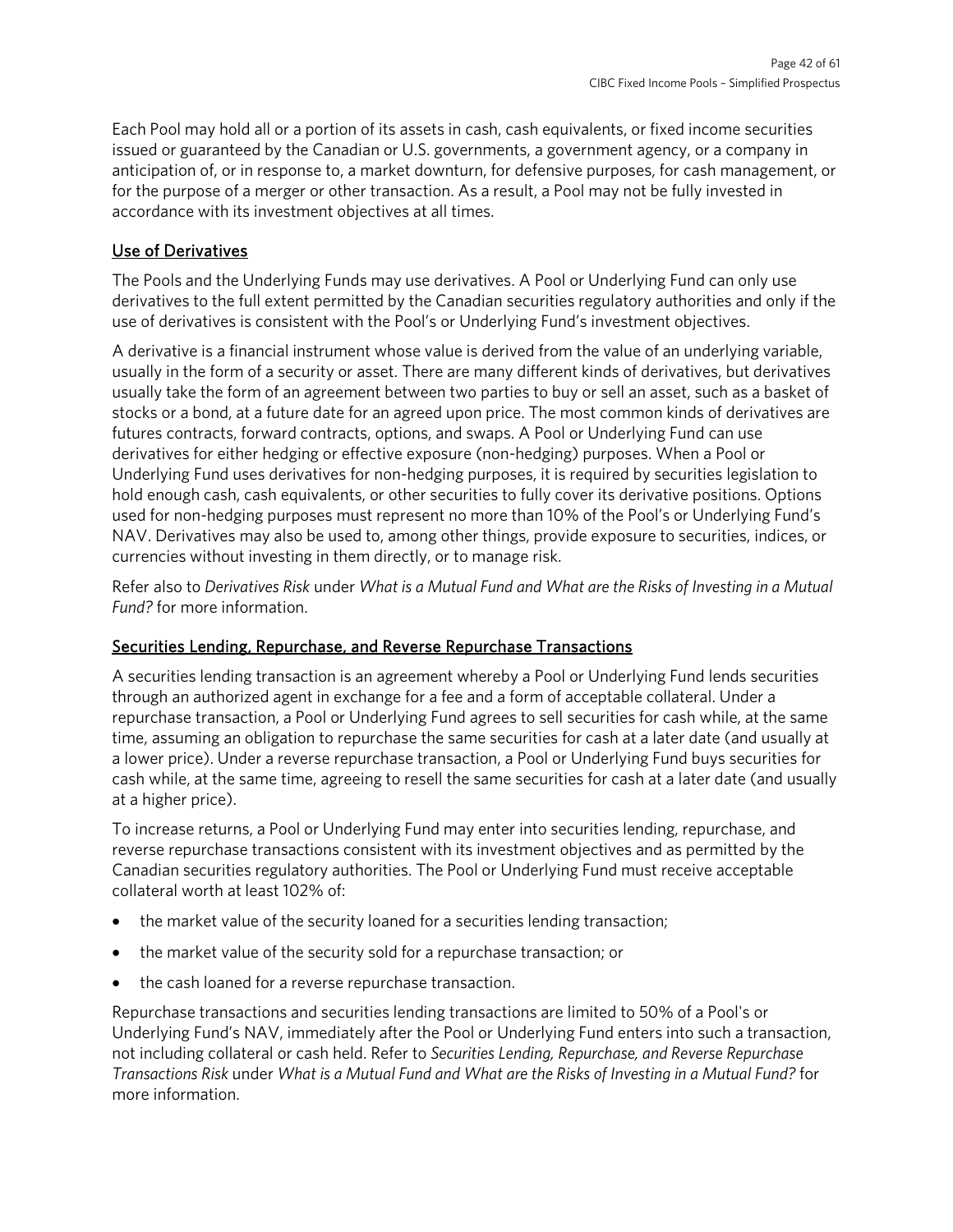### Short Selling

The Pools and Underlying Funds may engage in short selling transactions. In a short selling strategy, the Portfolio Advisor or portfolio sub-advisor(s) identifies securities that they expect to fall in value. The Pool or Underlying Fund then borrows securities from a custodian or dealer (referred to as the *Borrowing Agent*) and sells them in the open market. The Pool or Underlying Fund must repurchase the securities at a later date in order to return them to the Borrowing Agent. In the interim, the proceeds from the short sale transaction are deposited with the Borrowing Agent and the Pool or Underlying Fund pays interest to the Borrowing Agent on the borrowed securities. If the Pool or Underlying Fund repurchases the securities later at a lower price than the price at which it sold the borrowed securities on the open market, a profit will result; however, if the price of the borrowed securities rises, a loss will result. The aggregate market value of all securities sold short by the Pool or Underlying Fund will not exceed 20% of its total NAV on a daily marked-to-market basis.

# What are the Risks of Investing in the Fund?

Understanding risk and your comfort with risk is an important part of investing. This section lists the specific risks that each Pool may be exposed to. General information about the risks of investing and descriptions of each specific risk are provided under *What is a Mutual Fund and What are the Risks of Investing in a Mutual Fund?* 

### Investment Risk Classification Methodology

We assign an investment risk level to each Pool to help you decide whether a Pool is suitable for your risk tolerance. We will review each Pool's risk level at least annually, or whenever we determine the investment risk level is no longer appropriate; for example, as a result of a fundamental change to a Pool.

Each Pool's investment risk level is determined in accordance with a standardized risk classification methodology, which is based on the Pool's historical volatility as measured by the 10-year standard deviation of its returns, i.e. the dispersion in a Pool's returns from its mean over a 10-year period.

We will calculate each Pool's standard deviation using the monthly returns of the series of the Pool that first became available to the public (typically Series A units) and apply the same standard deviation to the Pool's other series.

Since the Pools have less than 10 years of performance history, we have calculated the investment risk level by imputing, for the remainder of the 10 years, the return of a reference index, or a composite of several indices, that reasonably approximates the Pool's standard deviation.

The range within which a Pool's standard deviation can fall, and the corresponding investment risk level which is assigned, are shown in the table below:

| Standard Deviation Range (%) | Risk Level     |
|------------------------------|----------------|
| 0 to less than 6             | l ow           |
| 6 to less than 11            | Low to Medium  |
| 11 to less than 16           | Medium         |
| 16 to less than 20           | Medium to High |
| 20 or greater                | High           |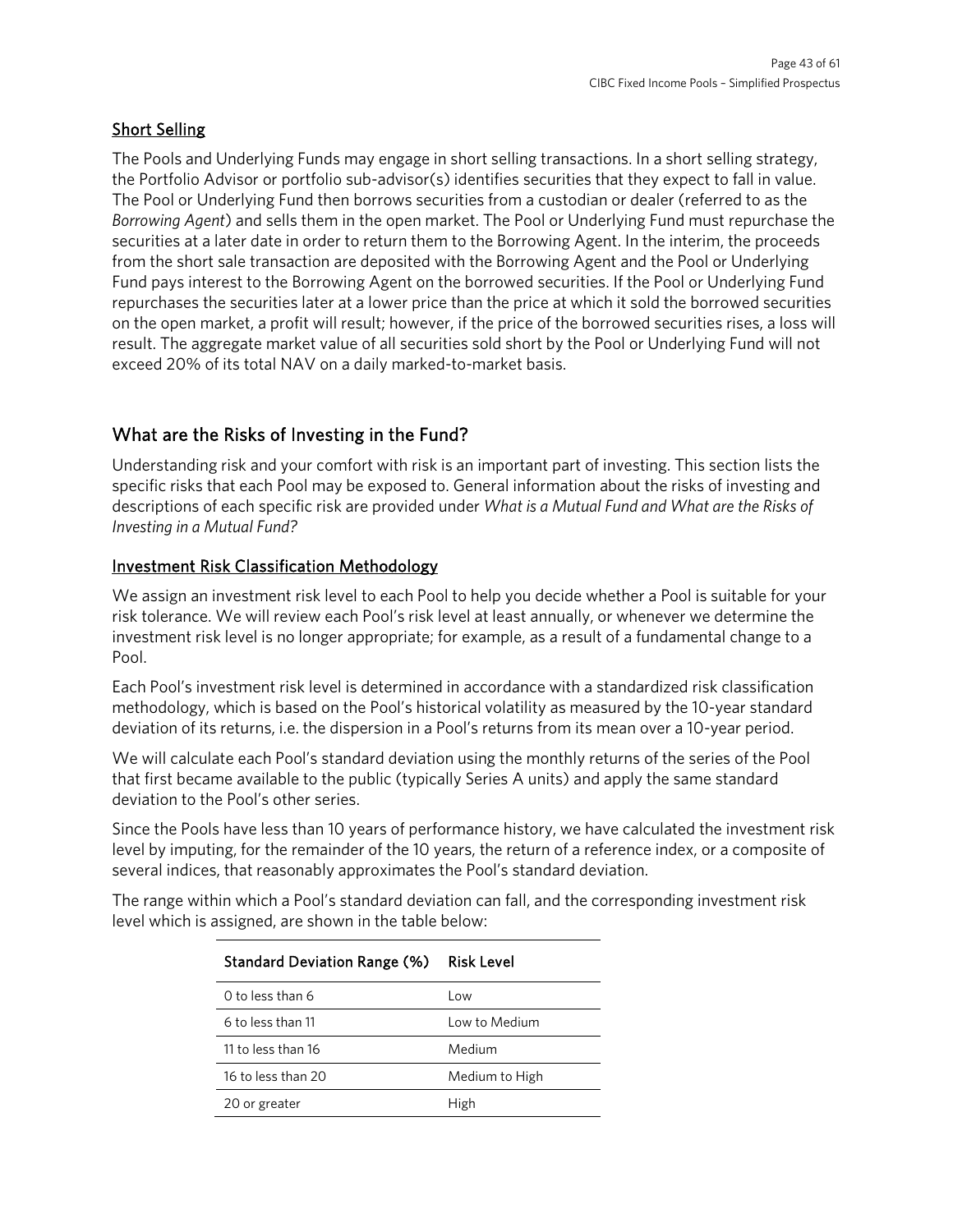A Pool with a "low" standard deviation is considered as less risky; conversely, a Pool with "high" standard deviation is considered as more risky. It is important to note that a Pool's historical volatility may not be indicative of its future volatility.

If we believe that the results produced using this methodology do not appropriately reflect a Pool's risk, we may assign a higher risk level to the Pool by taking into account other qualitative factors, including, but not limited to, the type of investments made by the Pool and the liquidity of those investments.

The Pool's risk rating does not necessarily correspond to an investor's risk tolerance assessment. Investors are advised to consult their investment advisor for advice regarding an individual investor's personal circumstances. When looking at the Pool's risk level, you should also consider how it would work with your other investment holdings.

A more detailed description of the risk classification methodology we use to identify each Pool's investment risk level is available on request, at no cost, by calling us at [1-888-888-3863,](tel:18888883863) or by writing to us at CIBC, Brookfield Place, 161 Bay Street, 22nd Floor, Toronto, Ontario, M5J 2S1.

# Who Should Invest in this Fund?

This section outlines the key investor characteristics for which a Pool may be suitable. As an investor, the most important part of your financial plan is understanding your investment:

- objectives: what you are expecting from your investments capital preservation, income, growth, or a combination;
- time horizon: how long you are planning to invest; and
- risk tolerance: how much volatility you are willing to accept in your investment.

# Distribution Policy

In this section, each Pool indicates its intention with respect to the character, timing and frequency of distributions.

The Pools may make distributions monthly and/or annually, but we may, without notice, elect to declare distributions more or less frequently if this is deemed to be in the best interests of a Pool and its unitholders. The amount and frequency of distributions that will be paid for any series of units are not guaranteed and may change from time to time without notice to unitholders. The Distribution Policy may be changed at any time.

Notwithstanding the foregoing, if, for any taxation year, a Pool has not otherwise distributed the full amount of its net income and net realized capital gains, the Pool will be required to pay or make payable such net income and net realized capital gains as one or more special year-end distributions for such taxation year to Unitholders as is necessary to ensure that the Pool will not be liable for nonrefundable income tax on such amounts under Part I of the Tax Act (after taking into account all available deductions, credits and refunds).

The character of a Pool's distributions for Canadian income tax purposes will not be finalized until the end of each Pool's taxation year. Depending on the Pool's investment activities throughout the course of its taxation year, the character of distributions may differ from that originally intended and outlined in the Pool's Distribution Policy.

Distributions on Mutual Fund Series units will be automatically reinvested in additional units of the same Mutual Fund Series units of the Pool unless you instruct your dealer otherwise. Any reinvestment of distributions will occur at the applicable Series NAV thereof and without the payment of sales charges. Distributions on ETF Series units will be paid in cash if any, however, a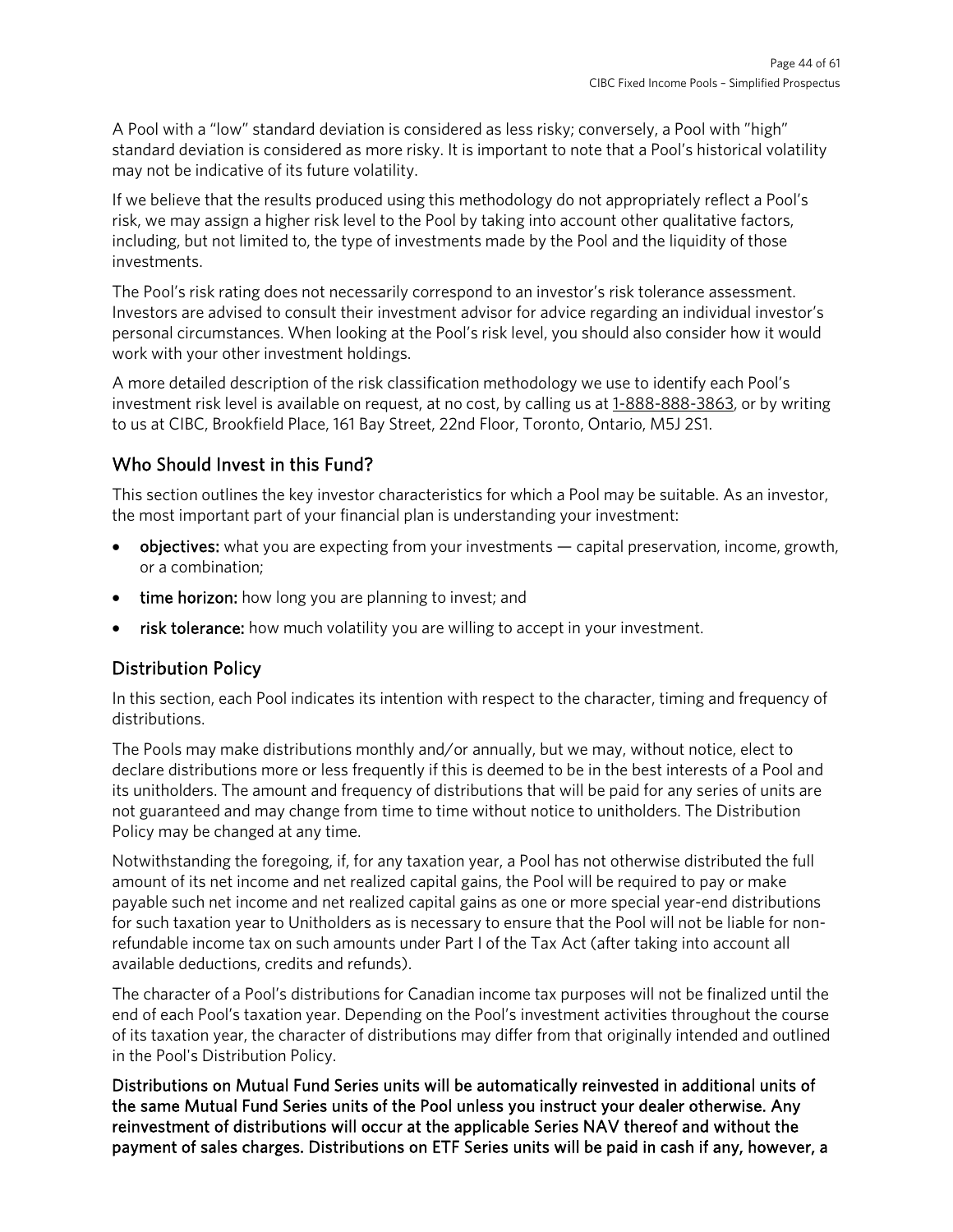### special year-end distribution will be automatically invested in additional ETF Series units unless the Trustee elects for it to be paid in cash.

Any special distributions that are reinvested in ETF Series units of a Pool will increase the aggregate adjusted cost base of a Unitholder's ETF Series units. Immediately following payment of such a special distribution that is reinvested in ETF Series units, the number of ETF Series units held by a Unitholder will be automatically consolidated such that the number of ETF Series units outstanding after such distribution will be equal to the number of ETF Series units held by such Unitholder immediately prior to such distribution, except in the case of a non-resident Unitholder to the extent tax is required to be withheld in respect of the distribution.

If you hold units of a Pool in a registered plan, your dealer can advise us that your distributions should be paid in cash to the account you hold with your dealer, which is treated as a withdrawal from your registered plan to you. There may be adverse tax consequences associated with withdrawing cash from a registered plan.

If you hold units of a Pool in a non-registered plan, you can choose to have distributions paid in cash to the account you hold with your dealer or paid directly into your bank account at any financial institution in Canada.

### Some distributions made by certain Pools may constitute a return of capital. When this occurs, this represents a return of your initial investment.

Refer to *Income Tax Considerations for Investors* for more information on the tax treatment to unitholders of distributions.

Refer also to *Management Fee Distributions* under *Fees and Expenses*.

# Distribution Reinvestment Plan for ETF Series Units

The Manager may adopt a distribution reinvestment plan in respect of the ETF Series units of a Pool under which cash distributions are used to purchase additional ETF Series units acquired in the market by the plan agent, TSX Trust Company, and are credited to the participating unitholder in accordance with the terms of such plan (a copy of which would be available through your broker or dealer). If such distribution reinvestment plan is adopted by the Manager, the following are the key terms of such a distribution reinvestment plan:

- Participation in a distribution reinvestment plan will be restricted to unitholders who are residents of Canada for the purposes of the Tax Act or "Canadian partnerships" as defined in the Tax Act. Immediately upon becoming a non-resident of Canada or ceasing to be a Canadian partnership, a participating unitholder will be required to notify their CDS participant and terminate participation in the distribution reinvestment plan.
- A unitholder who wishes to enroll in the distribution reinvestment plan as of a particular distribution record date should notify their CDS participant sufficiently in advance of that distribution record date to allow the CDS participant to notify CDS by 4:00 p.m. ET on that distribution record date.
- Distributions that participating unitholders are due to receive will be used to purchase ETF Series units on behalf of such unitholder in the market.
- No fractional ETF Series units will be delivered under a distribution reinvestment plan. Payment in cash for any remaining uninvested funds may be made in lieu of delivering fractional ETF Series units by the plan agent to CDS or a CDS participant, on a monthly or quarterly basis, as the case may be. Where applicable, CDS will, in turn, credit the participating unitholder, via the applicable CDS Participant.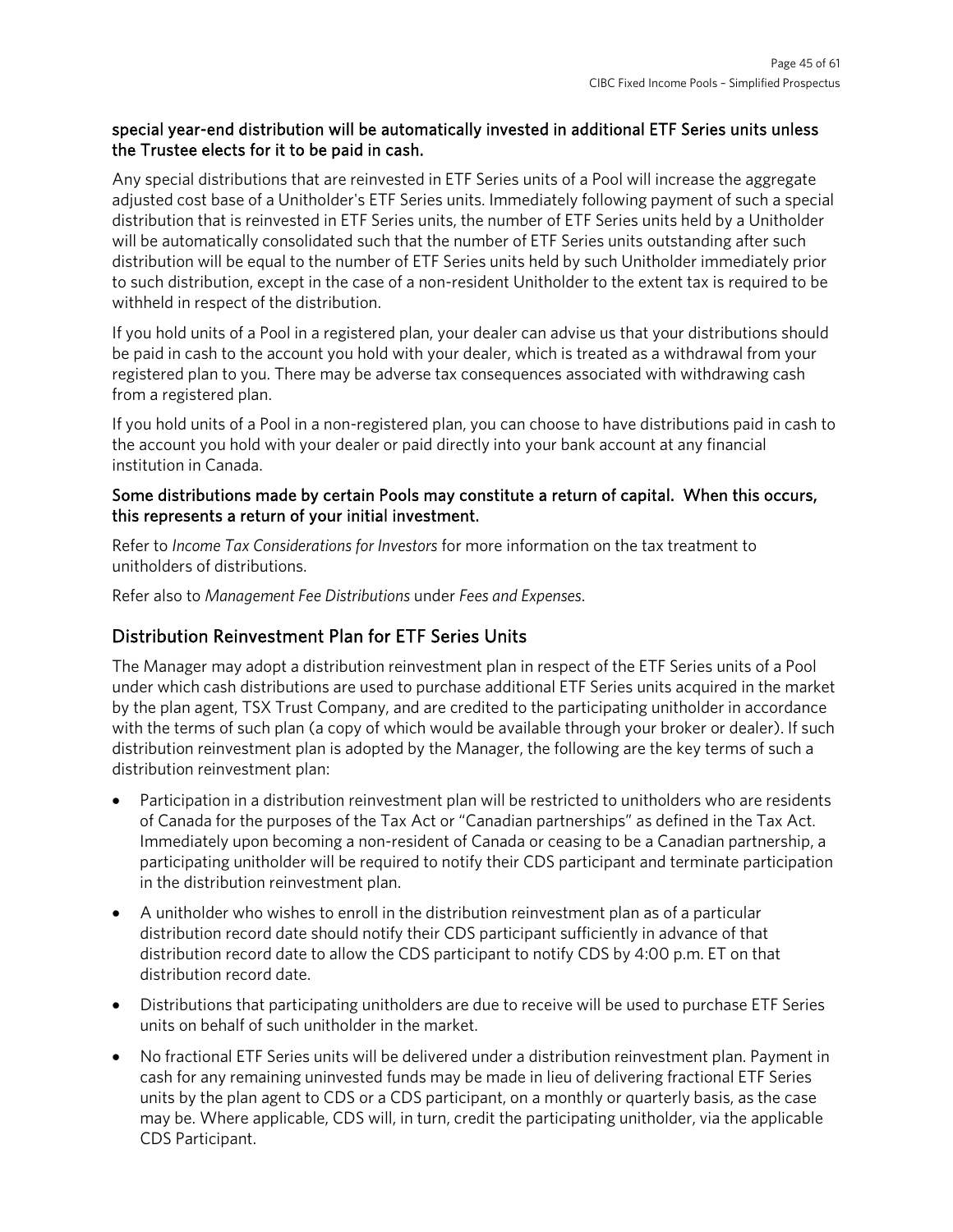The automatic reinvestment of distributions under the distribution reinvestment plan does not relieve participating unitholders of any income tax applicable to the distributions.

The tax treatment to unitholders of reinvested distributions is discussed under the heading "Income Tax Considerations for Investors".

Participating unitholders will be able to terminate their participation in the distribution reinvestment plan as of a particular distribution record date by notifying their CDS participant by the prescribed cutoff time prior to the applicable distribution record date. Beginning on the first distribution payment date after such notice is delivered, distributions to such unitholders will be in cash. The form of termination notice will be available from CDS participants and any expenses associated with the preparation and delivery of such termination notice will be for the account of the participating unitholder exercising its rights to terminate participation in the distribution reinvestment plan. The Manager will be permitted to terminate the distribution reinvestment plan, in its sole discretion, upon not less than 30 days' notice to participating unitholders and the plan agent, subject to any required regulatory approval.

The Manager is permitted to amend, modify or suspend the distribution reinvestment plan, or add additional features including authorizing pre-authorized cash contributions or systematic withdrawals, at any time, in its sole discretion, provided that it complies with certain requirements, and gives notice of such amendment, modification or suspension to the participating unitholders and the plan agent, subject to any required regulatory approval, which notice may be given by issuing a press release containing a summary description of the amendment or in any other manner that the Manager determines to be appropriate.

The Manager may from time to time adopt rules and regulations to facilitate the administration of the distribution reinvestment plan. The Manager reserves the right to regulate and interpret the distribution reinvestment plan as it deems necessary or desirable to ensure the efficient and equitable operation of the distribution reinvestment plan.

### Fund Expenses Indirectly Borne by Investors

The table in this section provides information to help you compare the cost of investing in each Pool to other mutual funds over a 10-year period. The table shows the amount of the Pool's fees and expenses that would apply to each \$1,000 investment that you make, assuming that the Pool's annual performance is a constant 5% per year, and that its MER remains the same for the 10-year period as it was in its last completed financial year ended August 31, 2020. The actual performance of each Pool and its expenses may vary.

A Pool's MER reflects all its expenses, including the fees attributable to exchange-traded funds in which it may invest and applicable taxes; however, it does not include transaction costs payable by each Pool (as defined under *Transaction Costs* under *Expenses* under *Fees and Expenses Payable by the Pools*), and fees paid directly by investors. Refer to *Fees and Expenses* for more information on the costs of investing in a Pool.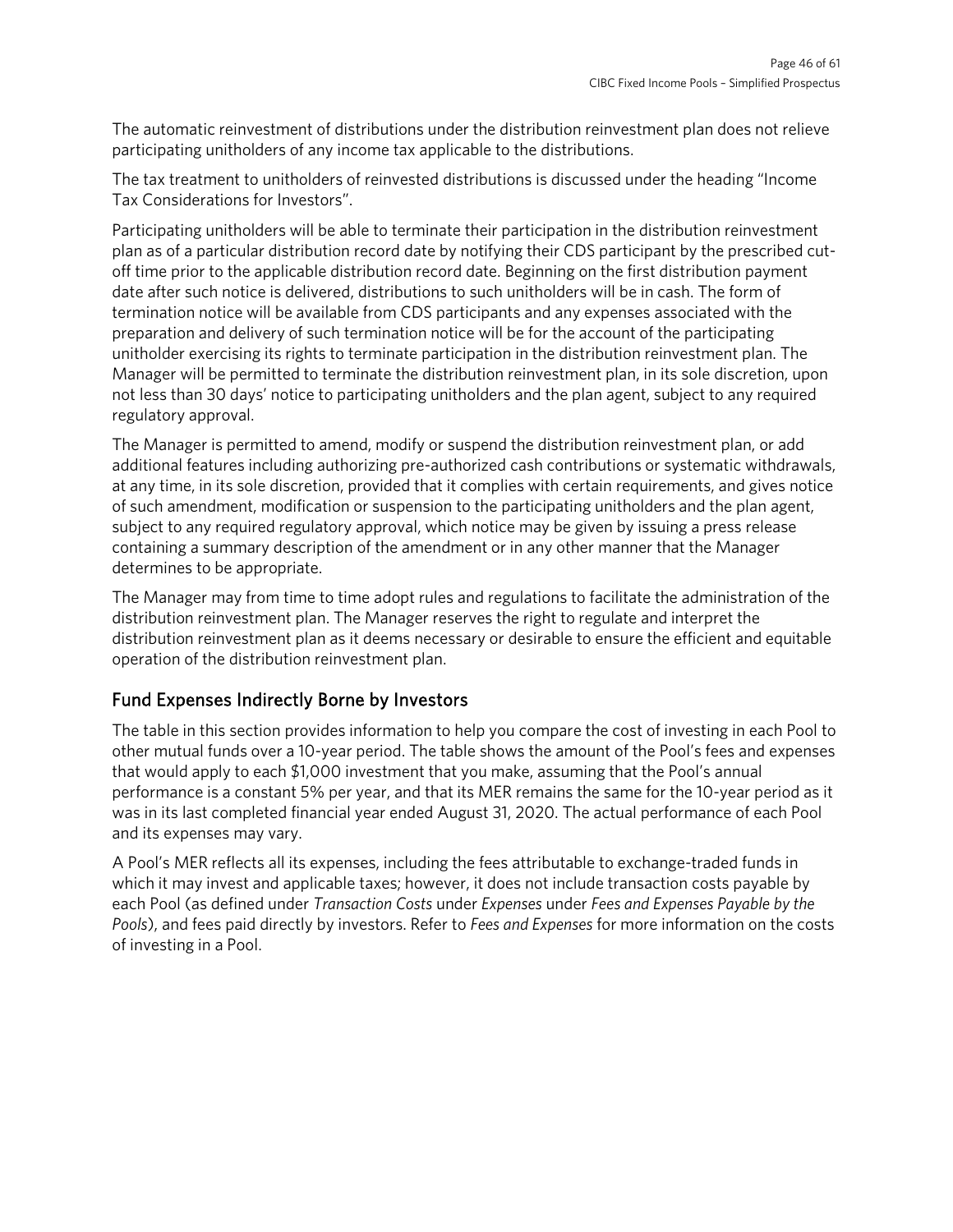# <span id="page-46-0"></span>CIBC Conservative Fixed Income Pool

### Fund Details

| <b>Fund type</b>        | Portfolio advisor   | <b>Qualified investment</b><br>for registered plans                                                                               |                                            |
|-------------------------|---------------------|-----------------------------------------------------------------------------------------------------------------------------------|--------------------------------------------|
| Canadian Fixed Income   |                     | CIBC Asset Management Inc., Toronto, Canada                                                                                       | Yes                                        |
|                         |                     |                                                                                                                                   |                                            |
| Series of units offered | Date started        | Annual management fee                                                                                                             | <b>Fixed administration fee</b>            |
| Series A units          | October 28, 2019    | 0.80%                                                                                                                             | 0.05%                                      |
| Series Funits           | October 28, 2019    | 0.30%                                                                                                                             | 0.05%                                      |
| Series O units          | October 28, 2019    | Negotiated with and paid by, or as directed<br>by, unitholders or dealers and discretionary<br>managers on behalf of unitholders. | No fixed administration<br>fee is charged. |
| Series Sunits           | November 2.<br>2020 | 0.15%                                                                                                                             | 0.02%                                      |
| <b>ETF Series units</b> | October 29, 2020    | 0.30%                                                                                                                             | 0.05%                                      |

# What Does the Fund Invest In?

### Investment objectives

The Pool will focus on generating regular income by investing primarily in units of other mutual funds that invest in fixed income securities.

We will not change the Pool's fundamental investment objectives without the consent of unitholders by a majority of votes cast at a meeting of unitholders.

### Investment strategies

To achieve its investment objectives, the Pool:

- will, under normal market conditions, employ a disciplined long-term strategic asset allocation approach as the principal investment strategy;
- may invest up to 100% of its assets in Underlying Funds, including mutual funds and exchangetraded funds managed by us or our affiliates, and up to 10% of its NAV may be invested in units of Underlying Funds which are alternative funds;
- may tactically allocate to adjust its asset mix over the short- to medium-term based on changes in the market outlook and the Underlying Funds' ability to meet the Pool's stated investment objectives;
- selects Underlying Funds that primarily invest in fixed income securities to construct a portfolio diversified by sector, geography, credit quality, duration, currency and other relevant factors;
- will indirectly have exposure to Canadian, U.S. and/or international securities through its Underlying Funds;
- may consider environmental, social, and governance factors;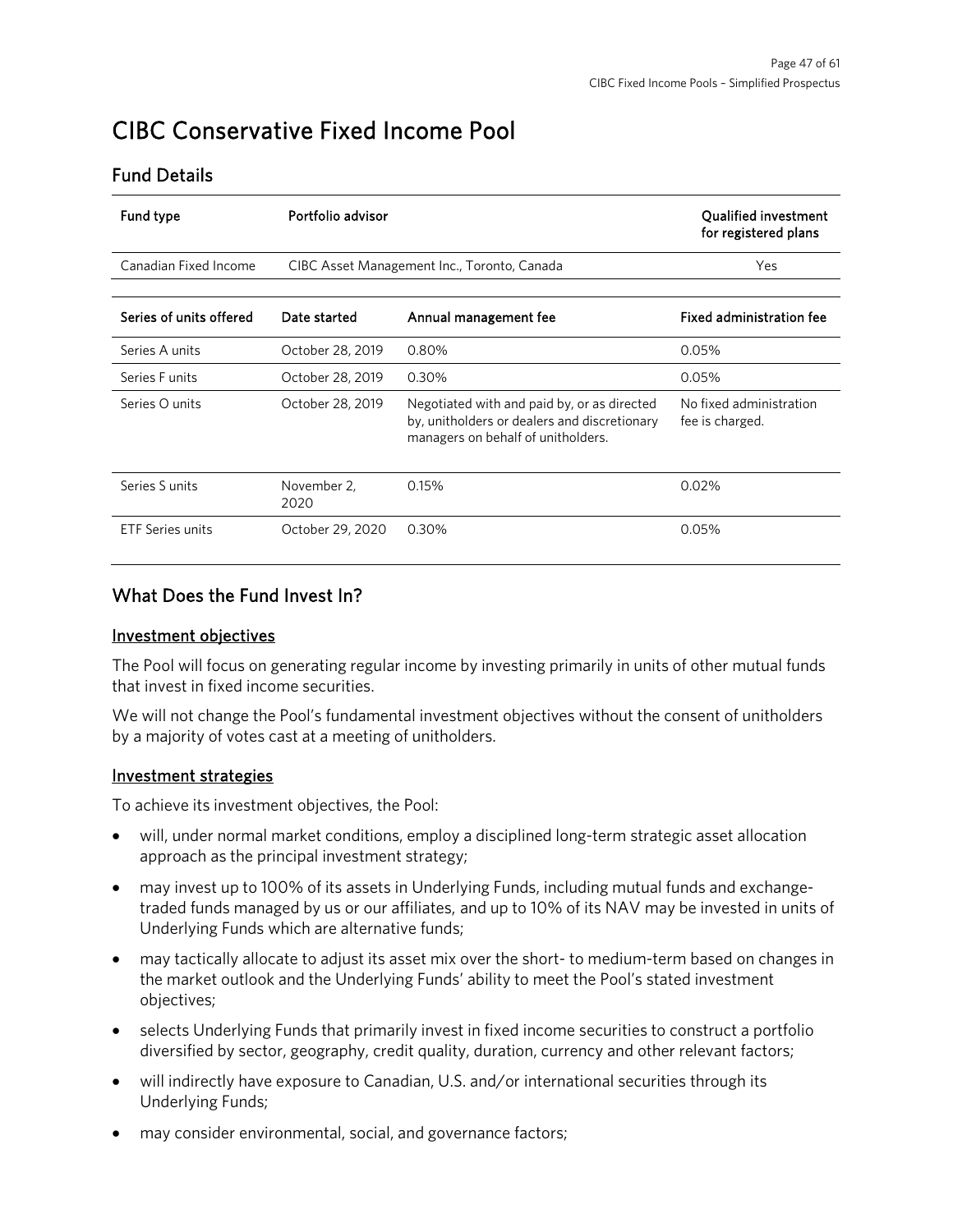- may change its Underlying Funds from time to time;
- may have exposure through its Underlying Funds to fixed income securities rated below investment grade, with the allocation to these issues typically ranging between 5% and 15%; and
- may hold a portion of its assets in cash, money market securities, or money market mutual funds while seeking investment opportunities or for defensive purposes.

The Pool and the Underlying Funds may engage in derivatives transactions for hedging and nonhedging purposes; in securities lending, repurchase and reverse purchase transactions; and in short selling transactions. These transactions may be used in conjunction with other investment strategies in a manner considered appropriate to the Pool's investment objectives. While the Pool, or an Underlying Fund, may at its discretion, engage in derivatives, securities lending, repurchase and reverse repurchase transactions, and short selling transactions, it is not required to do so as an investment strategy. Refer to *Use of Derivatives, Securities Lending, Repurchase, and Reverse Repurchase Transactions,*  and to *Short Selling* under *Specific Information about Each of the Mutual Funds Described in this Document* for more information.

We can change the investment strategies, from time to time, without notice to, or consent of, unitholders.

# What are the Risks of Investing in the Fund?

In addition to the direct risks of investing in the Pool, the Pool has indirect exposure to the risks of the Underlying Funds in proportion to its investment in those Underlying Funds. The direct and indirect risks that the Pool may be exposed to are listed below. Refer to *Types of Investment Risks* under *What is a Mutual Fund and What are the Risks of Investing in a Mutual Fund?* for more information.

- asset allocation risk
- asset-backed and mortgage-backed securities risk
- capital depreciation risk
- concentration risk
- cybersecurity risk
- deflation risk
- derivatives risk
- emerging markets risk
- exchange-traded fund risk
- fixed income risk
- floating rate loan risk
- foreign currency risk
- foreign market risk
- general market risk
- large investor risk
- liquidity risk
- lower-rated bond risk
- prepayment risk
- regulatory risk
- securities lending, repurchase, and reverse repurchase transactions risk
- series risk
- short selling risk
- sovereign debt risk
- taxation risk

Additional risks associated with an investment in ETF Series units of this Pool include:

- absence of an active market for ETF series units and lack of operating history
- cease trading of ETF series units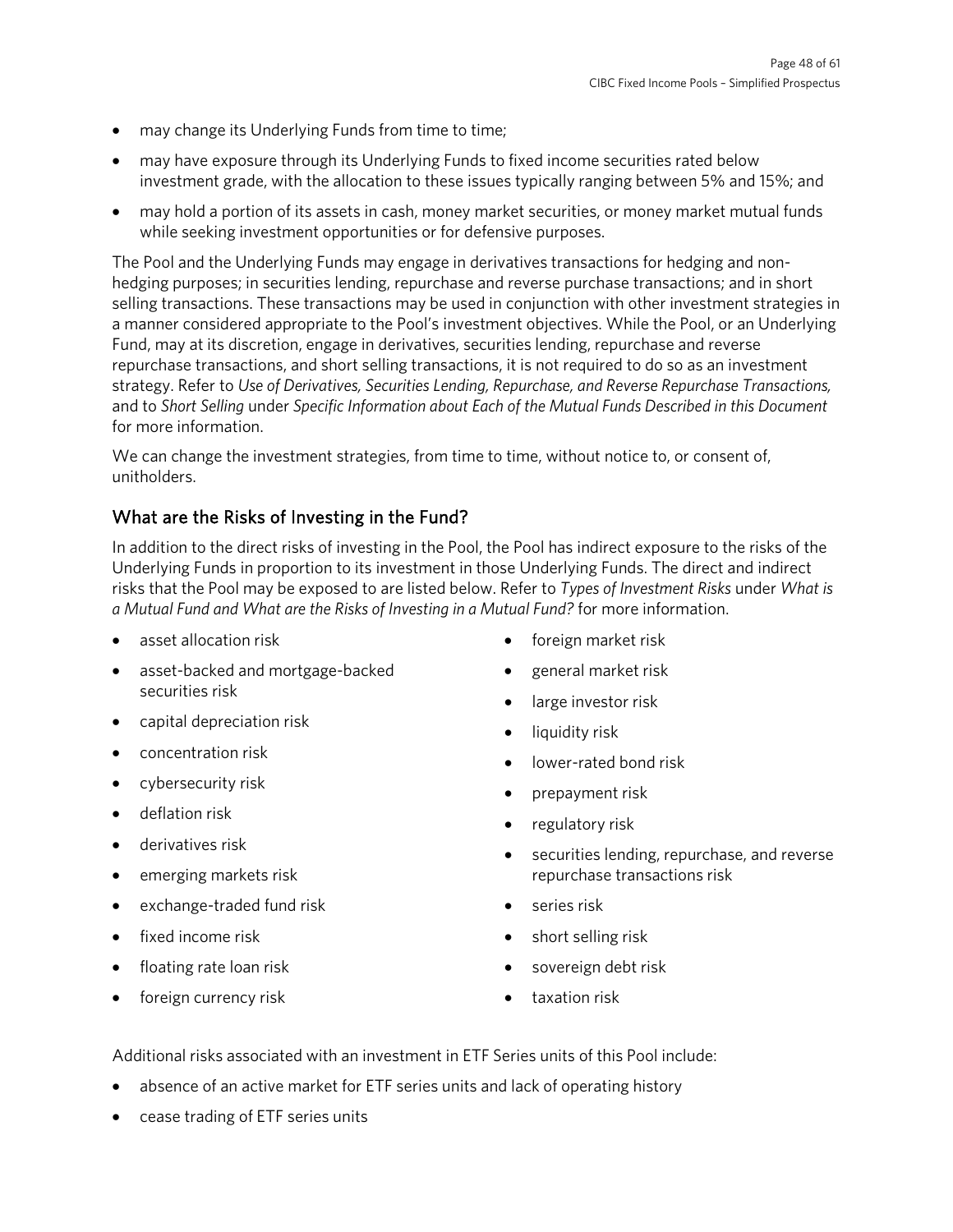- cease trading of securities risk
- rebalancing and subscription risk
- trading price of ETF series units

We have classified this Pool's risk level to be low. Refer to *Investment Risk Classification Methodology* under *Specific Information about Each of the Mutual Funds Described in this Document for more information about the* methodology we used to classify this Pool's risk level.

This Pool has less than 10 years of performance history, therefore, the investment risk level has been calculated by reference to the Pool's returns and, for the remainder of the performance history, the returns of the following indices in the proportions noted: 40% FTSE Canada Short Term Overall Bond Index, 10% FTSE Canada Floating Rate Note Index, 26% FTSE Canada Universe Bond Index, 5% FTSE World Government Bond Index (Hedged CAD), 4% FTSE Canada All Corporate Bond Index, 2.6% Bank of America Merrill Lynch BB-B US Cash Pay High Yield Index (Hedged CAD), 2% Credit Suisse Leveraged Loan Index (USD), 0.8% Bloomberg Barclays U.S. Securitized Index (USD), 0.8% Markit iBoxx Broad U.S. Non-Agency RMBS Index (USD) on and after February 1, 2012 (prior to February 1, 2012 the index was Bloomberg Barclays U.S. 1-5 Year Corporate Bond Index (USD)), 3.8% JP Morgan Corporate Emerging Markets Bond Index Broad Diversified, 3% JP Morgan Government Bond Index – Emerging Markets Global Core Total Return Index, and 2% Deutsche Bank Currency Returns Index (USD).

FTSE Canada Short Term Overall Bond Index is intended to represent the Canadian short-term bond market. It contains bonds with remaining effective terms greater than or equal to one year and less than or equal to five years.

FTSE Canada Floating Rate Note Index is designed to reflect the performance of domestic Canadian Government and Corporate Rate Note securities.

FTSE Canada Universe Bond Index is comprised of marketable Canadian bonds intended to reflect the performance of the broad Canadian investment-grade bond market. Returns are calculated daily and are weighted by market capitalization.

FTSE World Government Bond Index measures the performance of fixed-rate, local currency, investmentgrade sovereign bonds from over 20 countries.

FTSE Canada All Corporate Bond Index is divided into sub-sectors based on major industry groups: financial, communication, industrial, energy, infrastructure, real estate, and securitization. The Corporate sector is also divided into sub-indices based on credit rating: a combined AAA/AA sector, a single A sector, and a BBB sector.

Bank of America Merrill Lynch BB-B U.S. Cash Pay High Yield Index is a subset of the Bank of America Merrill Lynch U.S. Cash Pay High Yield Index including all securities rated BB1 through B3, inclusive. It tracks the performance of U.S. dollar-denominated below investment grade corporate debt, currently in a coupon paying period, that is publicly issued in the U.S. domestic market.

Credit Suisse Leveraged Loan Index is designed to mirror the investable universe of the U.S. dollardenominated leveraged loan market.

Bloomberg Barclays U.S. Securitized Index is a subset of the Bloomberg Barclays U.S. Aggregate Index comprised of MBS Agency, ABS, CMBS and covered securities.

Markit iBoxx Broad U.S. Non-Agency RMBS Index measures the U.S. non-agency RMBS market and its subsectors. The index family consists of 27 sub-indices referencing approximately 350 "senior" bonds from a portfolio of 22,000 RMBS issued between 2005 and 2007. These sub-indices are divided into four categories: Prime, Sub-Prime, Alt-A and Option ARM.

Bloomberg Barclays U.S. 1-5 Year Corporate Bond Index measures the investment grade, fixed-rate, taxable corporate bond market with 1-5 year maturities.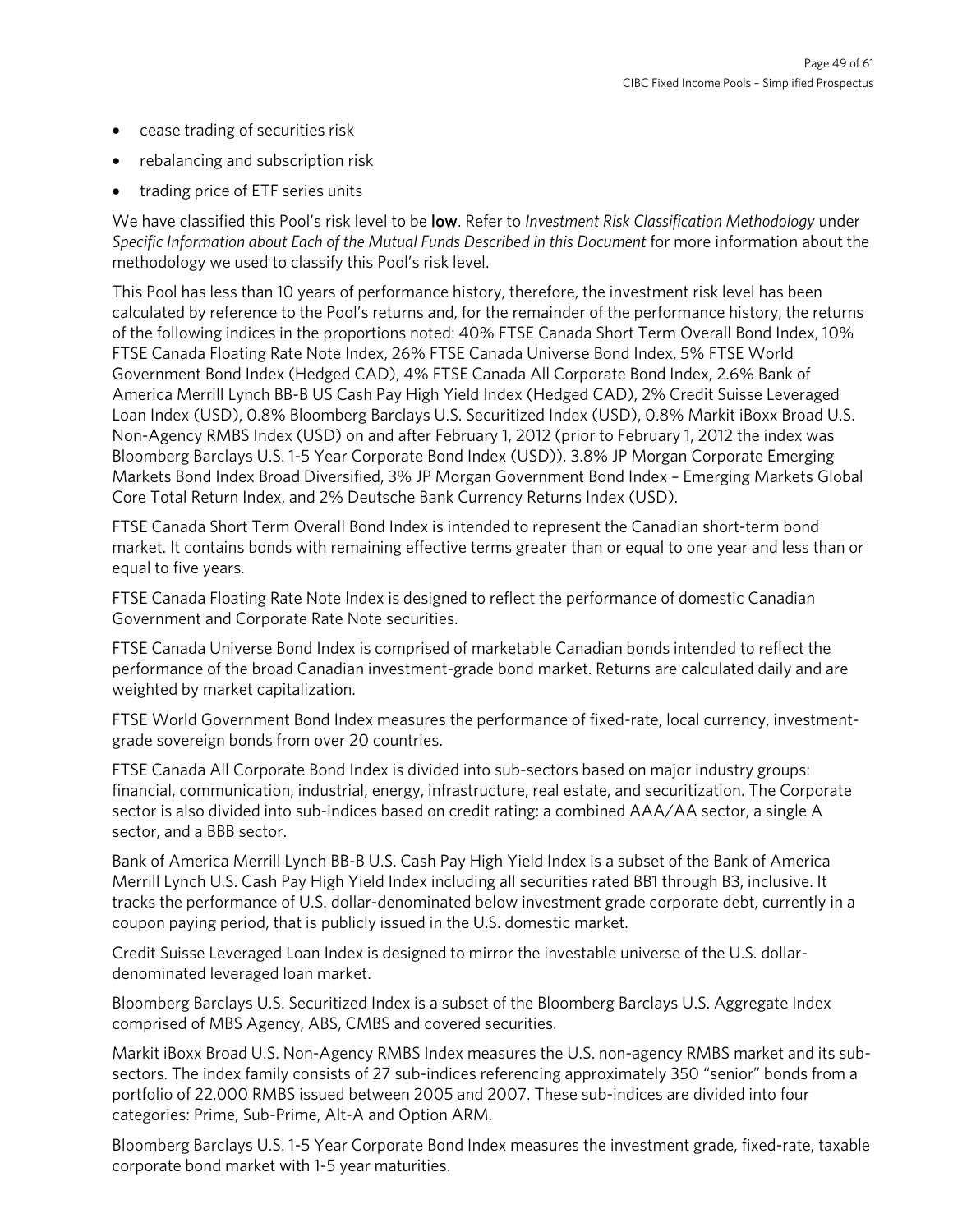JP Morgan Corporate Emerging Markets Bond Index Broad Diversified is a market capitalization weighted index consisting of U.S. dollar denominated emerging market corporate bonds.

JP Morgan Government Bond Index -Emerging Markets Global Core Total Return Index is designed to track the performance of bonds issued by emerging market governments and denominated in the local currency of the issuer.

Deutsche Bank Currency Returns Index is an investable index that captures the long term systematic returns available by investing in the world's currency markets. It replicates the three strategies most widely employed in the foreign exchange market (carry, momentum and valuation).

# Who Should Invest in this Fund?

The Pool may be suitable for you if:

- you want to invest in a diversified portfolio of fixed income securities and are seeking regular income;
- you are investing for the medium to long term; and
- you can tolerate low investment risk.

# Distribution Policy

Distributions of net income occur monthly. Distributions of any net realized capital gains occur annually in December. The amount of the distributions is not guaranteed and may change from time to time without notice to unitholders.

Distributions on Mutual Fund Series units are automatically reinvested in additional Mutual Fund Series units of the Pool unless you tell us otherwise. Distributions on ETF Series units will be made in cash, however, a special year-end distribution will be automatically invested in additional ETF Series units unless the Trustee elects for it to be paid in cash. A unitholder that subscribes for ETF Series units during the period that is one business day before a Distribution Record Date until that Distribution Record Date will not be entitled to receive the applicable distribution in respect of those ETF Series units. Refer to *Distribution Policy* under *Specific Information about Each of the Mutual Funds Described in this Document* for more information.

# Fund Expenses Indirectly Borne by Investors

The table below shows the amount of fees and expenses of the Pool that would apply to each \$1,000 investment that you make, assuming that the Pool's annual performance is a constant 5% per year, based on the assumptions set out under *Fund Expenses Indirectly Borne by Investors* under *Specific Information About Each of the Mutual Funds Described in this Document*.

| Fees and expenses payable over  | Currency | 1 Year | 3 Years | 5 Years | 10 Years |
|---------------------------------|----------|--------|---------|---------|----------|
| Series A units                  | \$       | 9.74   | 30.70   | 53.81   | 122.49   |
| Series F units                  |          | 4.61   | 14.54   | 25.49   | 58.02    |
| Series O units                  | S        | 0.82   | 2.58    | 4.53    | 10.31    |
| Series S units <sup>(1)</sup>   |          | n/a    | n/a     | n/a     | n/a      |
| ETF Series units <sup>(1)</sup> |          | n/a    | n/a     | n/a     | n/a      |

Actual performance and Pool expenses may vary.

 $(1)$  We have not shown expenses for this series of units because these units were not in existence as at the last financial year-end.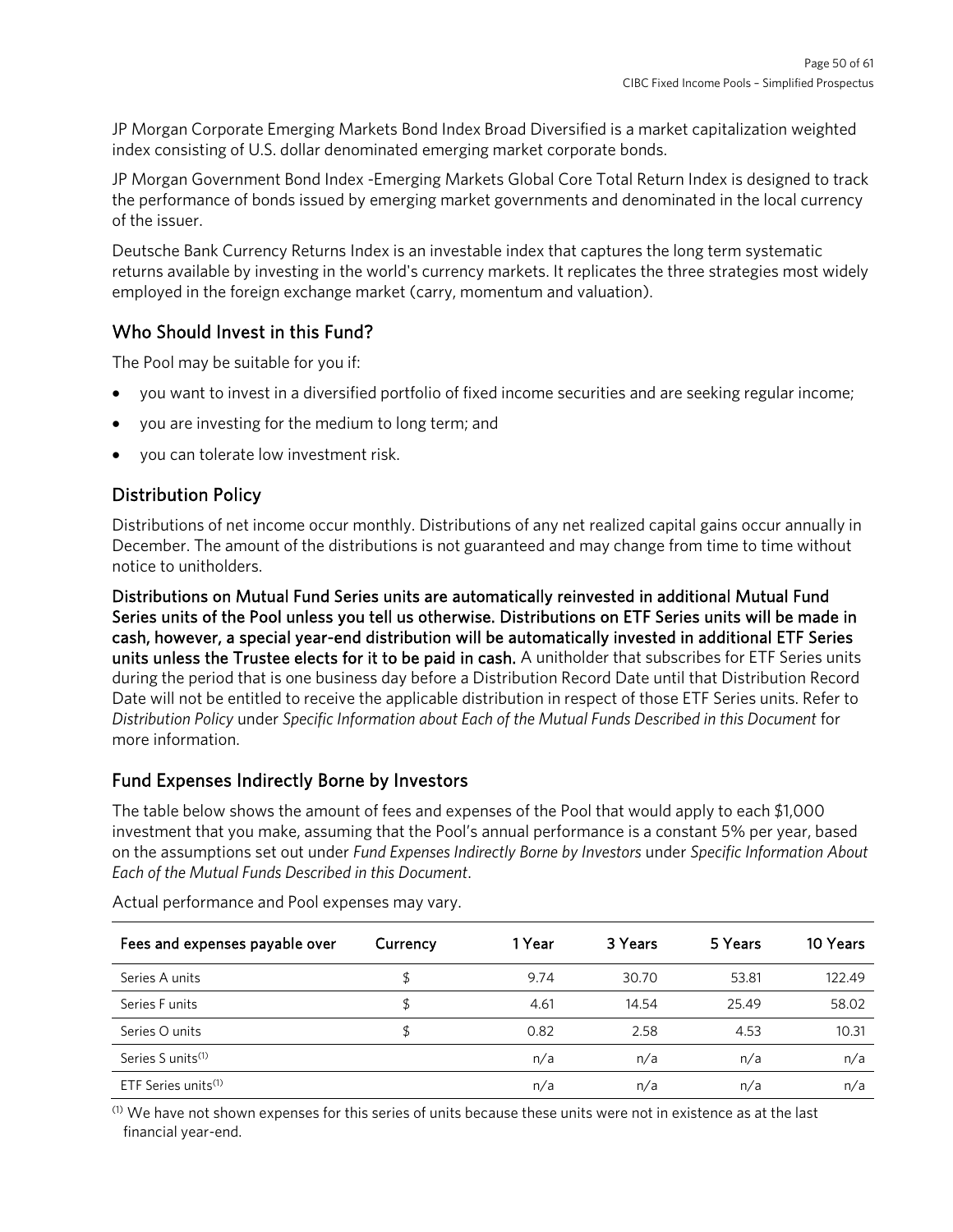# <span id="page-50-0"></span>CIBC Core Fixed Income Pool

### Fund Details

| Fund type                  | Portfolio advisor                           | Qualified<br>investment for<br>registered plans                                                                                   |                                            |
|----------------------------|---------------------------------------------|-----------------------------------------------------------------------------------------------------------------------------------|--------------------------------------------|
| Canadian Fixed Income      | CIBC Asset Management Inc., Toronto, Canada | <b>Yes</b>                                                                                                                        |                                            |
|                            |                                             |                                                                                                                                   |                                            |
| Series of units<br>offered | Date started                                | Annual management fee                                                                                                             | <b>Fixed administration</b><br>fee         |
| Series A units             | October 28, 2019                            | 0.80%                                                                                                                             | 0.05%                                      |
| Series F units             | October 28, 2019                            | 0.30%                                                                                                                             | 0.05%                                      |
| Series O units             | October 28, 2019                            | Negotiated with and paid by, or as directed<br>by, unitholders or dealers and discretionary<br>managers on behalf of unitholders. | No fixed administration<br>fee is charged. |
| Series Sunits              | November 2,<br>2020                         | 0.15%                                                                                                                             | 0.02%                                      |
| <b>ETF Series units</b>    | October 29, 2020                            | 0.30%                                                                                                                             | 0.05%                                      |

# What Does the Fund Invest In?

### Investment objectives

The Pool will focus on generating regular income with the potential for modest long-term capital appreciation, by investing primarily in units of other mutual funds that invest in fixed income securities.

We will not change the Pool's fundamental investment objectives without the consent of unitholders by a majority of votes cast at a meeting of unitholders.

### Investment strategies

To achieve its investment objectives, the Pool:

- will, under normal market conditions, employ a disciplined long-term strategic asset allocation approach as the principal investment strategy;
- may invest up to 100% of its assets in Underlying Funds, including mutual funds and exchangetraded funds managed by us or our affiliates, and up to 10% of its NAV may be invested in units of Underlying Funds which are alternative funds;
- may tactically allocate to adjust its asset mix over the short- to medium-term based on changes in the market outlook and the Underlying Funds' ability to meet the Pool's stated investment objectives;
- selects Underlying Funds that primarily invest in fixed income securities to construct a portfolio diversified by sector, geography, credit quality, duration, currency and other relevant factors;
- will indirectly have exposure to Canadian, U.S. and/or international securities through its Underlying Funds;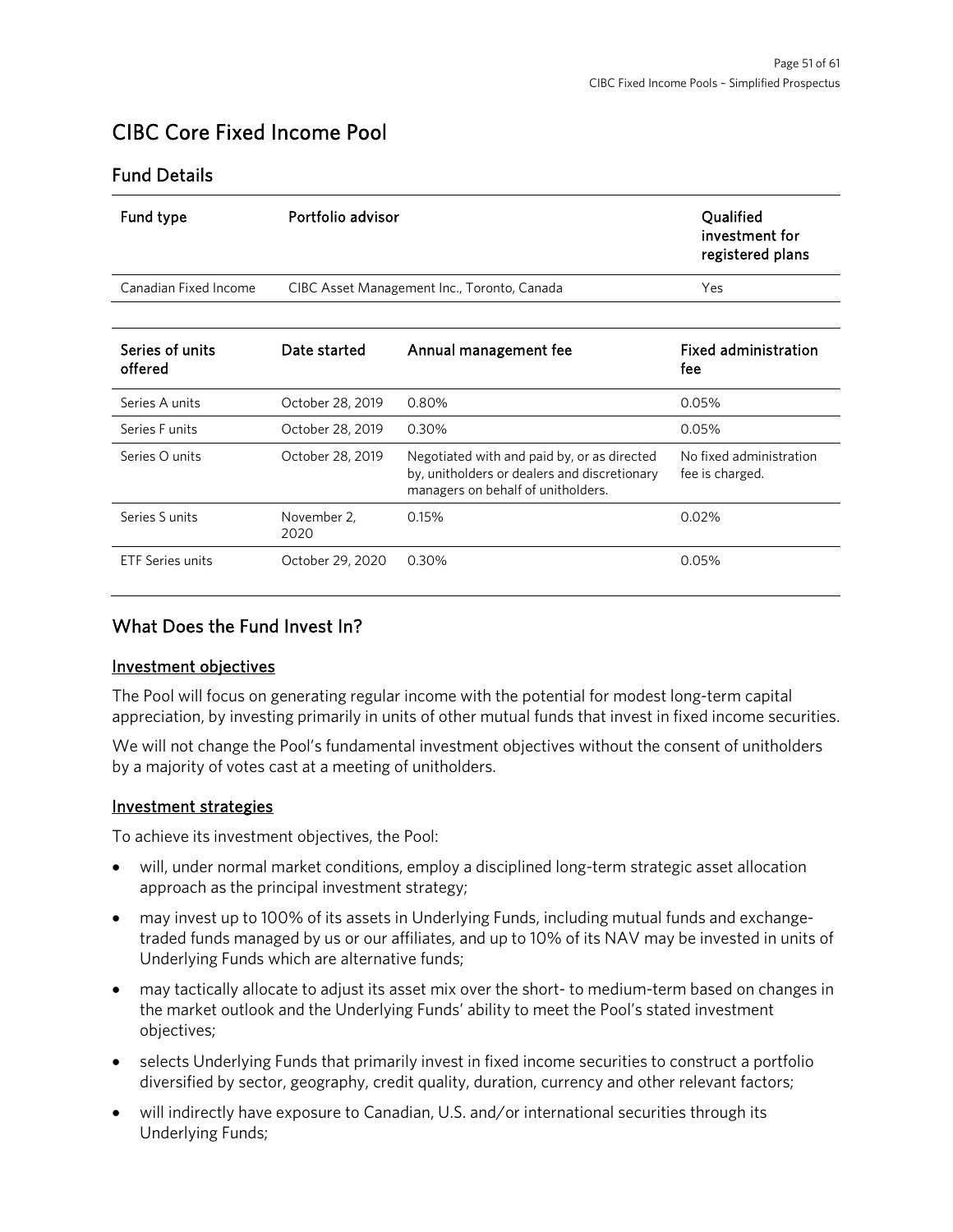- may consider environmental, social, and governance factors;
- may change its Underlying Funds from time to time;
- may have exposure through its Underlying Funds to fixed income securities rated below investment grade, with the allocation to these issues typically ranging between 10% and 20%; and
- may hold a portion of its assets in cash, money market securities, or money market mutual funds while seeking investment opportunities or for defensive purposes.

The Pool and the Underlying Funds may engage in derivatives transactions for hedging and nonhedging purposes; in securities lending, repurchase and reverse purchase transactions; and in short selling transactions. These transactions may be used in conjunction with other investment strategies in a manner considered appropriate to the Pool's investment objectives. While the Pool, or an Underlying Fund, may at its discretion, engage in derivatives, securities lending, repurchase and reverse repurchase transactions, and short selling transactions, it is not required to do so as an investment strategy. Refer to *Use of Derivatives, Securities Lending, Repurchase, and Reverse Repurchase Transactions,*  and to *Short Selling* under *Specific Information about Each of the Mutual Funds Described in this Document* for more information.

We can change the investment strategies, from time to time, without notice to, or consent of, unitholders.

## What are the Risks of Investing in the Fund?

In addition to the direct risks of investing in the Pool, the Pool has indirect exposure to the risks of the Underlying Funds in proportion to its investment in those Underlying Funds. The direct and indirect risks that the Pool may be exposed to are listed below. Refer to *Types of Investment Risks* under *What is a Mutual Fund and What are the Risks of Investing in a Mutual Fund?* for more information.

- asset allocation risk
- asset-backed and mortgage-backed securities risk
- capital depreciation risk
- concentration risk
- cybersecurity risk
- deflation risk
- derivatives risk
- emerging markets risk
- exchange-traded fund risk
- fixed income risk
- floating rate loan risk
- foreign currency risk
- foreign market risk
- general market risk
- large investor risk (as at September 30, 2021, a unitholder held approximately 14.0% of the outstanding units of the Pool)
- liquidity risk
- lower-rated bond risk
- prepayment risk
- regulatory risk
- securities lending, repurchase, and reverse repurchase transactions risk
- series risk
- short selling risk
- sovereign debt risk
- taxation risk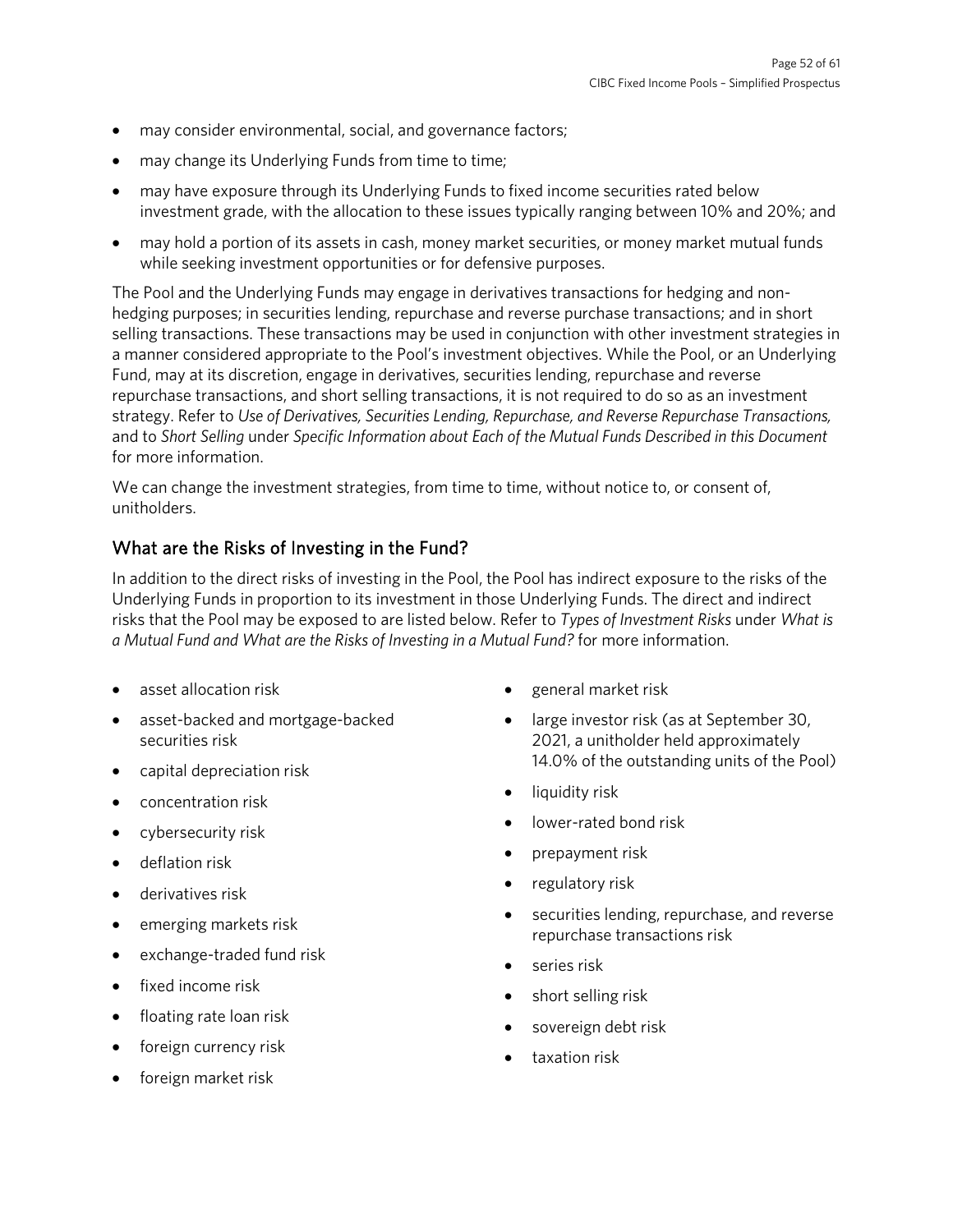Additional risks associated with an investment in ETF Series units of this Pool include:

- absence of an active market for ETF series units and lack of operating history
- cease trading of ETF series units
- cease trading of securities risk
- rebalancing and subscription risk
- trading price of ETF series units

We have classified this Pool's risk level to be low. Refer to *Investment Risk Classification Methodology* under *Specific Information about Each of the Mutual Funds Described in this Document* for more information about the methodology we used to classify this Pool's risk level.

This Pool has less than 10 years of performance history, therefore, the investment risk level has been calculated by reference to the Pool's returns and, for the remainder of the performance history, the returns of the following indices in the proportions noted: 20% FTSE Canada Short Term Overall Bond Index, 8% FTSE Canada Floating Rate Note Index, 25% FTSE Canada Universe Bond Index, 6% FTSE World Government Bond Index (Hedged CAD), 16% FTSE Canada All Corporate Bond Index, 6.2% Bank of America Merrill Lynch BB-B US Cash Pay High Yield Index (Hedged CAD), 3% Credit Suisse Leveraged Loan Index (USD), 1.6% Bloomberg Barclays U.S. Securitized Index (USD), 1.6% Markit iBoxx Broad U.S. Non-Agency RMBS Index (USD) on and after February 1, 2012 (prior to February 1, 2012 the index was Bloomberg Barclays U.S. 1-5 Year Corporate Bond Index (USD)), 5.6% JP Morgan Corporate Emerging Markets Bond Index Broad Diversified, 4% JP Morgan Government Bond Index – Emerging Markets Global Core Total Return Index, and 3% Deutsche Bank Currency Returns Index (USD).

FTSE Canada Short Term Overall Bond Index is intended to represent the Canadian short-term bond market. It contains bonds with remaining effective terms greater than or equal to one year and less than or equal to five years.

FTSE Canada Floating Rate Note Index is designed to reflect the performance of domestic Canadian Government and Corporate Rate Note securities.

FTSE Canada Universe Bond Index is comprised of marketable Canadian bonds intended to reflect the performance of the broad Canadian investment-grade bond market. Returns are calculated daily and are weighted by market capitalization.

FTSE World Government Bond Index measures the performance of fixed-rate, local currency, investmentgrade sovereign bonds from over 20 countries.

FTSE Canada All Corporate Bond Index is divided into sub-sectors based on major industry groups: financial, communication, industrial, energy, infrastructure, real estate, and securitization. The Corporate sector is also divided into sub-indices based on credit rating: a combined AAA/AA sector, a single A sector, and a BBB sector.

Bank of America Merrill Lynch BB-B U.S. Cash Pay High Yield Index is a subset of the Bank of America Merrill Lynch U.S. Cash Pay High Yield Index including all securities rated BB1 through B3, inclusive. It tracks the performance of U.S. dollar-denominated below investment grade corporate debt, currently in a coupon paying period, that is publicly issued in the U.S. domestic market.

Credit Suisse Leveraged Loan Index is designed to mirror the investable universe of the U.S. dollardenominated leveraged loan market.

Bloomberg Barclays U.S. Securitized Index is a subset of the Bloomberg Barclays U.S. Aggregate Index comprised of MBS Agency, ABS, CMBS and covered securities.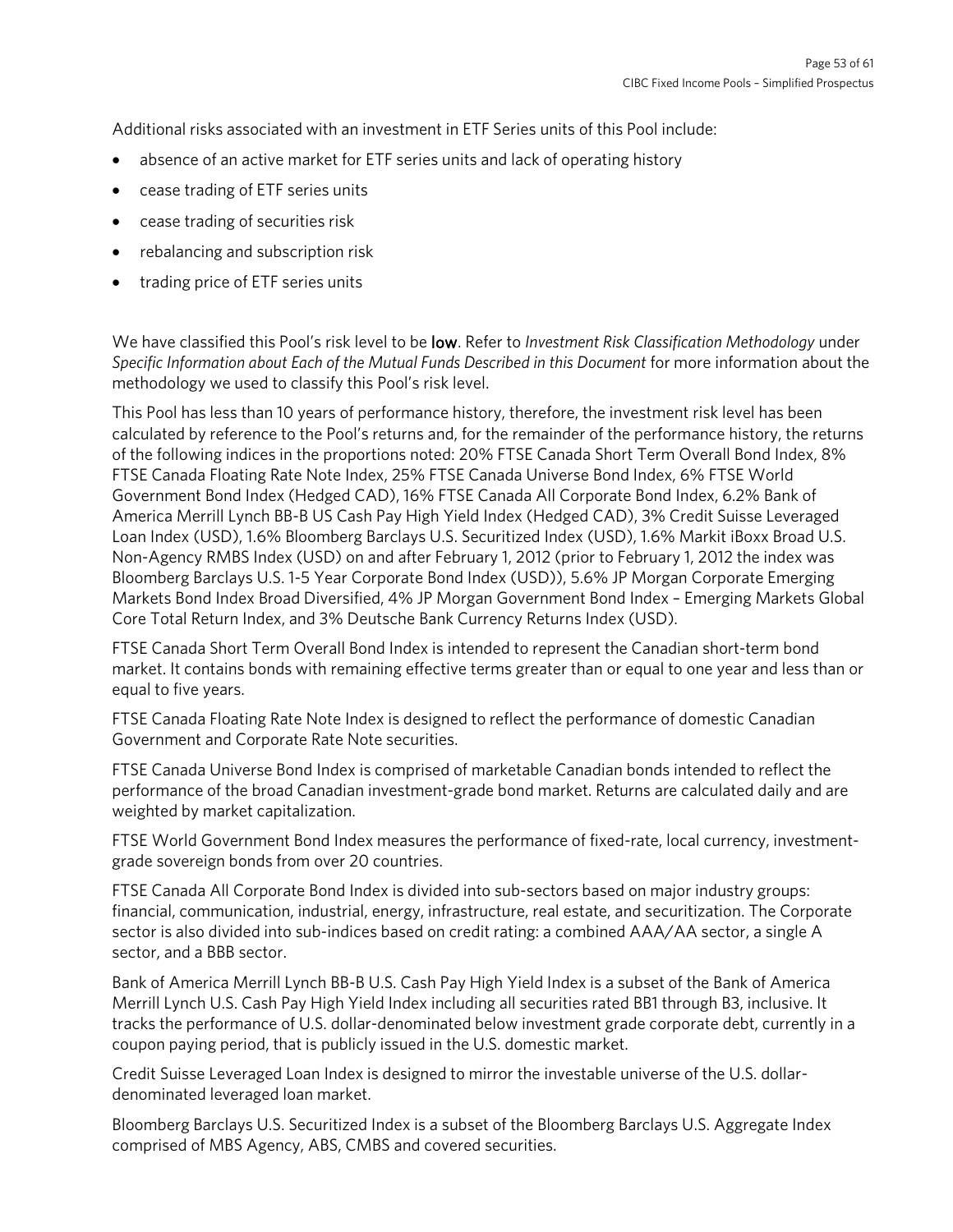Markit iBoxx Broad U.S. Non-Agency RMBS Index measures the U.S. non-agency RMBS market and its subsectors. The index family consists of 27 sub-indices referencing approximately 350 "senior" bonds from a portfolio of 22,000 RMBS issued between 2005 and 2007. These sub-indices are divided into four categories: Prime, Sub-Prime, Alt-A and Option ARM.

Bloomberg Barclays U.S. 1-5 Year Corporate Bond Index measures the investment grade, fixed-rate, taxable corporate bond market with 1-5 year maturities.

JP Morgan Corporate Emerging Markets Bond Index Broad Diversified is a market capitalization weighted index consisting of U.S. dollar denominated emerging market corporate bonds.

JP Morgan Government Bond Index -Emerging Markets Global Core Total Return Index is designed to track the performance of bonds issued by emerging market governments and denominated in the local currency of the issuer.

Deutsche Bank Currency Returns Index is an investable index that captures the long term systematic returns available by investing in the world's currency markets. It replicates the three strategies most widely employed in the foreign exchange market (carry, momentum and valuation).

# Who Should Invest in this Fund?

The Pool may be suitable for you if:

- you want to invest in a diversified portfolio of fixed income securities and are seeking regular income with the potential for modest long-term capital appreciation;
- you are investing for the medium to long term; and
- you can tolerate low investment risk.

# Distribution Policy

Distributions of net income occur monthly. Distributions of any net realized capital gains occur annually in December. The amount of the distributions is not guaranteed and may change from time to time without notice to unitholders.

Distributions on Mutual Fund Series units are automatically reinvested in additional Mutual Fund Series units of the Pool unless you tell us otherwise. Distributions on ETF Series units will be made in cash, however, a special year-end distribution will be automatically invested in additional ETF Series units unless the Trustee elects for it to be paid in cash. A unitholder that subscribes for ETF Series units during the period that is one business day before a Distribution Record Date until that Distribution Record Date will not be entitled to receive the applicable distribution in respect of those ETF Series units. Refer to *Distribution Policy* under *Specific Information about Each of the Mutual Funds Described in this Document* for more information.

# Fund Expenses Indirectly Borne by Investors

The table below shows the amount of fees and expenses of the Pool that would apply to each \$1,000 investment that you make, assuming that the Pool's annual performance is a constant 5% per year, based on the assumptions set out under *Fund Expenses Indirectly Borne by Investors* under *Specific Information About Each of the Mutual Funds Described in this Document*.

Actual performance and Pool expenses may vary.

| Fees and expenses payable<br>over | Currency | 1 Year | 3 Years | 5 Years | 10 Years |
|-----------------------------------|----------|--------|---------|---------|----------|
| Series A units                    |          | 9.74   | 30.70   | 53.81   | 122.49   |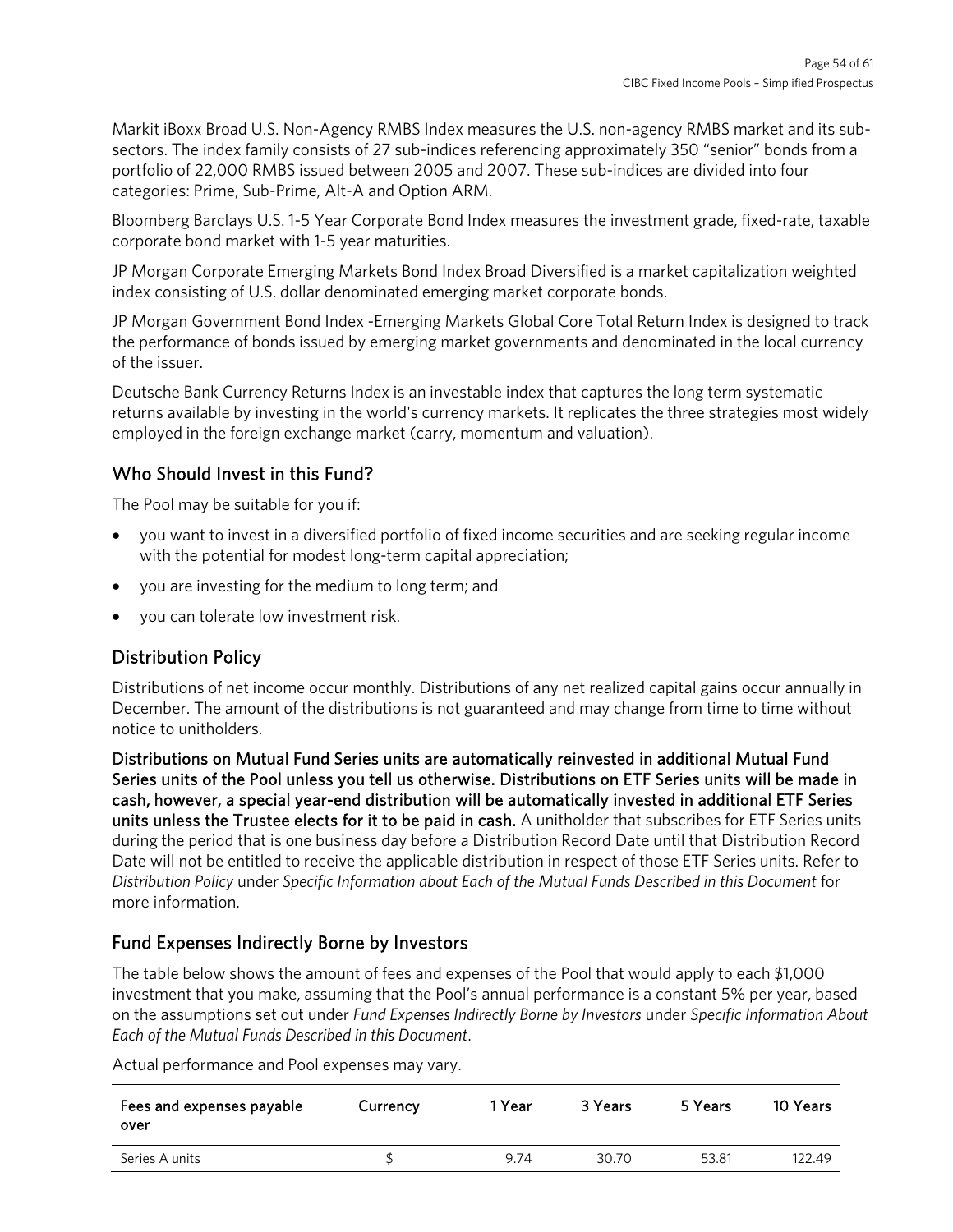| Fees and expenses payable<br>over | Currency | 1 Year | 3 Years | 5 Years | 10 Years |
|-----------------------------------|----------|--------|---------|---------|----------|
| Series F units                    | \$       | 4.61   | 14.54   | 25.49   | 58.02    |
| Series O units                    | \$       | 1.33   | 4.20    | 7.36    | 16.76    |
| Series S units <sup>(1)</sup>     |          | n/a    | n/a     | n/a     | n/a      |
| ETF Series units $(1)$            |          | n/a    | n/a     | n/a     | n/a      |

(1) We have not shown expenses for this series of units because these units were not in existence as at the last financial year-end.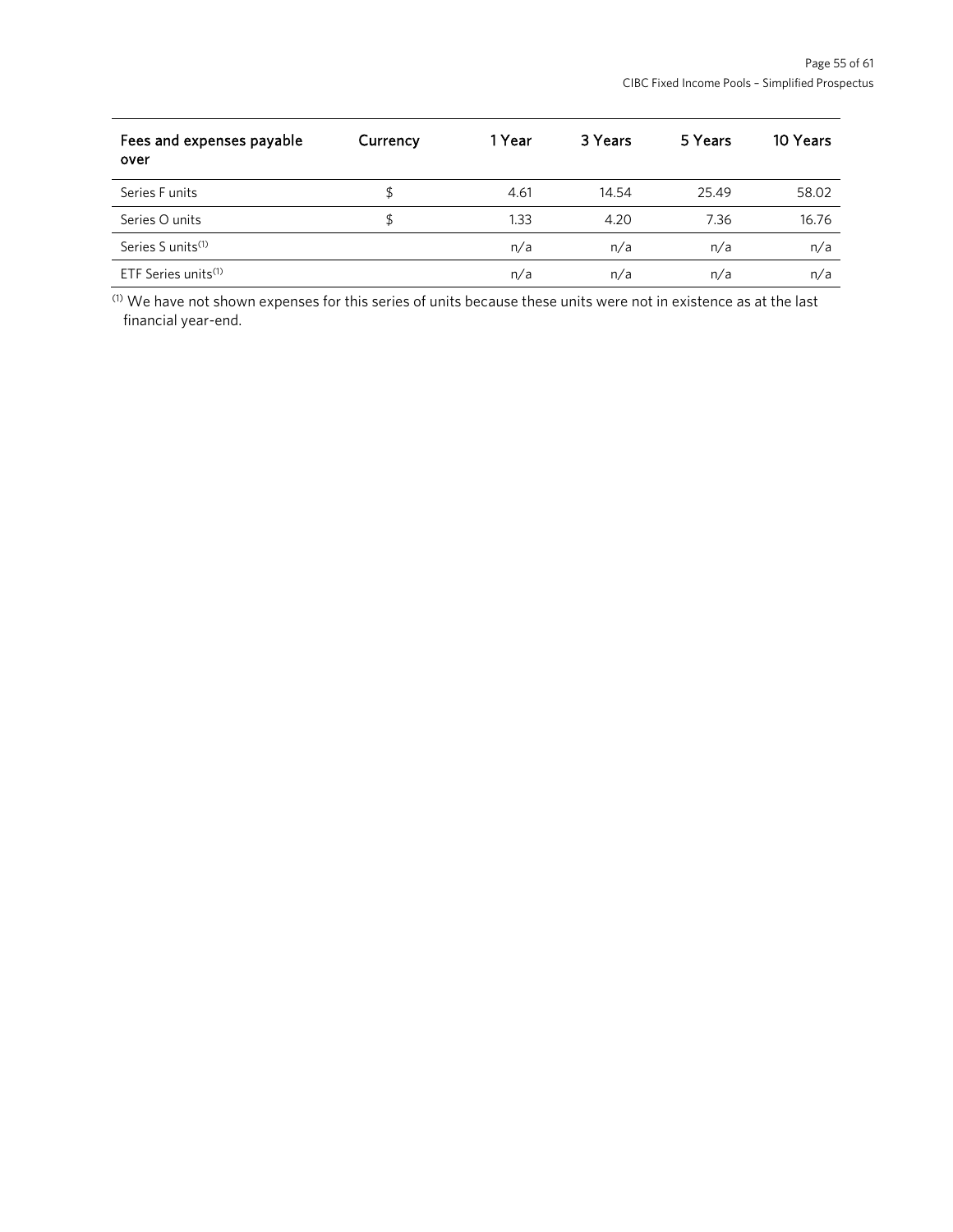# <span id="page-55-0"></span>CIBC Core Plus Fixed Income Pool

## Fund Details

| Fund type                  | Portfolio advisor                           |                                                                                                                                   | Qualified<br>investment for<br>registered plans |  |
|----------------------------|---------------------------------------------|-----------------------------------------------------------------------------------------------------------------------------------|-------------------------------------------------|--|
| Global Fixed Income        | CIBC Asset Management Inc., Toronto, Canada | Yes                                                                                                                               |                                                 |  |
| Series of units<br>offered | Date started                                | Annual management fee                                                                                                             | <b>Fixed administration</b><br>fee              |  |
| Series A units             | October 28, 2019                            | 0.80%                                                                                                                             | 0.05%                                           |  |
| Series Funits              | October 28, 2019                            | 0.30%                                                                                                                             | 0.05%                                           |  |
| Series O units             | October 28, 2019                            | Negotiated with and paid by, or as directed<br>by, unitholders or dealers and discretionary<br>managers on behalf of unitholders. | No fixed administration<br>fee is charged.      |  |
| Series S units             | November 2,<br>2020                         | 0.15%                                                                                                                             | 0.02%                                           |  |
| <b>ETF Series units</b>    | October 29, 2020                            | 0.30%                                                                                                                             | 0.05%                                           |  |

# What Does the Fund Invest In?

### Investment objectives

The Pool will focus on generating regular income and modest long-term capital appreciation by investing primarily in units of other mutual funds that invest in fixed income securities.

We will not change the Pool's fundamental investment objectives without the consent of unitholders by a majority of votes cast at a meeting of unitholders.

### Investment strategies

To achieve its investment objectives, the Pool:

- will, under normal market conditions, employ a disciplined long-term strategic asset allocation approach as the principal investment strategy;
- may invest up to 100% of its assets in Underlying Funds, including mutual funds and exchangetraded funds managed by us or our affiliates, and up to 10% of its NAV may be invested in units of Underlying Funds which are alternative funds;
- may tactically allocate to adjust its asset mix over the short- to medium-term based on changes in the market outlook and the Underlying Funds' ability to meet the Pool's stated investment objectives;
- selects Underlying Funds that primarily invest in fixed income securities to construct a portfolio diversified by sector, geography, credit quality, duration, currency and other relevant factors;
- will indirectly have exposure to Canadian, U.S. and/or international securities through its Underlying Funds;
- may consider environmental, social, and governance factors;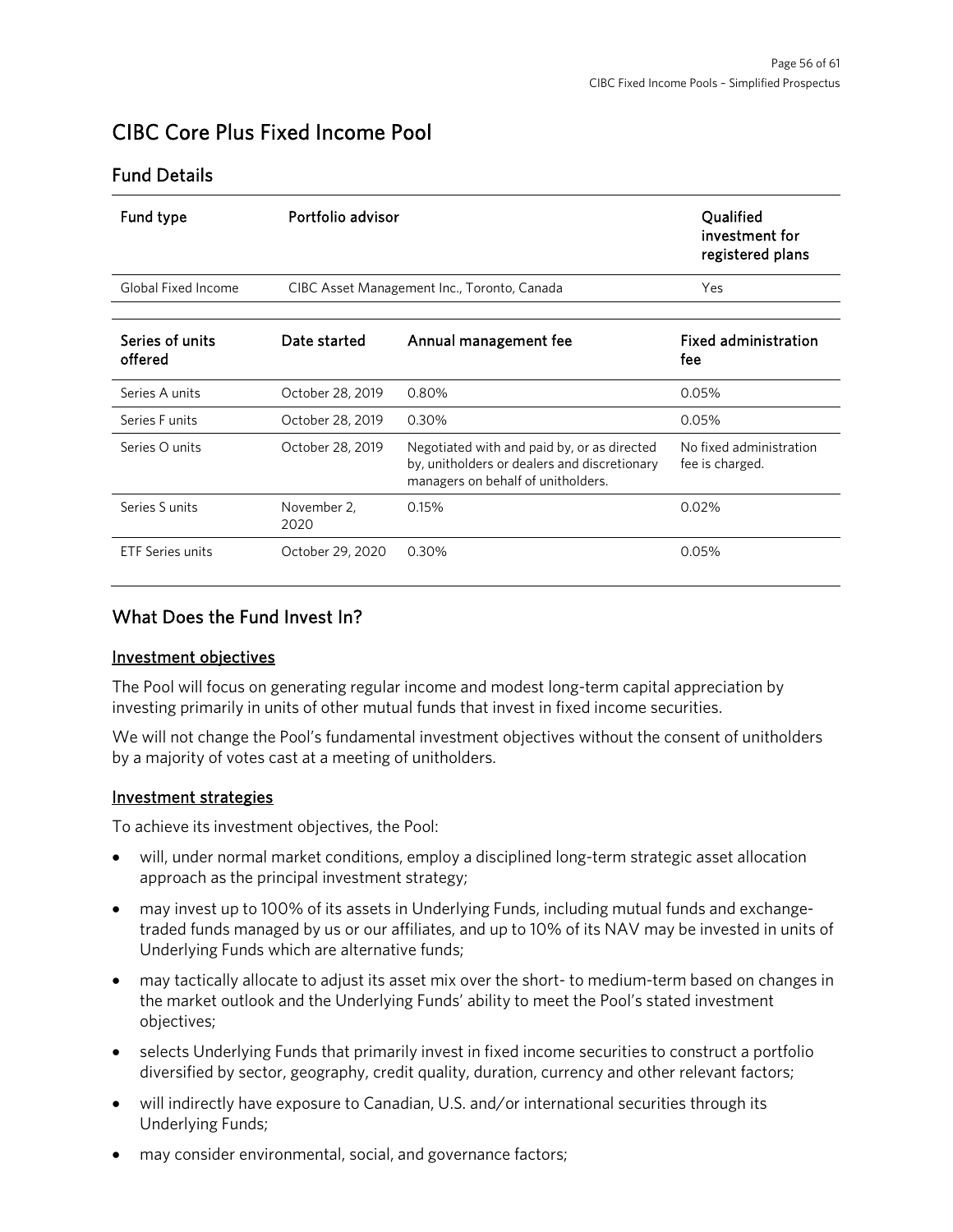- may change its Underlying Funds from time to time;
- may have exposure through its Underlying Funds to fixed income securities rated below investment grade, with the allocation to these issues typically ranging between 15% and 25%; and
- may hold a portion of its assets in cash, money market securities, or money market mutual funds while seeking investment opportunities or for defensive purposes.

The Pool and the Underlying Funds may engage in derivatives transactions for hedging and nonhedging purposes; in securities lending, repurchase and reverse purchase transactions; and in short selling transactions. These transactions may be used in conjunction with other investment strategies in a manner considered appropriate to the Pool's investment objectives. While the Pool, or an Underlying Fund, may at its discretion, engage in derivatives, securities lending, repurchase and reverse repurchase transactions, and short selling transactions, it is not required to do so as an investment strategy. Refer to *Use of Derivatives, Securities Lending, Repurchase, and Reverse Repurchase Transactions,*  and to *Short Selling* under *Specific Information about Each of the Mutual Funds Described in this Document* for more information.

We can change the investment strategies, from time to time, without notice to, or consent of, unitholders.

# What are the Risks of Investing in the Fund?

In addition to the direct risks of investing in the Pool, the Pool has indirect exposure to the risks of the Underlying Funds in proportion to its investment in those Underlying Funds. The direct and indirect risks that the Pool may be exposed to are listed below. Refer to *Types of Investment Risks* under *What is a Mutual Fund and What are the Risks of Investing in a Mutual Fund?* for more information.

- asset allocation risk
- asset-backed and mortgage-backed securities risk
- capital depreciation risk
- concentration risk
- cybersecurity risk
- deflation risk
- derivatives risk
- emerging markets risk
- exchange-traded fund risk
- fixed income risk
- floating rate loan risk
- foreign currency risk
- foreign market risk
- general market risk
- large investor risk (as at September 30, 2021, a unitholder held approximately 15.0% of the outstanding units of the Pool)
- liquidity risk
- lower-rated bond risk
- prepayment risk
- regulatory risk
- securities lending, repurchase, and reverse repurchase transactions risk
- series risk
- short selling risk
- sovereign debt risk
- taxation risk

Additional risks associated with an investment in ETF Series units of this Pool include:

- absence of an active market for ETF series units and lack of operating history
- cease trading of ETF series units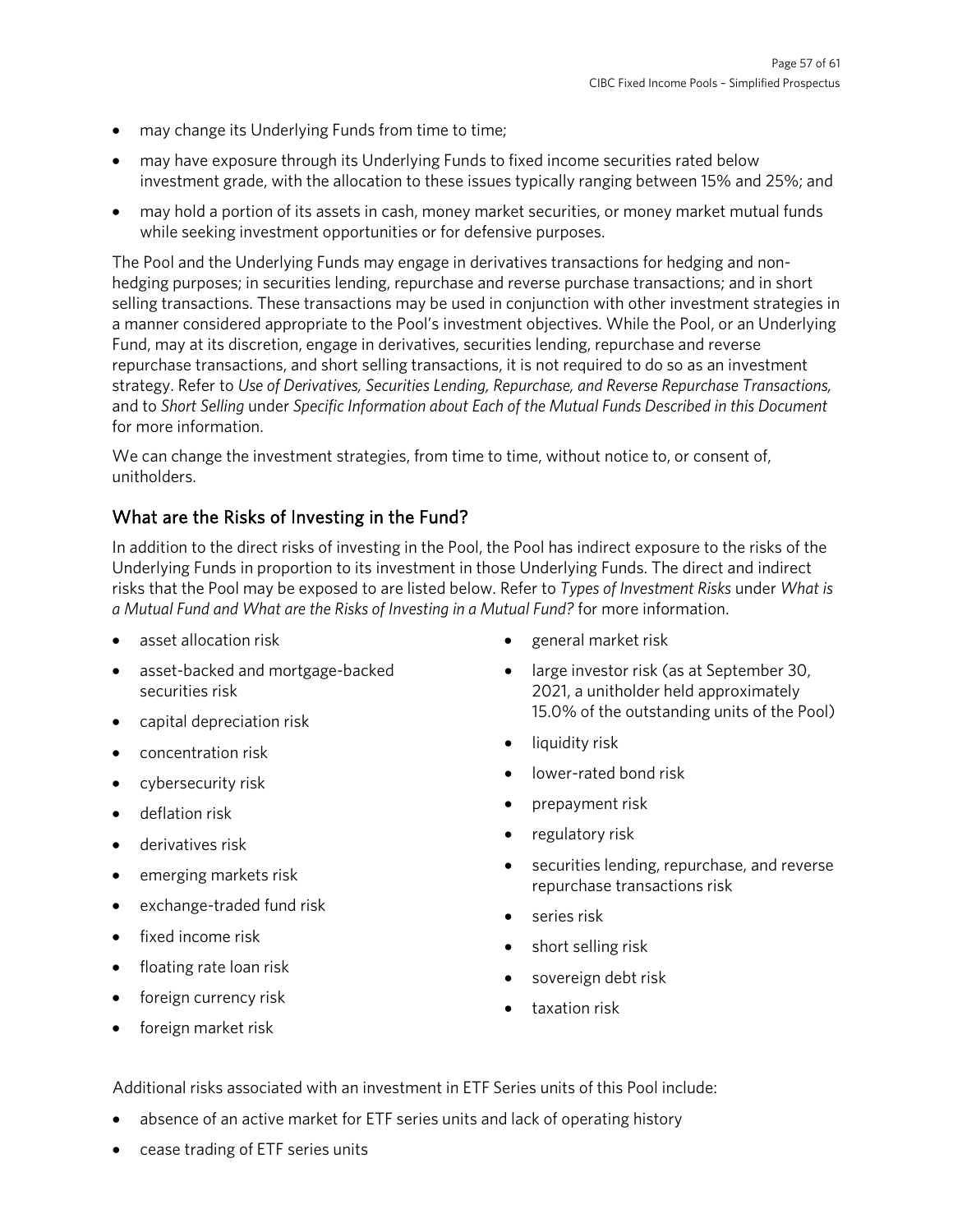- cease trading of securities risk
- rebalancing and subscription risk
- trading price of ETF series units

We have classified this Pool's risk level to be low. Refer to *Investment Risk Classification Methodology* under *Specific Information about Each of the Mutual Funds Described in this Document* for more information about the methodology we used to classify this Pool's risk level.

This Pool has less than 10 years of performance history, therefore, the investment risk level has been calculated by reference to the Pool's returns and, for the remainder of the performance history, the returns of the following indices in the proportions noted 10% FTSE Canada Short Term Overall Bond Index, 4% FTSE Canada Floating Rate Note Index, 29% FTSE Canada Universe Bond Index, 7% FTSE World Government Bond Index (Hedged CAD), 12% FTSE Canada All Corporate Bond Index, 8.5% Bank of America Merrill Lynch BB-B US Cash Pay High Yield Index (Hedged CAD), 4.5% Credit Suisse Leveraged Loan Index (USD), 2% Bloomberg Barclays U.S. Securitized Index (USD), 2% Markit iBoxx Broad U.S. Non-Agency RMBS Index (USD) on and after February 1, 2012 (prior to February 1, 2012 the index was Bloomberg Barclays U.S. 1-5 Year Corporate Bond Index (USD)), 8% JP Morgan Corporate Emerging Markets Bond Index Broad Diversified, 6% JP Morgan Government Bond Index – Emerging Markets Global Core Total Return Index, and 7% Deutsche Bank Currency Returns Index (USD).

FTSE Canada Short Term Overall Bond Index is intended to represent the Canadian short-term bond market. It contains bonds with remaining effective terms greater than or equal to one year and less than or equal to five years.

FTSE Canada Floating Rate Note Index is designed to reflect the performance of domestic Canadian Government and Corporate Rate Note securities.

FTSE Canada Universe Bond Index is comprised of marketable Canadian bonds intended to reflect the performance of the broad Canadian investment-grade bond market. Returns are calculated daily and are weighted by market capitalization.

FTSE World Government Bond Index measures the performance of fixed-rate, local currency, investmentgrade sovereign bonds from over 20 countries.

FTSE Canada All Corporate Bond Index is divided into sub-sectors based on major industry groups: financial, communication, industrial, energy, infrastructure, real estate, and securitization. The Corporate sector is also divided into sub-indices based on credit rating: a combined AAA/AA sector, a single A sector, and a BBB sector.

Bank of America Merrill Lynch BB-B U.S. Cash Pay High Yield Index is a subset of the Bank of America Merrill Lynch U.S. Cash Pay High Yield Index including all securities rated BB1 through B3, inclusive. It tracks the performance of U.S. dollar-denominated below investment grade corporate debt, currently in a coupon paying period, that is publicly issued in the U.S. domestic market.

Credit Suisse Leveraged Loan Index is designed to mirror the investable universe of the U.S. dollardenominated leveraged loan market.

Bloomberg Barclays U.S. Securitized Index is a subset of the Bloomberg Barclays U.S. Aggregate Index comprised of MBS Agency, ABS, CMBS and covered securities.

Markit iBoxx Broad U.S. Non-Agency RMBS Index measures the U.S. non-agency RMBS market and its subsectors. The index family consists of 27 sub-indices referencing approximately 350 "senior" bonds from a portfolio of 22,000 RMBS issued between 2005 and 2007. These sub-indices are divided into four categories: Prime, Sub-Prime, Alt-A and Option ARM.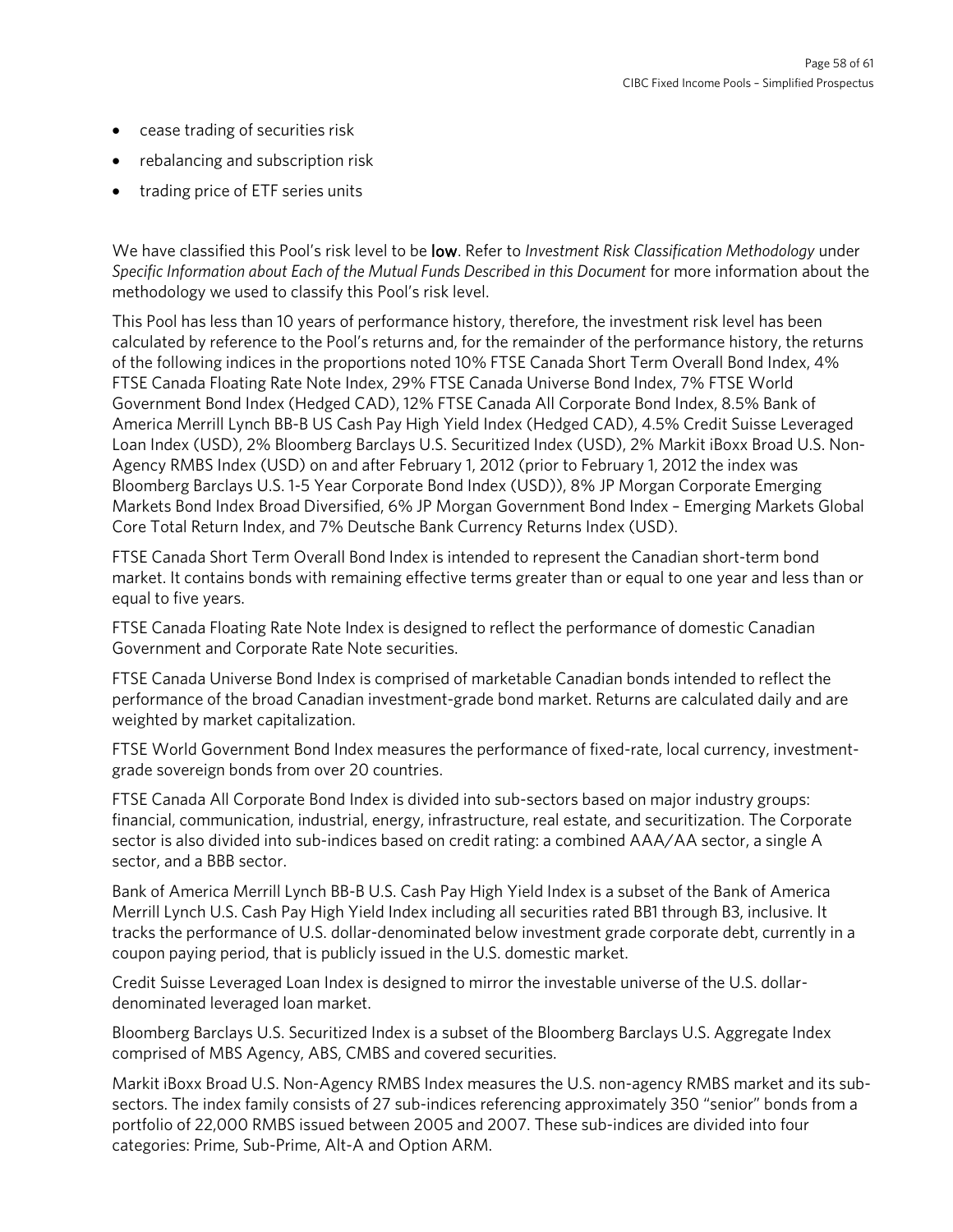Bloomberg Barclays U.S. 1-5 Year Corporate Bond Index measures the investment grade, fixed-rate, taxable corporate bond market with 1-5 year maturities.

JP Morgan Corporate Emerging Markets Bond Index Broad Diversified is a market capitalization weighted index consisting of U.S. dollar denominated emerging market corporate bonds.

JP Morgan Government Bond Index -Emerging Markets Global Core Total Return Index is designed to track the performance of bonds issued by emerging market governments and denominated in the local currency of the issuer.

Deutsche Bank Currency Returns Index is an investable index that captures the long term systematic returns available by investing in the world's currency markets. It replicates the three strategies most widely employed in the foreign exchange market (carry, momentum and valuation).

# Who Should Invest in this Fund?

The Pool may be suitable for you if:

- you want to invest in a diversified portfolio of fixed income securities and are seeking regular income and modest long-term capital appreciation;
- you are investing for the medium to long term; and
- you can tolerate low investment risk.

# Distribution Policy

Distributions of net income occur monthly. Distributions of any net realized capital gains occur annually in December. The amount of the distributions is not guaranteed and may change from time to time without notice to unitholders.

Distributions on Mutual Fund Series units are automatically reinvested in additional Mutual Fund Series units of the Pool unless you tell us otherwise. Distributions on ETF Series units will be made in cash, however, a special year-end distribution will be automatically invested in additional ETF Series units unless the Trustee elects for it to be paid in cash. A unitholder that subscribes for ETF Series units during the period that is one business day before a Distribution Record Date until that Distribution Record Date will not be entitled to receive the applicable distribution in respect of those ETF Series units. Refer to *Distribution Policy* under *Specific Information about Each of the Mutual Funds Described in this Document* for more information.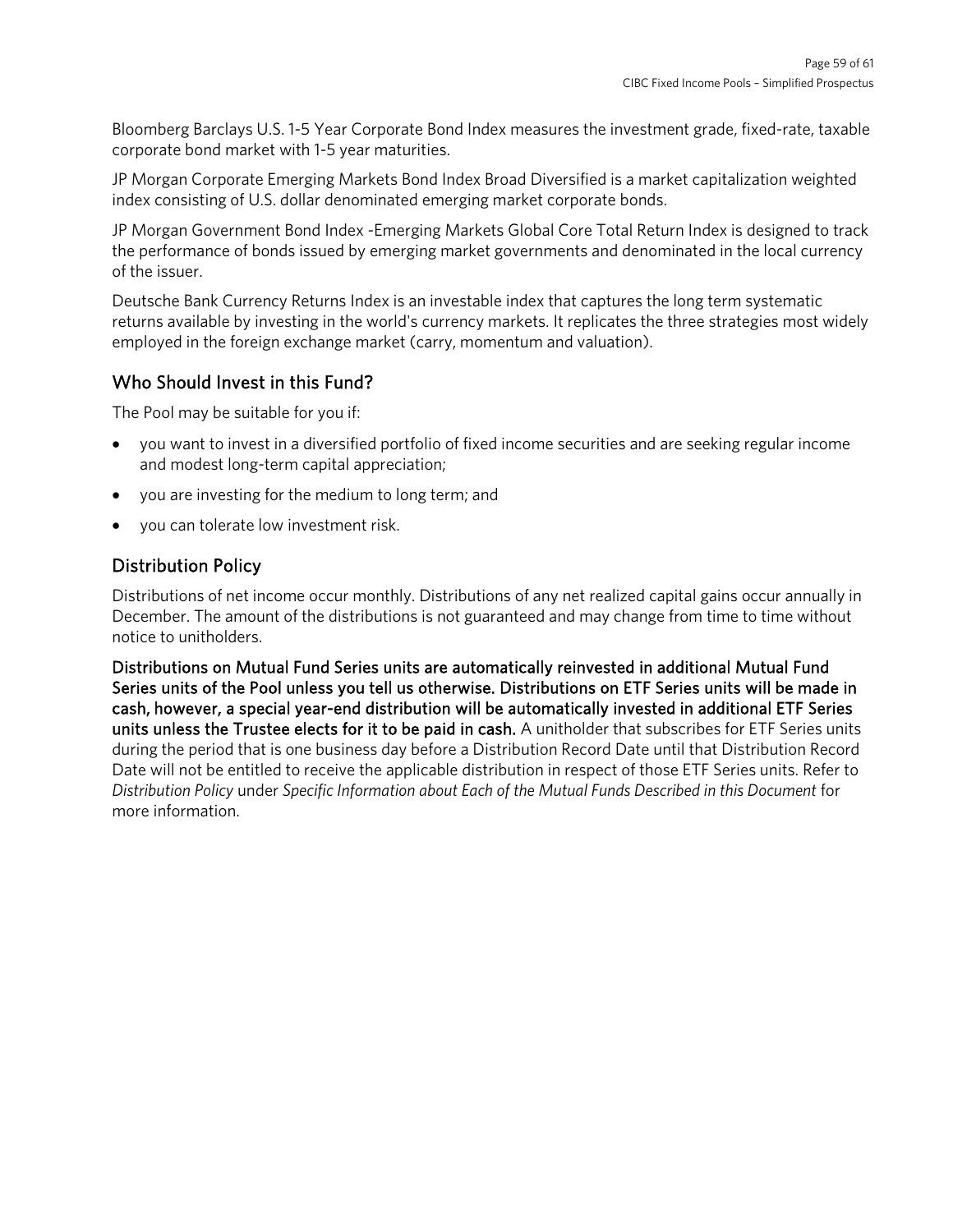# Fund Expenses Indirectly Borne by Investors

The table below shows the amount of fees and expenses of the Pool that would apply to each \$1,000 investment that you make, assuming that the Pool's annual performance is a constant 5% per year, based on the assumptions set out under *Fund Expenses Indirectly Borne by Investors* under *Specific Information About Each of the Mutual Funds Described in this Document*.

| Fees and<br>expenses payable<br>over | Currency | 1 Year | 3 Years | 5 Years | 10 Years |
|--------------------------------------|----------|--------|---------|---------|----------|
| Series A units                       | \$       | 9.84   | 31.02   | 54.37   | 123.78   |
| Series F units                       | \$       | 4.72   | 14.87   | 26.06   | 59.31    |
| Series O units                       | \$       | 1.44   | 4.53    | 7.93    | 18.05    |
| Series S units <sup>(1)</sup>        |          | n/a    | n/a     | n/a     | n/a      |
| ETF Series units <sup>(1)</sup>      |          | n/a    | n/a     | n/a     | n/a      |

Actual performance and Pool expenses may vary.

(1) We have not shown expenses for this series of units because these units were not in existence as at the last financial year-end.